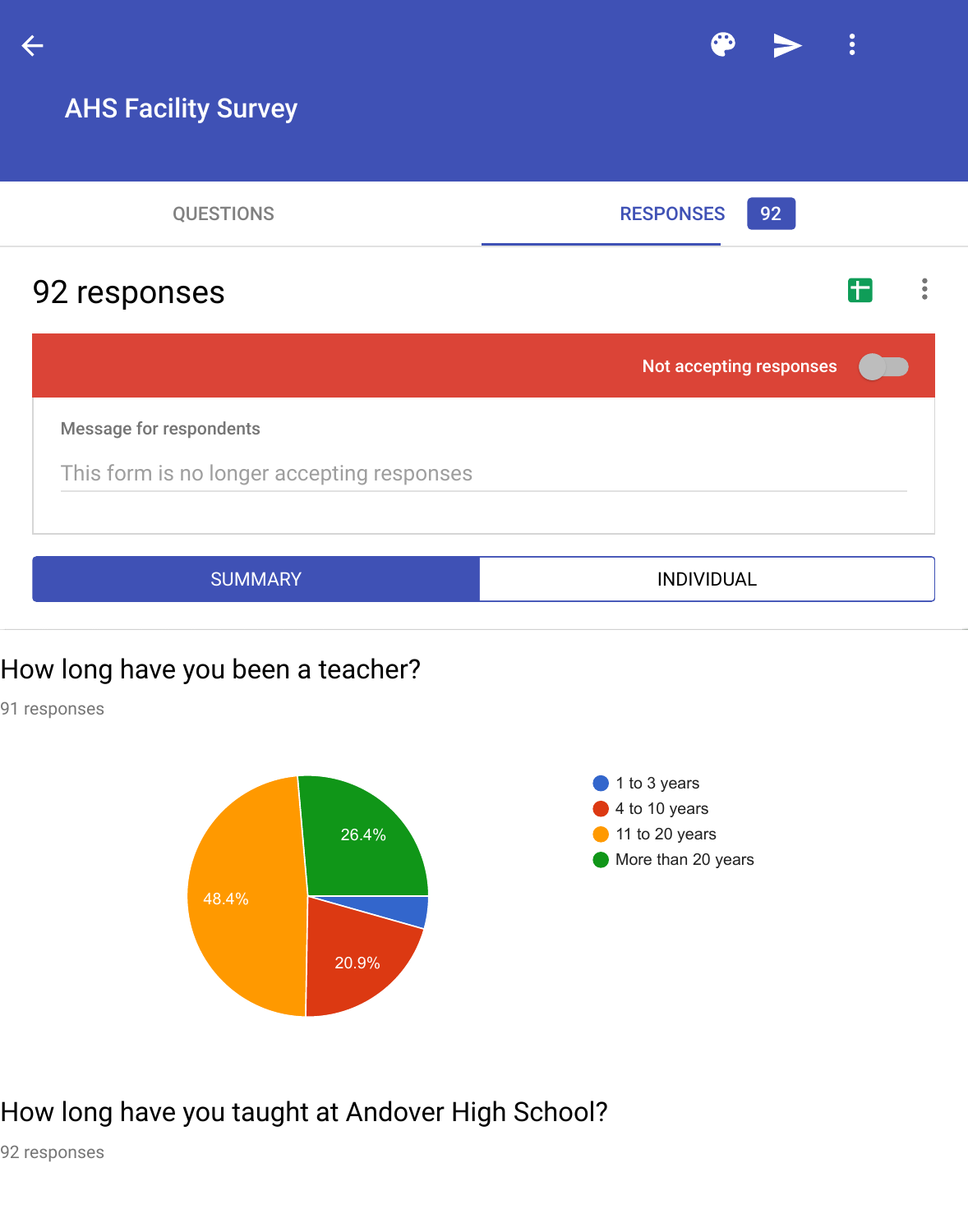

# How safe do you feel in your school?

92 responses



# Comments on safety (optional):

31 responses

Students can bring anything into school and in their lockers. Not enough dog searches.

Exterior doors don't always lock. Don't always hear the fire alarm (Collins Center)

The inability to control the entrances and exits to the school is a concern.

The front door security would not impede an intruder. We buzz everyone in.

Multiple doors can be opened by anyone, allowing people into the building without clearance.

The intercom still does not work in the band room. It beeps and calls the front office randomly. The office cannot hear us. The emergency phone does not work.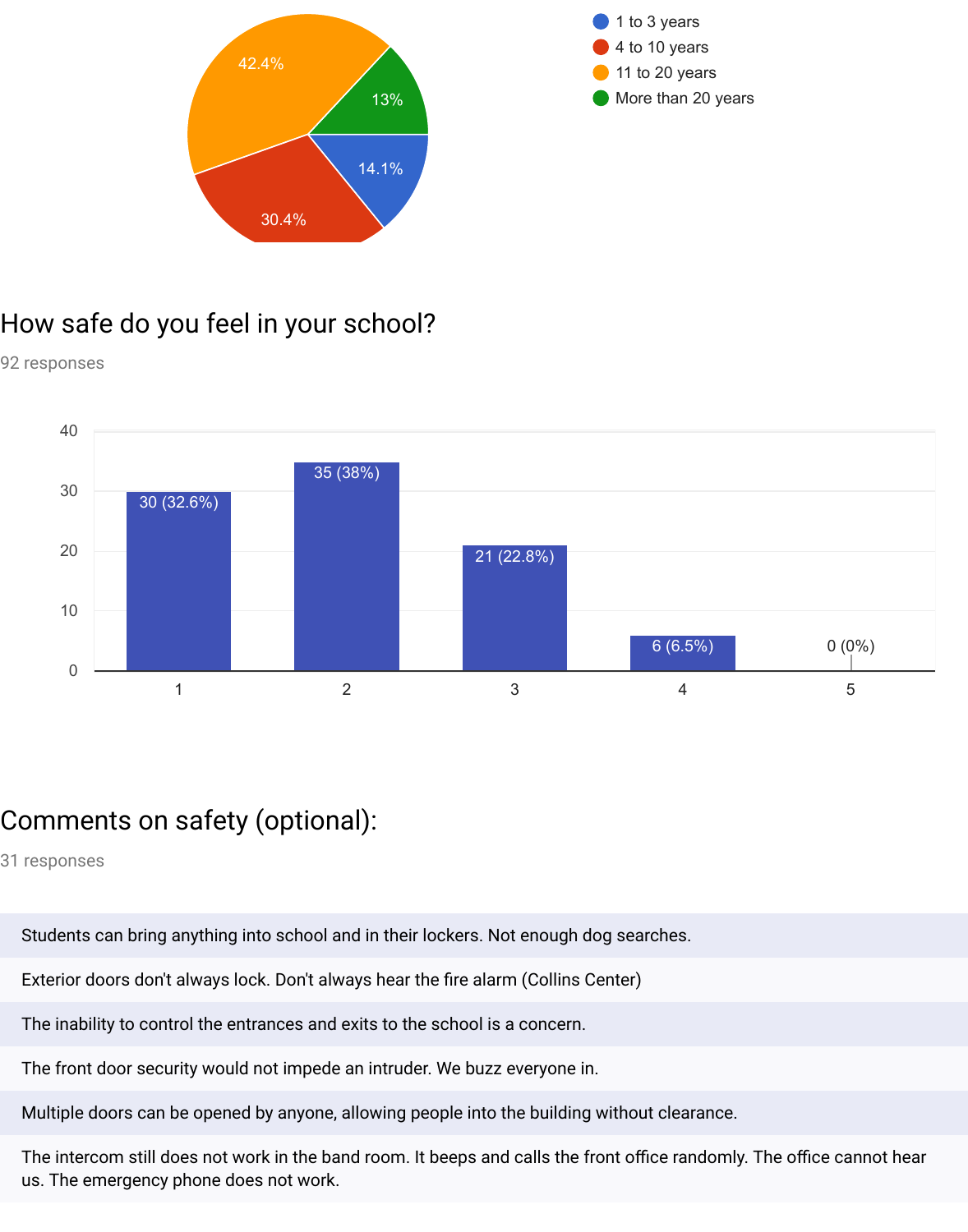Leaving at night makes me nervous - the doors are open to public and it is a very large building.

I don't think we have the best security system but nonetheless I feel safe in general. I do get a bit spooked when I'm in the building past 4:00.

I would feel better if we had a crisis team, and if we do, have it be better known. In my opinion, as a staff we all need to be better prepared for everything from fire drills to an actual crisis.

Lots of entry points

The check-in desk is certainly an improvement but the fact that the main office is not near the front entrance (like it is in many schools) is a major concern for me.

I question the condition of the building and its effects on the health of our population.

The school is pretty safe. My only real concern is environmental, for example that the extreme temperatures may affect student and teacher health.

My issues with safety are partially related to the building. I do not feel that there is an adequate way to reach an administrator if there is an issue in my classroom. If i have a problem, I do not feel that pushing the intercom and speaking about the issue in front of the entire class is a good idea.

My other issue with safety is not really related to the building. I do not believe that enough information is shared between the teachers and the administrators and counselors. I often do not know something is happening with a student until way after the fact.

Other entrances besides foyer are not monitored all the time.

I am concerned about the large number of entry (and exit) points in the school. There does not seem to be a reliable, practical way of monitoring them. I think anyone who wants to get in (or out of) the building can do so at any time.

People still wander in and out of the building by the back doors. When things happen in the building the teachers are the last to know.

It is very easy for someone to get in a back door if they want to. Doors between classrooms do not lock. Classrooms do not have phones or easy ways to communicate with the office.

Parents popping into classrooms unannounced has gotten better, but still happens. This is not a safety issue but a culture issue, I think.

Outside lights in the winter months would aid those of us who arrive early or depart late. Snow removal/ice removal in parking lots are still a problem.

Was hit on the head and suffered a substantial concussion (Oct. 2015) from improperly stored Athletic Equipment in the shared Equipment room that I need to access equipment for my Physical Education classes. This room is consistently in disarray from the Athletic Equipment which is stored in there. There should be separate designated spaces for Athletics and PE to store equipment.

I tend to not worry about safety, even if I should. A number of individuals have cautioned me to not work in the building when there are not others around. There are times that I wonder if they are right, but I do so anyway. I also commend those efforts to make it difficult for individuals to enter into the building anywhere but thought the security area, but let's be honest... you can get in anywhere.

The custodians always make sure that they know who is around after hours, and are very considerate.

Always have concerns about how easily kids are able to come and go from the building. The front door is now under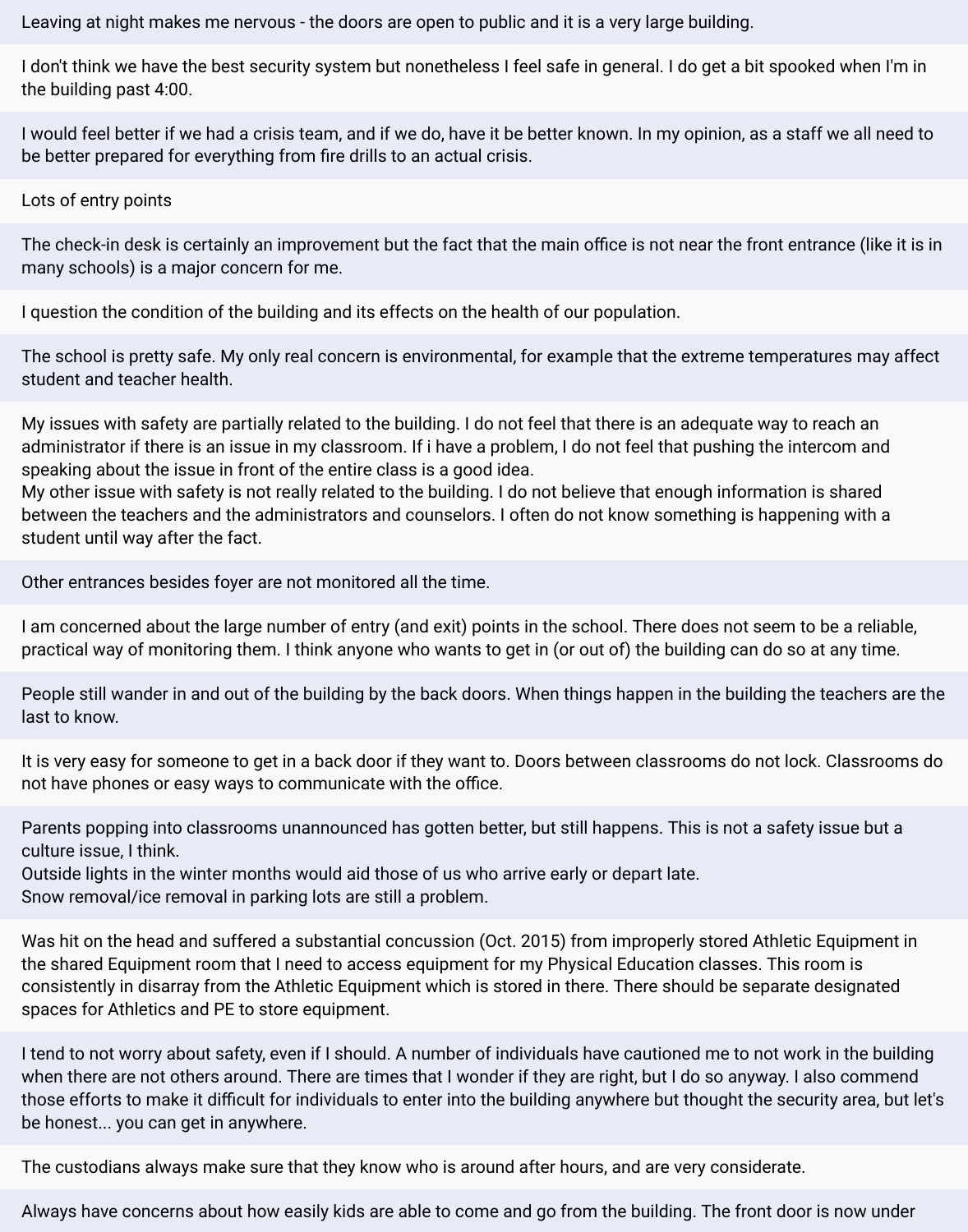control - but there are so many other ways to get in and out of here that with our present set up - those doors are impossible to manage (not to mention kids texting others to let them in).

Access to the interior of the building from the outside during the day is quite easy to gain.

Classroom door lock is broken so it can't be secured in the event of an intruder. Not sure how safe our exit path is if there is violence.

Schools (and other gun free zones) are not safe places nowadays. There can be a school shooter any day and there is almost no prevention in place.

doors are often still propped open, and the school is so big that it's hard to spot someone who shouldn't be here, especially if they are student-age

Because the facility is so much smaller than it needs to be, it takes an incredible amount of time to evacuate the building for fire drills, etc. I am concerned that if a stairwell or hallway was blocked, students and staff would be unable to evacuate the building because a terrible space situation would be made even worse. I am also on the third floor and therefore if the windows were the only method of evacuation, we would be trapped. Ladders on the windowsills that could be lowered if needed could fix that situation - though breaking the windows would still be quite difficult. The windows are also not useful for escaping the building as they are too small and open in a way that makes it impossible to evacuate.

I feel as safe as I would feel in any school. The idea of school shooting still scares me, but that would be true anywhere.

Unclean air circulation that has made me quite ill

Our doors aren't secured enough. It's easy to find ways into the building before, during and after school and there are many places for an intruder to hide.

# How important is the physical condition of your school facilities (classrooms, equipment) to your overall performance as a teacher?

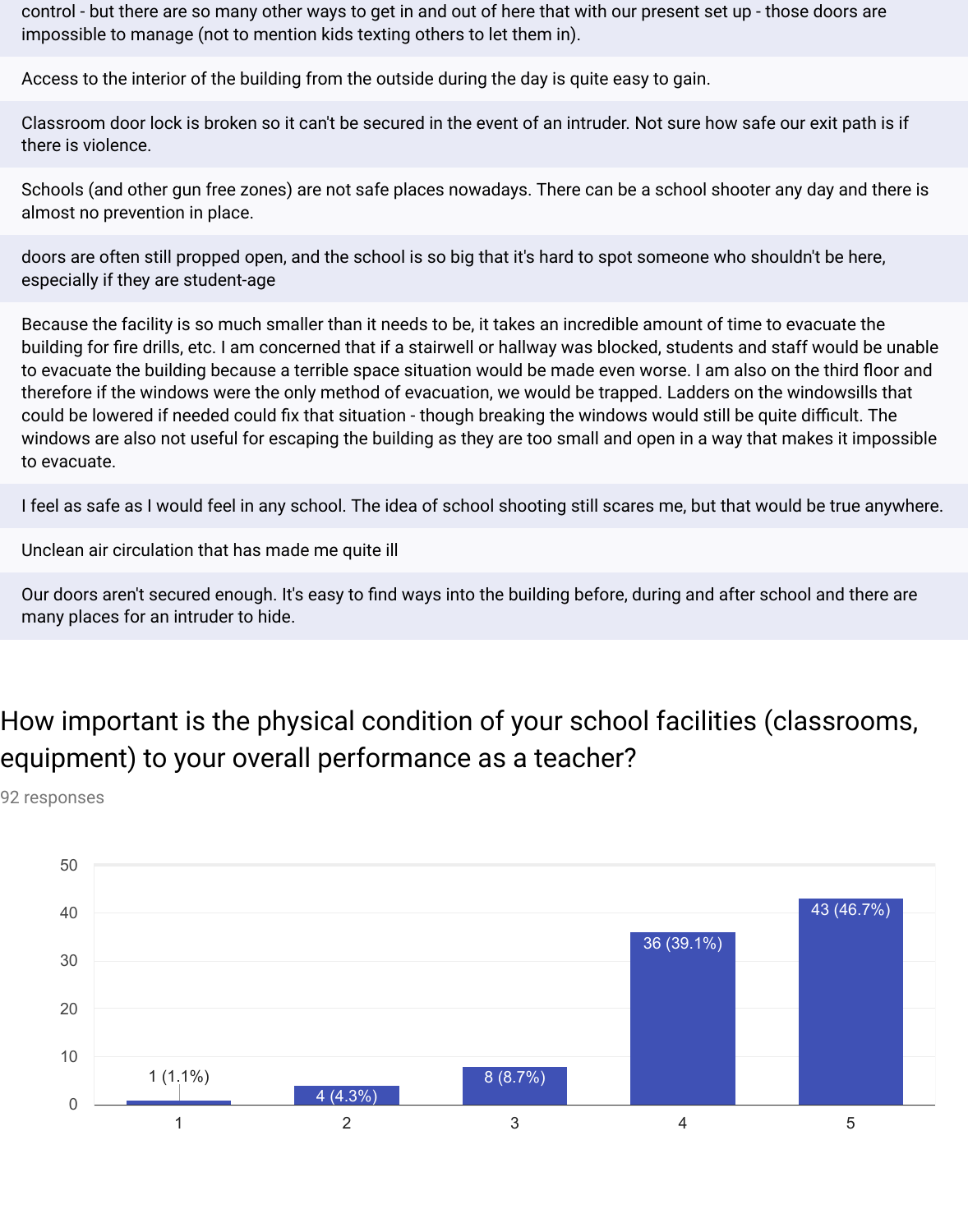## How satisfied are you with current parking conditions?

92 responses



# Comments on parking (optional):

39 responses

This year my parking spot was changed because my car was vandalized 3x.

Snow removal. Parents blocking spaces.

Sometimes my parking spot is taken

In years past, there have been some issues with plowing out all the spaces - sometimes the spaces right on the end of the rows don't get completely cleared.

Parents should NOT be allowed to drop off in the Field House lot. It is a safety hazard.

I would bulldoze the hill and use that space for additional parking as it is currently unused except for sledding in the winter.

Why not do away with assigned parking spaces for students. Let them buy a decal for their window, and then make the parking lot first come, first served. This would likely cut down on tardiness. (Students have suggested this to me, and, frankly, it makes sense.)

Too many students who do not have permits park at AHS, taking the spots of other students, and staff. Also, students struggle to find a place to park when someone else parks in their space. Assigning students a sticker for a lot rather than a specific space would help that.

student drop off in a faculty parking area is dangerous

I park next to the field house and the students move their cars when teachers leave, and are not very careful about opening doors. It has caused some damage to my car.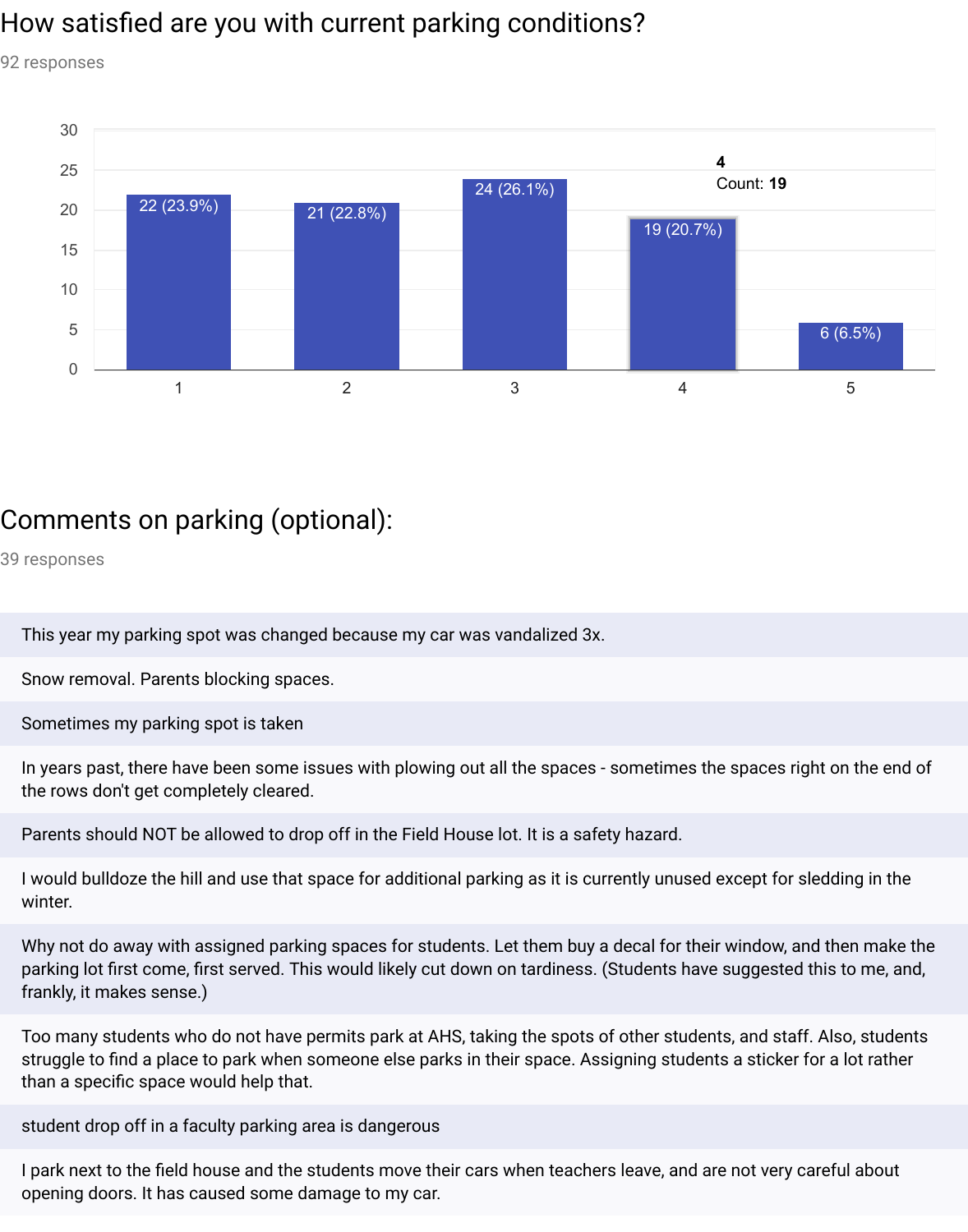Field House - Parents drop off students in the teachers' parking lot, block the the entrance create dangerous situations.

If I go to a meeting uptown during the day, I typically come back to the building to find my space taken. Also, when we have meetings that involve people from the community, we are often told that they had to search for parking and had to take a marked space.

I park in the back of the building and I feel its unsafe to have all those cars in the rear of the building never anyplace for service vehicles to park. Administrators should park in the front of the building allowing access for deliveries, service vehicles,

I think the visitor parking is an issue, especially with students parking in them.

the parking areas are congested, difficult to maneuver through, and used as drop off areas as well.

I park in a spot in the field house where the lot curves (near the varsity softball field), but the plow goes straight. When we have a bad winter, my spot gets smaller and smaller, because sometimes as much as 18" is taken up by banks that essentially weren't plowed out. Some winters the entire back half of my car is in the aisle, begging to be hit. Could we just put some stakes along the edge of the field, like they do on private drives, to direct the plow to the lines of the lot?

I have a parking spot close to the building that is at an angle and frequently when it snows, I get plowed in or I can't pull in far enough because it's not plowed out. It's frustrating in the winter.

I do not like that the Collins Center entrance is one-way. It is very inconvinient to drive all the way around the building at the end of the day.

I appreciate this working perk very much.

The flow for parent drop off (and for staff in the Collins Center lot, in particular) is potentially unsafe and inefficient.

Sometimes it is hard to get out at the field house because parents are blocking our access and remain until their child comes out of the field house. In the winter the custodians do their best but the stairs at the field house and the walkways are very icy.

I am very thankful that parking spaces are assigned.

Coming into school in the morning and competing with parents who are dropping off their children does not seem like the best system.

I fell hard on the icy walkway in the Collins Ctr last year and I was mildly injured, and lucky it was not worse. It happens. Our custodians are phenomenal, but perhaps we need more?

Traffic is outrageous. While this is not part of parking, per se, I find myself sitting in traffic for at least 15 minutes around the school every day, sometimes even longer.

I am in the field house lot - not a problem at all.

snow does not get removed from my space thoroughly

Having an assigned space for faculty is phenomenal - as long as you arrive early and do not need to leave at any point during the day (when you return your space is usually taken). However, it is impossible to "host" any type of educational event here during the school day because there are no parking spaces available for our guests. There are so many things I would like to have done over the years - but have been unable to because of the parking situation.

I use Field House entrance. Parents drop their kids right at the corner and create traffic and lots dangerous situations.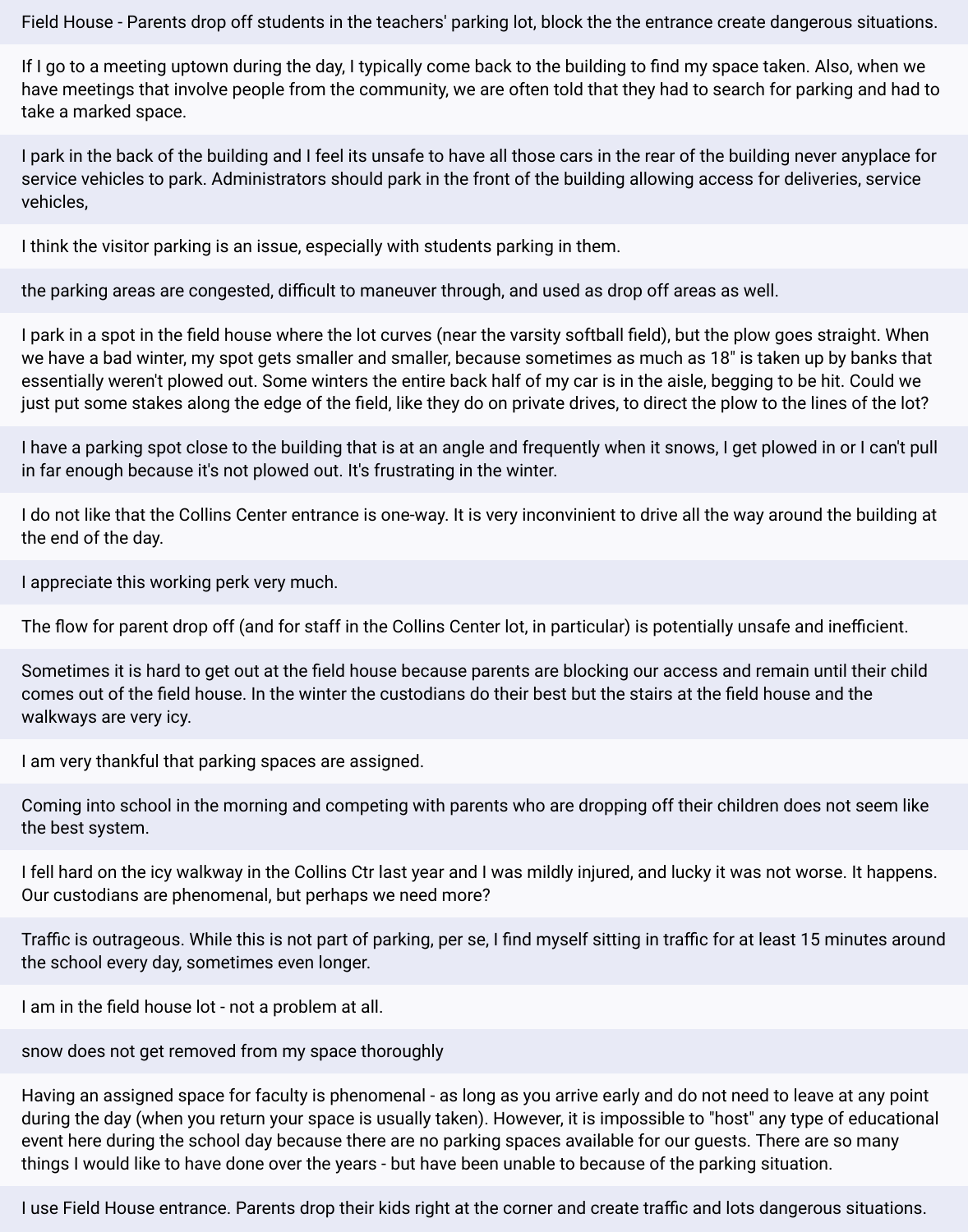We should clearly mark designated drop off spots.

The parking lot is not adequately treated for winter weather. The driveways, walkways and parking lots are often treacherous to navigate, especially when walking from one's car to the building. Parents have very little regard for teachers when they are exiting their cars and walking to the building. Cars will routinely drive through parking spaces instead of staying on the driveways. The traffic flow and safety for teachers is not enforced.

It would be very helpful if students did not park in the teacher lot near the gym and were restricted to the student lot. Also, the parent drop-off situation is incredibly dangerous. Parents are allowed to drop students off all over campus, creating traffic back ups and pedestrian hazards. They should not be allowed to drop off near the gym. This should be posted and monitored.

I have have a great spot in the fieldhouse parking lot, but parents always park there cars behind mine to pick up their kids.

There is not enough space for pick up/drop off anywhere on campus, and the lines of cars are always so long.

Lack of guest parking and insufficient student parking sometimes leads to people taking otherwise assigned spots. It tends not to affect me as I arrive early and rarely leave the building during the school day. More parking and improved traffic flow would help relieve congestion in the morning and at dismissal.

In the winter the parking lots are often impassable and are not plowed well enough to be able to see the lines between spaces. When the parking lot is plowed during the school day, our cars are usually plowed in, making it quite difficult to get out of our spaces. The parking lots are also often icy - I have fallen three times, once while pregnant - getting out of my car.

It can be difficult getting out of the Field House parking lot with parents parking to meet their children at the end of school. They are not always aware that we are trying to get out of our spots and may need a few "honks" to move out of the way.

Would love to see a solar canopy parking lot (see Endicott College for an example). Could generate electricity for the school while providing shade and protection for cars in sun and rain.

Ehen there is a parking spot designated foe an employee with no car and for an employee that is not parked all day students look for these spaces and park without authorization. Also, the cameras in the back if the building do not work. My car was hit this past May and whoever hit it took off.

Parking is fine but sidewalks are often dangerous and slippery causing people to fall and injure themselves

### Do you share a classroom?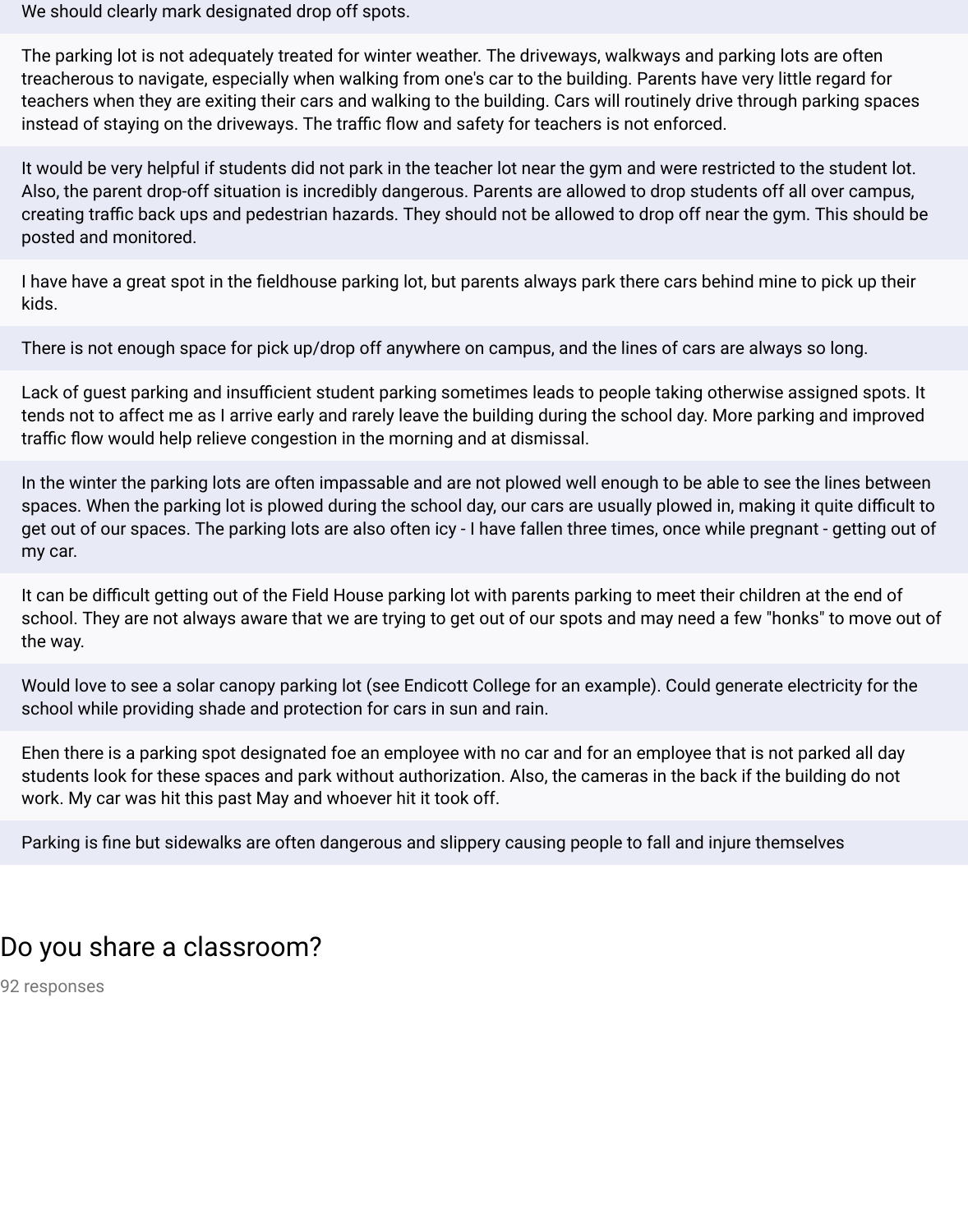

Do you have to move from one classroom to another between blocks?

91 responses



If yes, are the classrooms you are moving between on the same floor?

76 responses



If yes, are the classrooms you are moving between in the same hallway?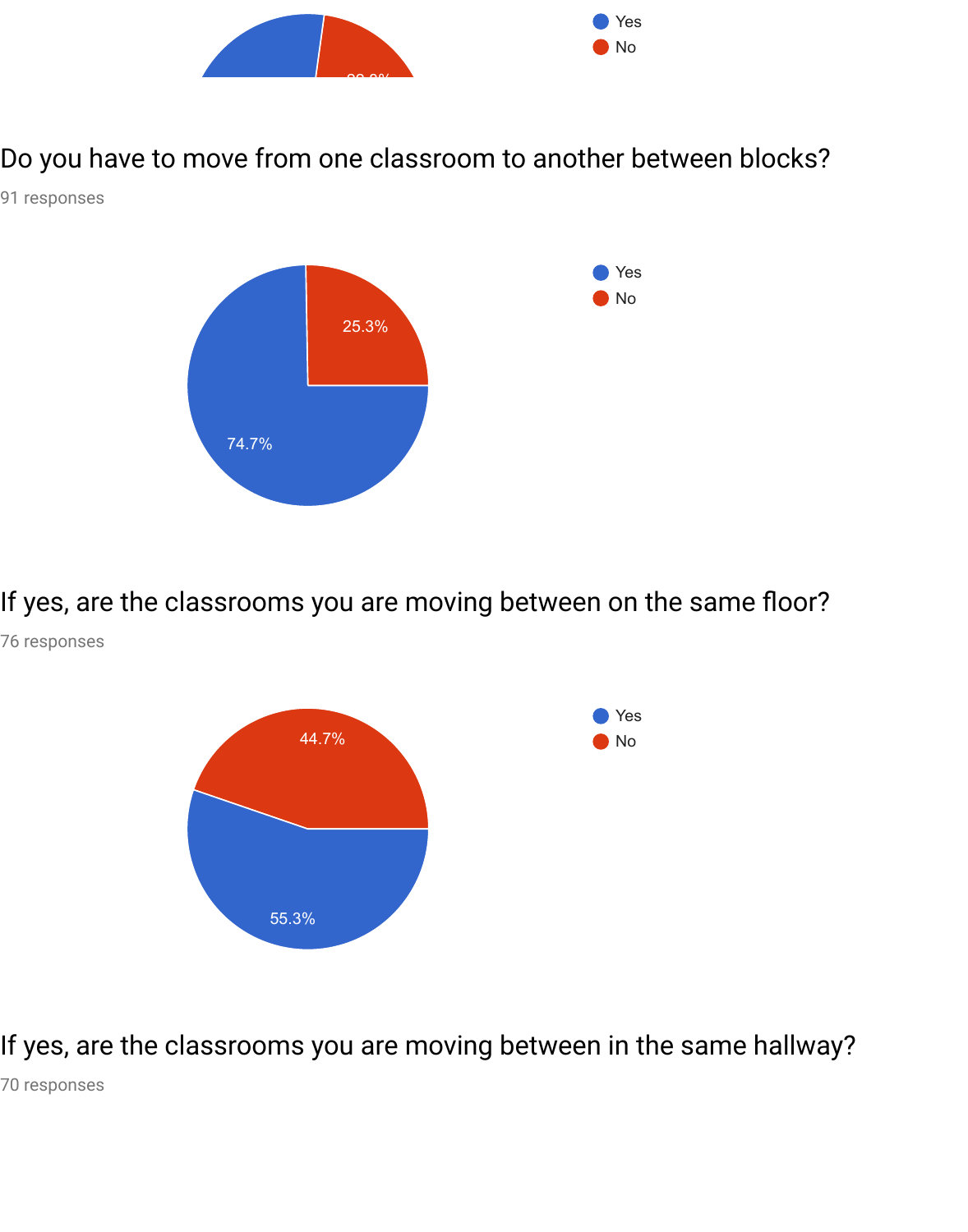

# How satisfied are you with your ability to move through the hallways between classes?

90 responses



How satisfied are you with your students' ability to move through the hallways and make it to class on time?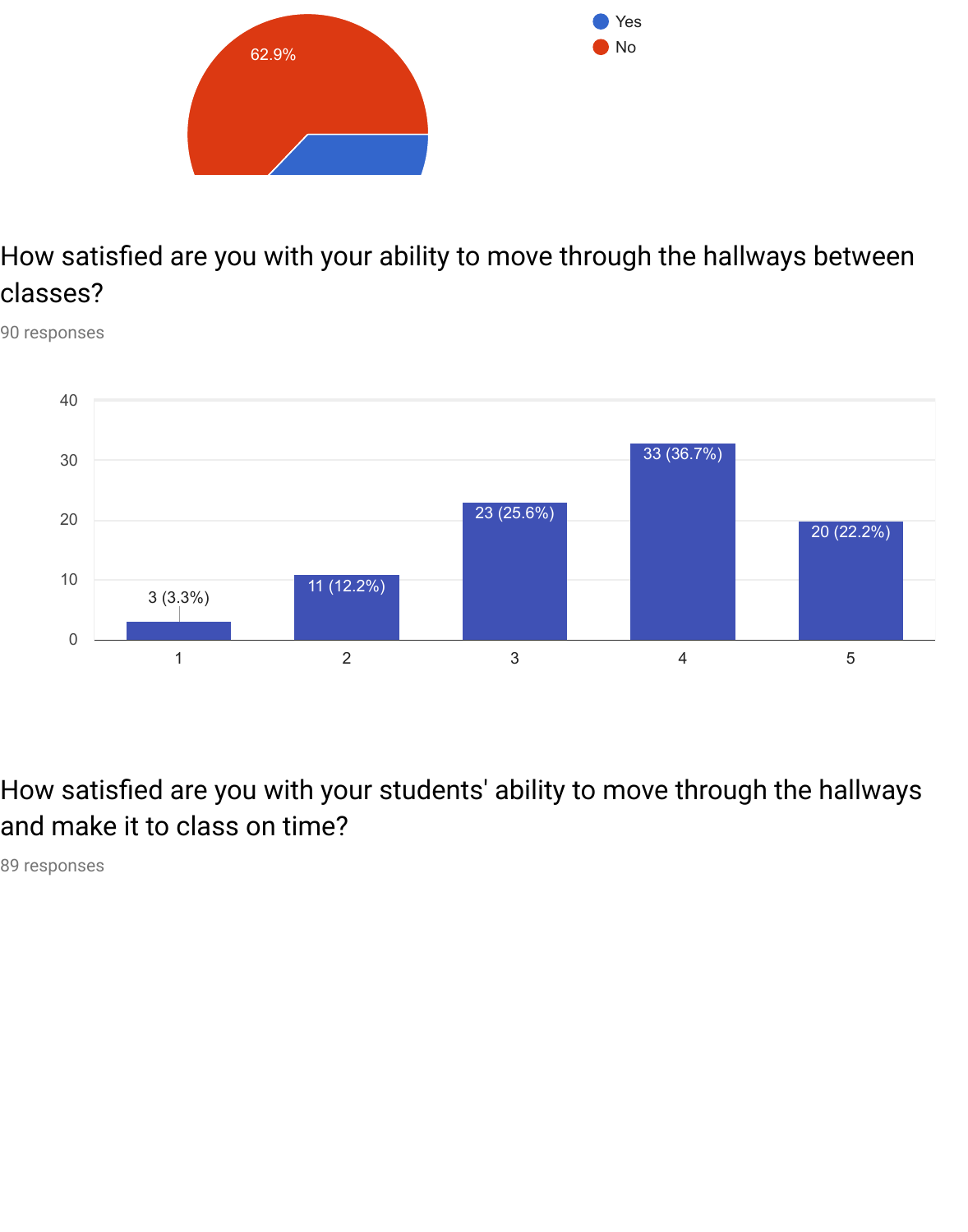# How satisfied are you with the lighting in the hallways?

92 responses

 $\sim$   $\sim$ 



How satisfied are you with the lighting in the classroom(s) in which you teach?

92 responses



### Comments on classroom lighting (optional):

24 responses

#### need more soft lightinh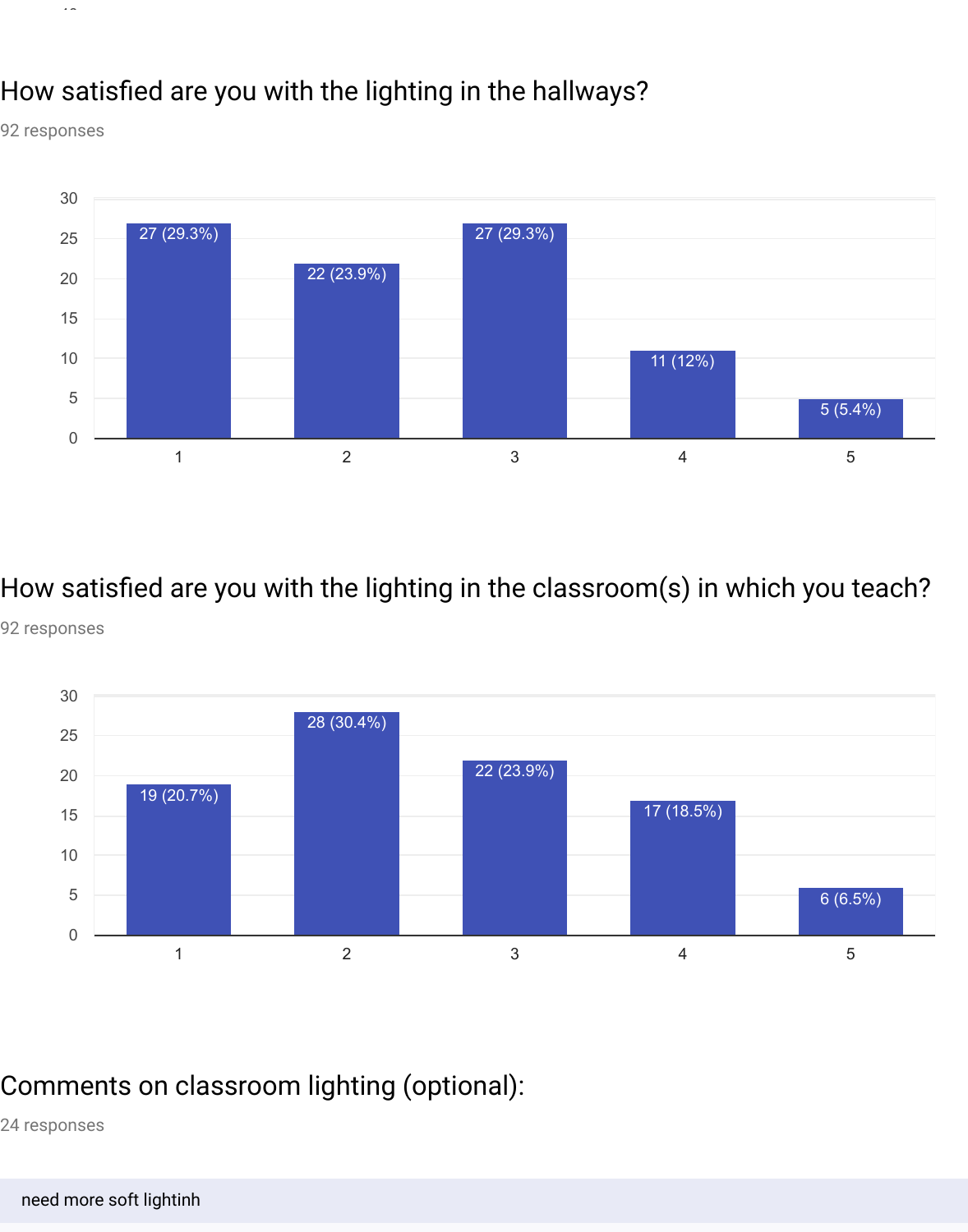Teachers need to be able to open the shades without it changing the temperature of the room drastically. Exposure to natural light is better for everyone but only if it doesn't come with a drastic temperature change. Energy efficient windows should be used to increase classroom lighting.

New hall lights dim and brighten randomly. Makes me feel like I have glaucoma.

Some rooms need more light & some rooms need "softer Light"

Some of the light bulbs are blown out. One light fixture is beginning to fall.

allowing teachers to use lamps would improve the learning atmosphere

little to no natural light, absence of windows. many students with concussion disorders have voiced concern about headaches caused by lighting since the change over to energy efficient.

In some rooms the shades are broken and it is difficult to make the classroom dark enough for the projector to be visible

It's awful fluorescent lights.

This lighting makes students tired

The projectors are hard to see in some of the classrooms.

Window lighting interferes with some of the placements of the overhead projectors.

shade has been off my window for months. reported it a while back. not great for my kids with concussion especially!

LIghting is not evenly distributed and when a light is out, the room environment is adversely affected.

One of my window shades has been broken/ reported as broken for a long time.

The fluorescent lighting seems to affect so many students with migraines.

The lighting in the building makes it feel institutional, which does not help morale for teachers or students.

Dimmable would be nice - or the ability to keep light on desk area, but subdued elsewhere. dimmable for projection, but some light so students can take notes.

lighting is either bright or average, rather extreme

Lighting could be improved. Burned out lights could be replaced in a more timely manner. The ventilation duct work inhibits some of the lighting near the white boards.

great lighting -- but a lot of times the lights have to be shut off to minimize the window glare.

The lighting is fine but the shades don't always work. It is difficult to control the lighting to use the Epson for example.

There is a light in my room that has not worked in over 5 years. I have repeatedly put in work orders but it has not been fixed. The hallways are overcrowded and passing on time is impossible. Going from gym to classes at the other end of the building is not possible. If there was more passing time, it would help the situation.

There have been years when I've had to move between floors, on opposite sides of the building, to different classrooms. 2 years ago, 4 of us rotated in and out of my little room. We did the best we could to share the space and ensure that everyone could leave materials in the room. Since there really is no storage, it got to be tricky but we accommodated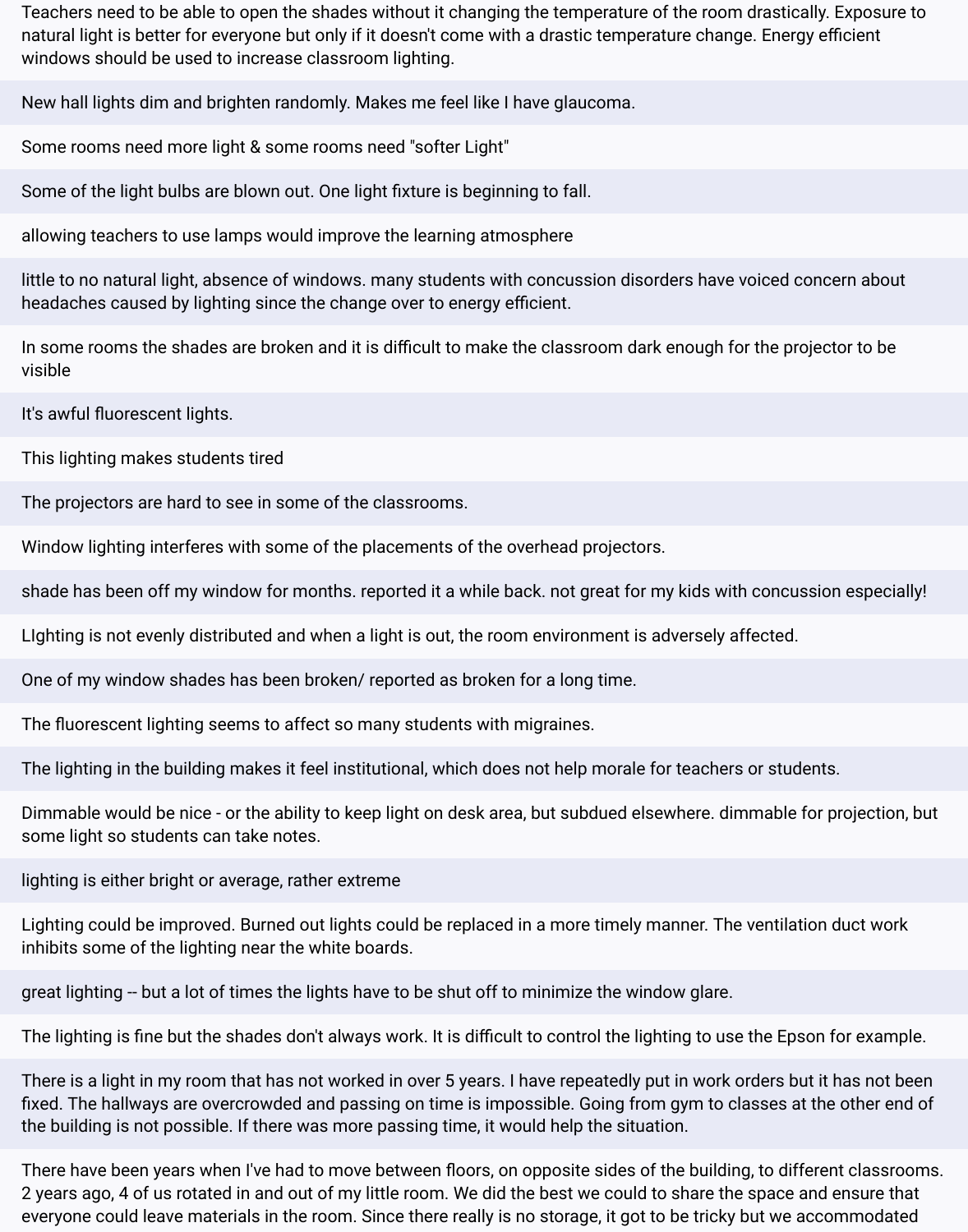### How satisfied are you with the black/whiteboards in your classroom(s)?

82 responses



# Comments on black/whiteboards (optional):

24 responses

board space

need to be updated Hoping for another one. PA getting us a new White Board I don't have an apple TV my whiteboard is cracked. Need more whiteboards The white boards are great to have. It would be nice to have the blackboards replaced with whiteboards. The white board does not come clean without the use of a cleaning agent Some boards are very worn and need new finishes on them One board to share is a challenge for teachers who consistently post assignments because it limits the already limited

There is only one in the field house and one in the upstairs gym. There should be more in the field house, since it is sometimes teaching space for 3 teachers.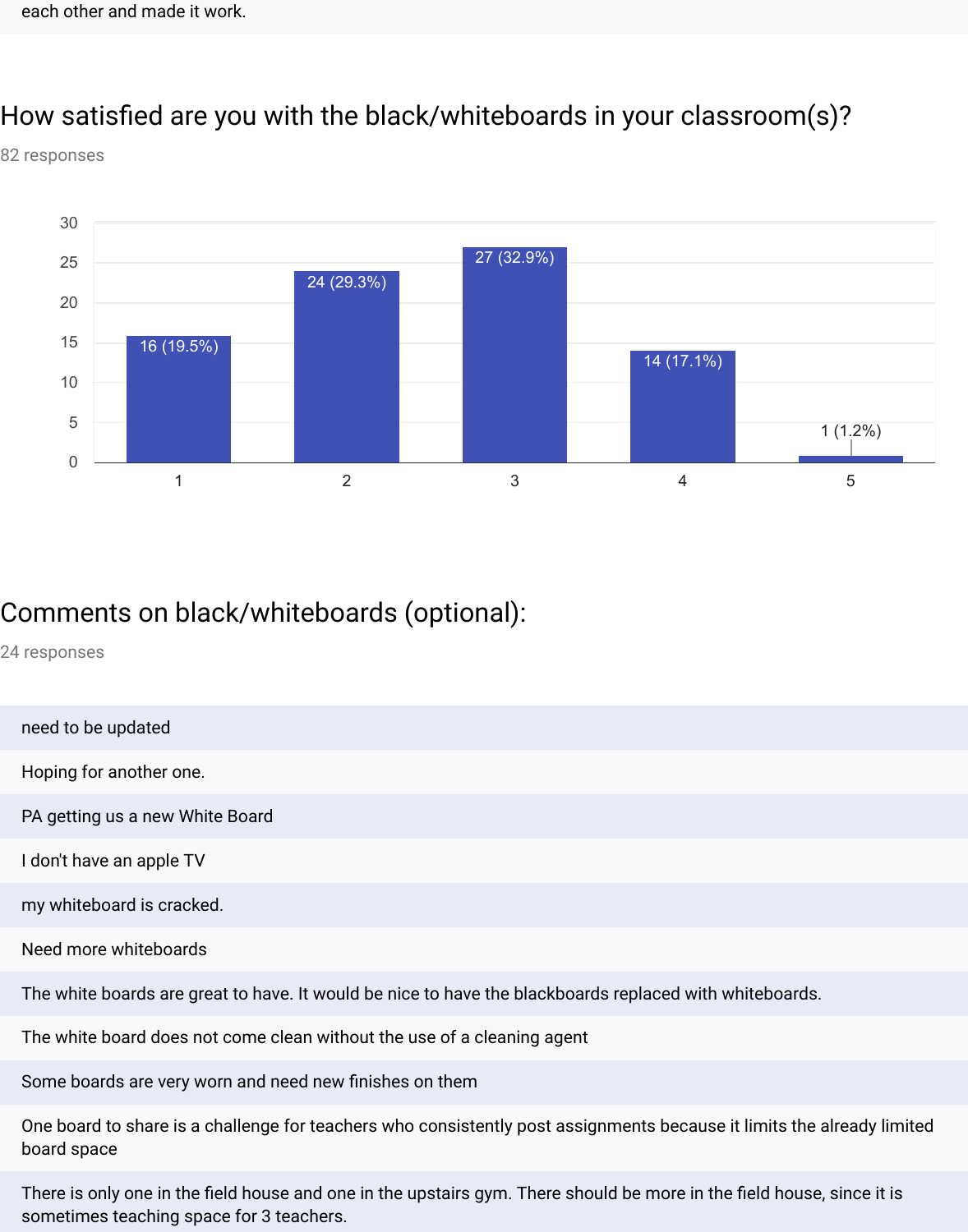I don't actually have a whiteboard, but a whiteboard covering, like the old school colorforms! It was a cheap alternative and functions.

boards are hard to keep clean and clear

We do not have any in physical education

They are very dirty and are almost never cleaned. Without teachers having their own classroom their is no ownership assigned to any particular room and thus the cleanliness is not a priority. In other schools, the custodial staff maintains the cleanliness of the rooms better, including the condition of the whiteboards.

The whiteboard in my room is a safety hazard because it blocks the shower and eyewash station. Also people can trip over the wires.

I wish we had multiple whiteboards behind each other that you can slide up and down (like merrimack college)

Still have a big blackboard that needs to be covered in white.

Many are old and stained and need to be replaced

I would like to replace the last blackboard with another whiteboard. Quality of whiteboards and erasers are sometime hard to keep clean.

It would be helpful if they were able to be fully cleaned and if they were magnetized to display student work without ruining the board with tape.

It does need to be cleaned often as the markers leave "shadows".

I have a "smart" whiteboard + Apple TV technology, but I never use them. Waste of money, in my opinion. Could ask teachers whether or not they'll use the technology before spending money on the equipment and training.

Mine has scratches on it.

# How adequate is the size of your room(s) for the kinds of teaching activities you do (or would like to do)?

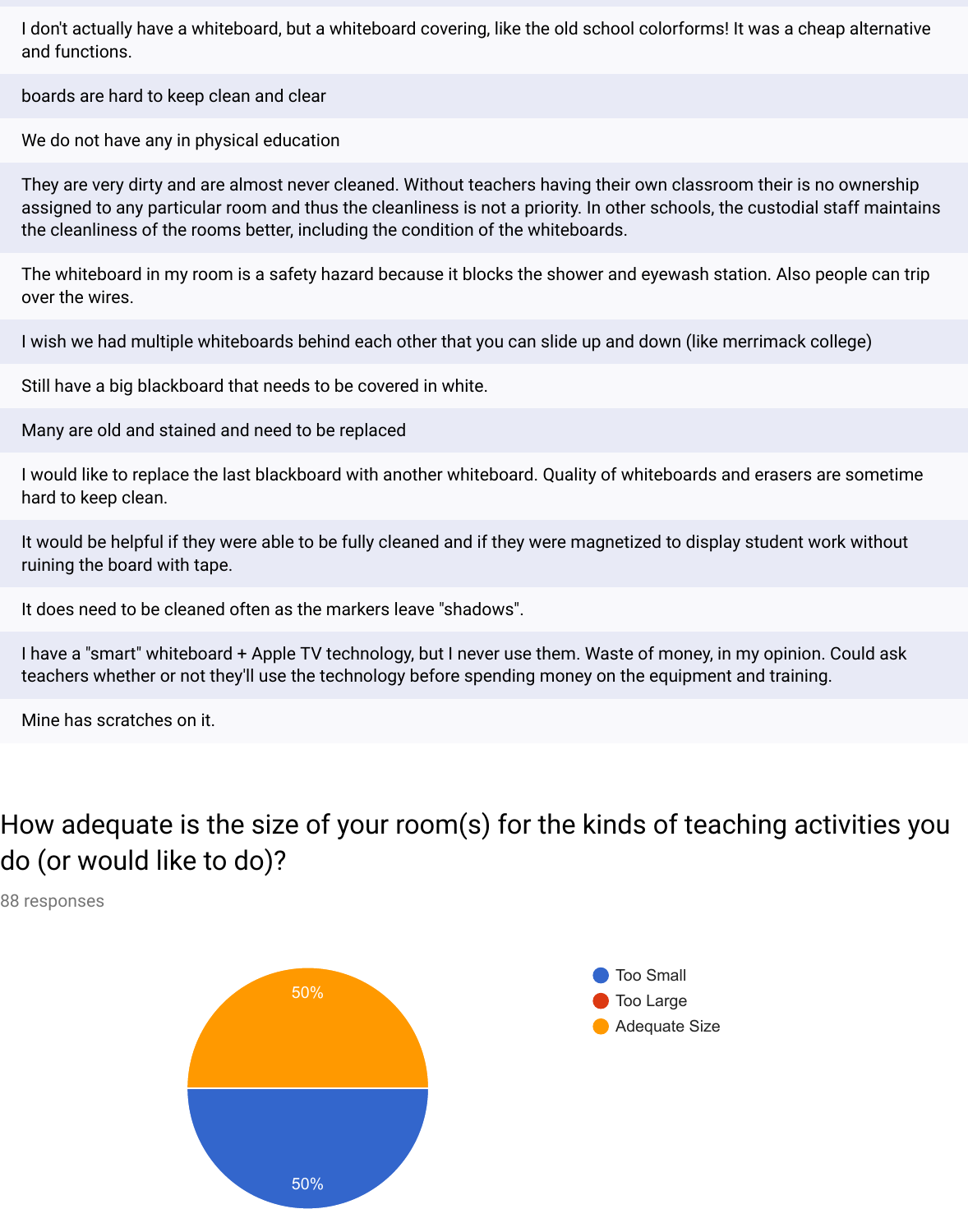# Comments on classroom size (optional):

35 responses

I work in the SPED department and some of our rooms are too small for the classes or support services we have.

It is cramped with 29 students.

If class sizes are in the low twenties, I have room for an adequate number of desks. If higher, students are sitting on top of one another, which makes it hard for one-to-one desk-side conversations.

The room I am in the most is adequate, the one I use for only one block is far too small. Also, it is a mess. A conversation at the beginning of the school year regarding expectations for those sharing rooms would be helpful

When you have 5 teachers having to share limited space due to over crowding; classes should be smaller

We do not have adequate storage space for percussion and other supplies.

could be redesigned for stations, with ouches and more comfortable materials

Small for the number of students

It's very crowded in any of the classrooms in which I taught 25-29 students

Not conducive to group work

usually have pretty full classes in health.

Having classes of 28 and 29 students dos not allow for different room configurations and work spaces for students. Teachers are sharing space and storage is small.

There is no easy way to space the desks in either of the rooms I teach in. It prohibits moving around the room freely, and I am always tripping on kids' belongings.

No real options but rows

Sometimes we have to hold a class of 29 students in one section of the field house. This space is too small/unsafe for 29 high school students, especially if I need to run a floor hockey unit or a basketball unit. The preference would be a double field house space (2 sections) for this size class. Everything depends on the schedule of classes, and what other teachers are doing, so, you might have a plan for your class, but another teacher may want to use the double space and you end up compromising on who gets to use it. Then your lesson plan "goes right out the window" and you have to change gears. This causes a lot of stress.

If you have class sizes at approx 26/27, its tough to move around into groups.

With class sizes anywhere over twenty, it is not easy to move in and out of group work or have students participate in gallery walks. It is also quite difficult to have various discussion types. If there were not as many students in all classes, the size of classrooms would be fine.

For project based courses, there needs to be space for the projects, as well as supplies. Large classes (27+) are very cramped in my classroom.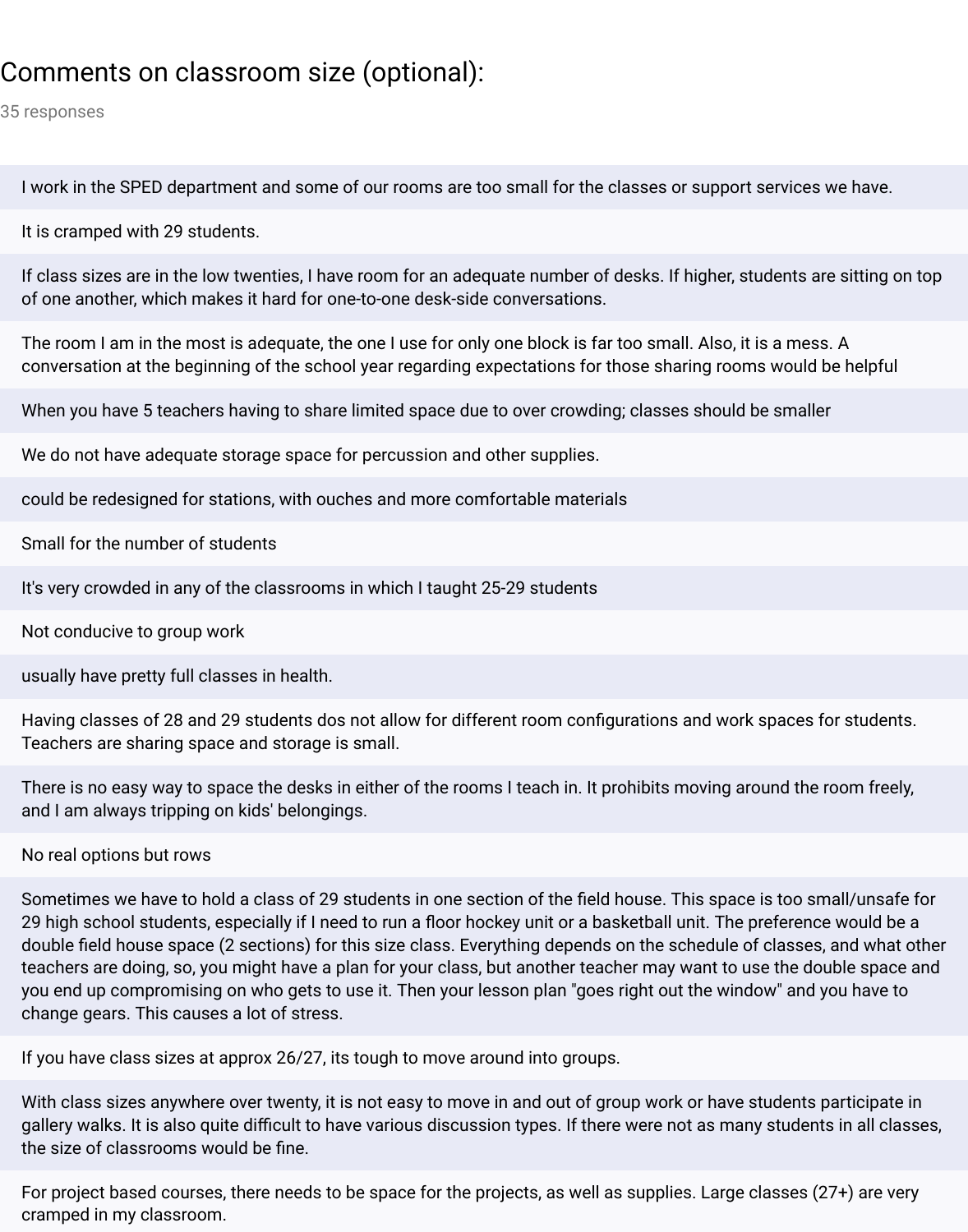Our ability to teach our classes is very dependent upon how many other PE classes are scheduled at the same time. Next year is going to be a horror show with more classes scheduled per block - and not enough space to teach them.

Benches are crammed into the back of the room for activities. The rooms was not designed to accommodate 26+ desks and 4 tables.

The classrooms tend to be too small to allow smooth movement around the classroom for the teacher to circulate or students to do group work and hands-on activities.

It would be nice to have a few extra feet in all directions. It's very crowded with 26 desks and lab equipment.

Too small for 29 kids - but a good size for a class of 20!

It's not a small room, but it is way too small for 29 student desks and two teacher desks (for teachers who share this room). The furniture makes it difficult for students and teachers to move freely about the space.

It is difficult for kids to move around and make groups

26 students with backpacks and books makes space small real fast

For most activities it is adequate, but their are times when it would be nice to have more space to spread students out more for group work or more individualized instruction.

One of the classrooms I teach is too small. When I have classes of 28 students there is not enough room for them.

Although I teach in a larger classroom, I have had up to 50 students in a space that holds 35 comfortably. Since I do a number of simulations and activities, I am forced to scale them back or disturb other classes by having my students prep in the hallway.

My little classroom can hold a maximum of 8 students. It can get quite crowded when there are a few adults also present in the room.

Teaching substantially separate special education classes, we are often crammed into small rooms with too many students. In addition, there may be additional adults (instructional assistants) in the room, which makes it even more crowded.

Depending on the room in which I'm teaching, space can be too small, esp. if the class is 25-27 kids. When they break into groups of 4-5 students, it can become very difficult to move between groups. However, another room is very large and this isn't a problem.

Varies between the classrooms I am assigned

one classroom is adequate \ the other makes it impossible to do projects and even sitting in a circle is complicated.

Painting classes are too large for all of the students and equipment. Next yr. 26 students will be in my space. I think the space for an art studio is too small.

## In the last five years, have you ever taught in spaces that were not designed as classrooms?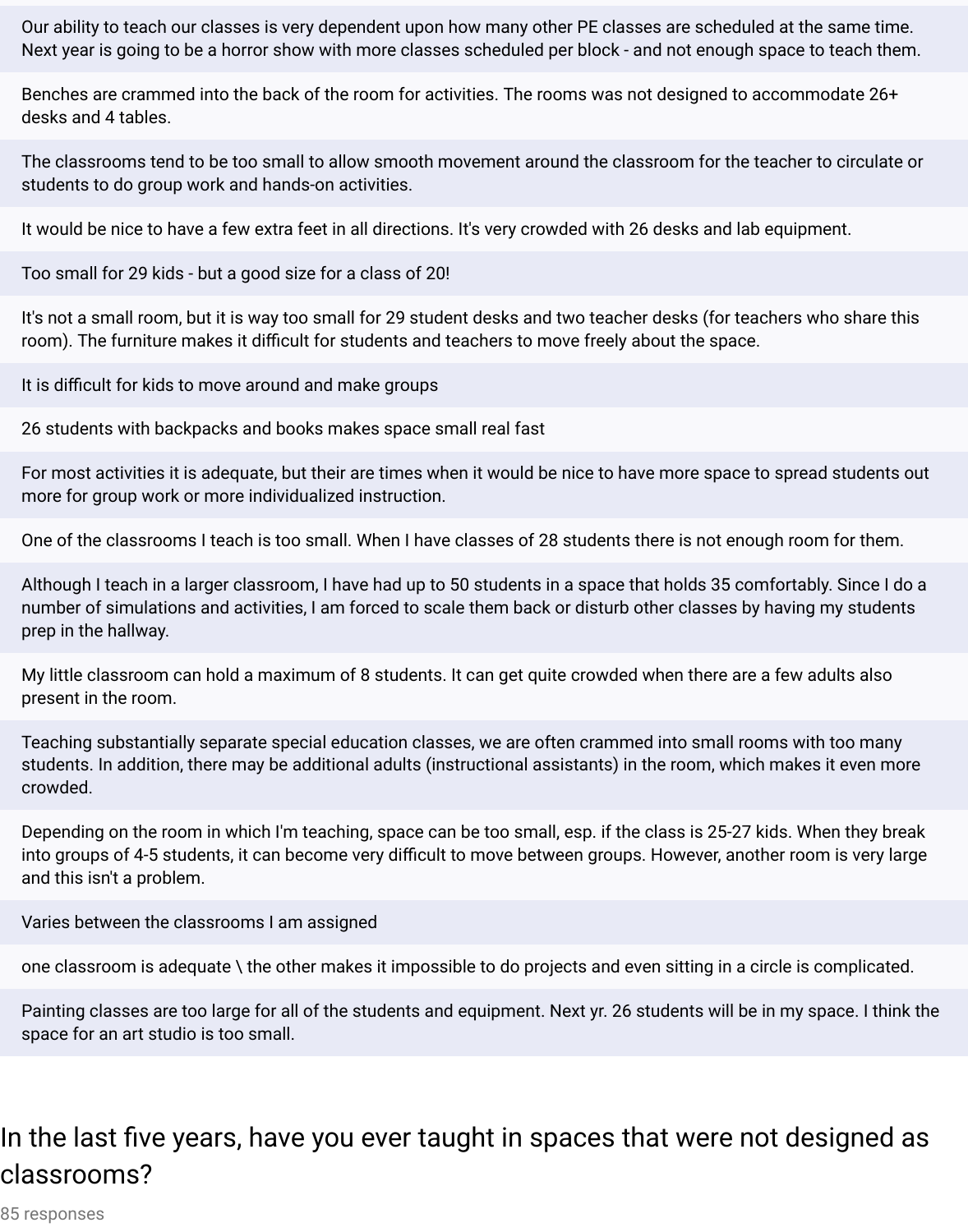

Is there space in the school for you and your colleagues to plan and to collaborate together on professional matters?



87 responses

# If yes, how adequate is the collaboration space you use?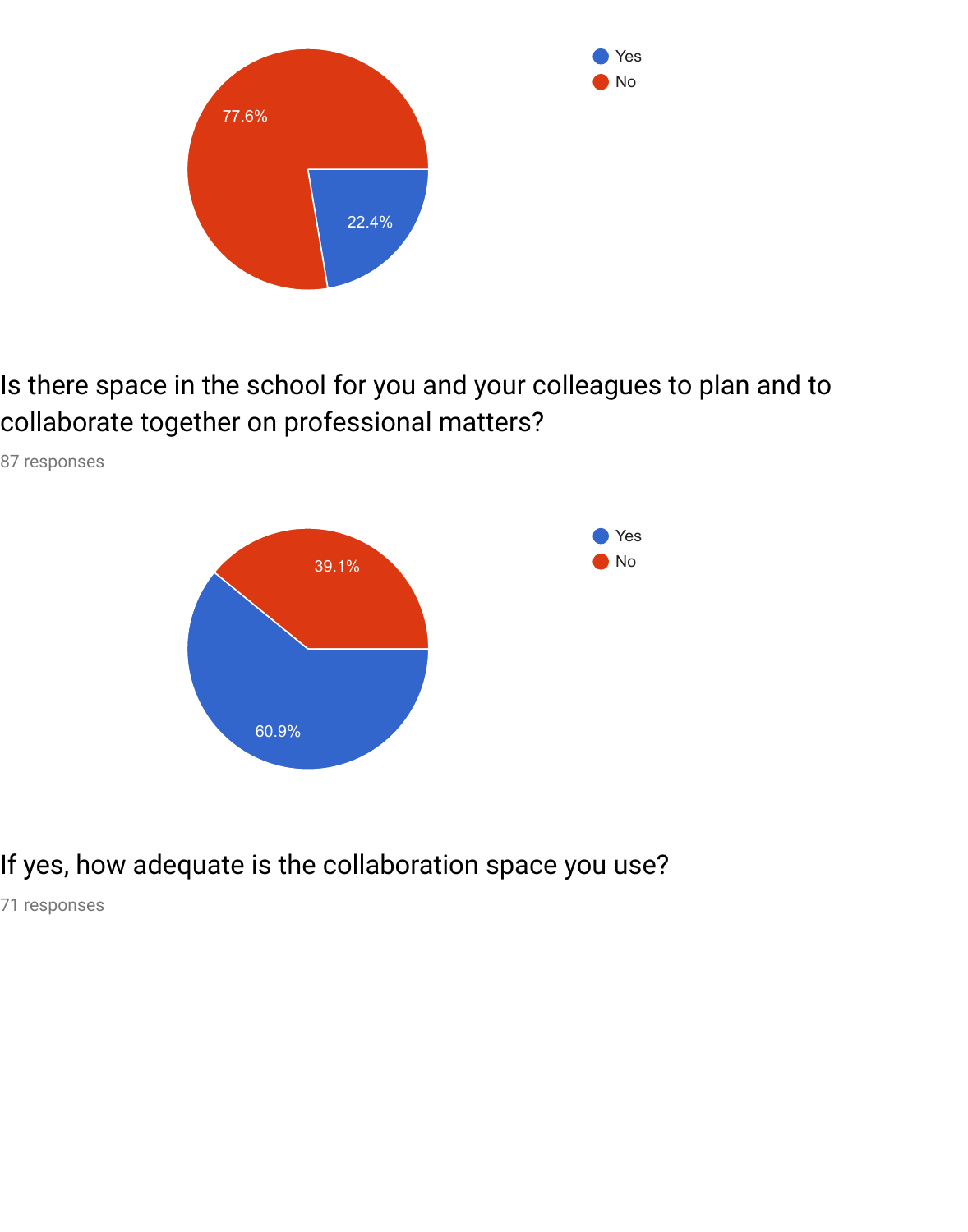### Comments on access to professional collaboration space (optional):

37 responses

Our department does not have a planning office space or a lunch space for the staff. As a result our collaboration tends to be even more ad hoc, a lunch space would be nice too.

the space is fine it is the time availability

We can use the area that also is used as our kitchen/lunchroom. It's not all that large so if more than a few of us want to work we have to find classroom space.

need inviting space with coffee, rugs, comfortabler seating for collaboration

It is my classroom

We don't even have a space to eat lunch together. Also, my desk is in the basement and my classroom for 2 blocks is on the third floor. If I have to go to the third floor during my prep, I have nowhere to continue working if I want to go up early to make copies or meet with people.

English Department office is very tiny and several of the chairs are broken. access to outlets is difficult from some of the seats

My department is over 20 teachers and our collaboration space (which doubles as our lunch room) only fits about 8-10 teachers. Our department meetings are held in a classroom in order to accommodate everyone.

extremely crowded

Our department cannot all fit in our office at the same time.

Our department could use larger meeting space

The space in which we collaborate typically is the space where we eat, which is not ideal, and where others are prepping. Hard to work together without disturbing others who were looking for a quiet space.

We have prep areas that have 3 desks, though we typically have 5-6 teachers meeting at once.

Prep room accommodates three- sort of. No place for group planning or collaboration

If I need to collaborate with a male teacher, i have to go into the boys locker room and vice versa. Probably not the best situation.

There must be forethought into creating spaces for all teachers in every discipline to meet, and soon this will include multiple groups for PLG time. An office space, already small, may contain a couple teachers who are using their prep time to work independently. We can't use this same, quite cramped, space to collaborate. No one seems to understand that these "collaboration" spaces do not exist. We can't all go to the library. There is not enough room and certainly some of our conversations our confidential.

25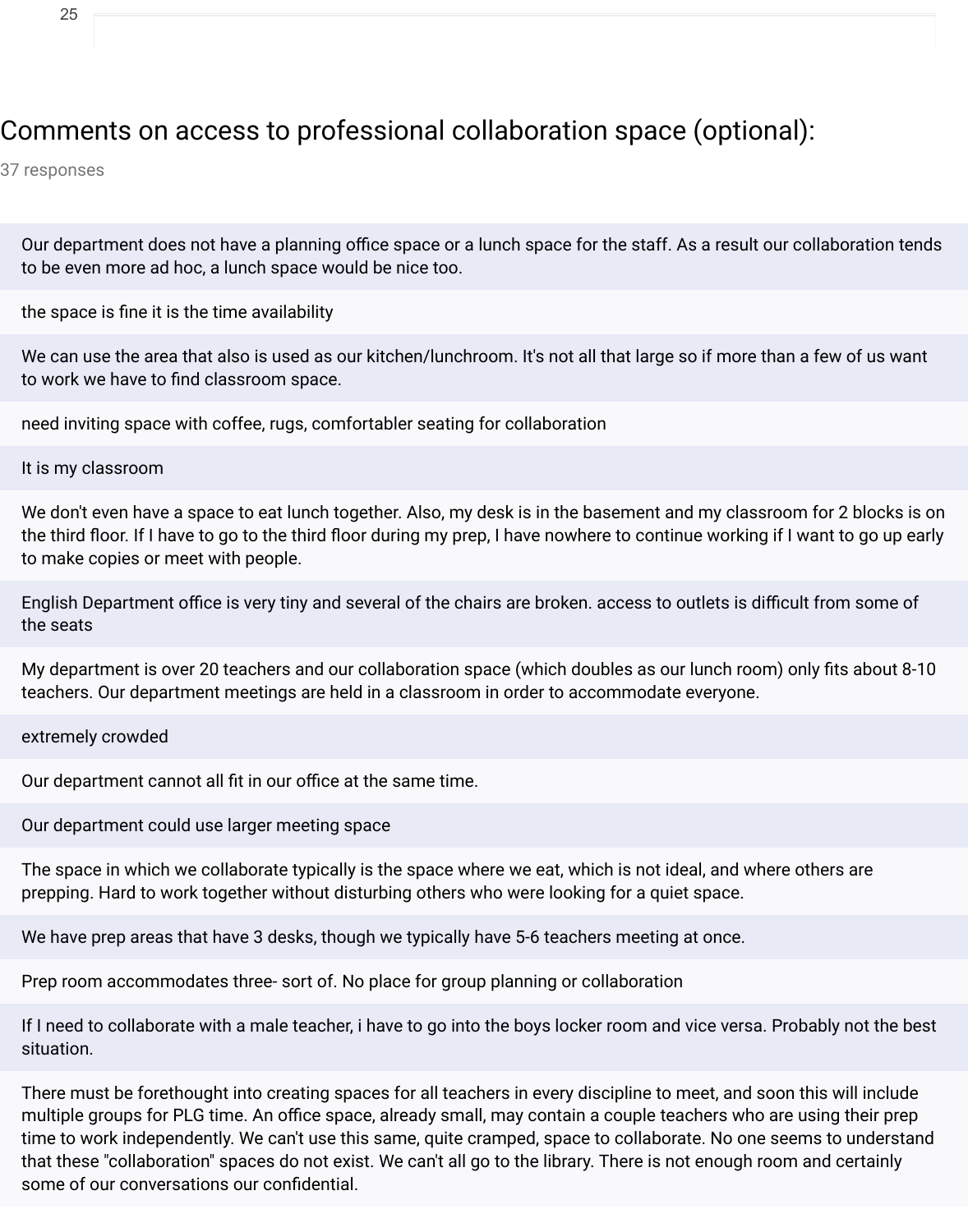There are no real conference rooms that are available for teachers to use for such purposes, so therefore we use classrooms when they are not occupied or work spaces with desks separated. Collaboration is challenging because of this.

The available space is small and dual use - so you often feel you are pushing others out, or are so crammed its really hard to concentrate on just one conversation.

Our department cannot all fit in our current common planning area.

work space is dirty, cluttered, and broken furniture and lack of supplies, etc.

When we meet - it is either in the girls or the boys locker room office - with no desk or table to sit around - mismatched chairs gathered from wherever - and just an overall tough environment.

There is none.

It is not in a location that we can get to and from in a reasonable amount of time.

We don't have a dedicated space. We use unused classrooms, lab space, or the prep room.

Classrooms are good spaces. The department offices are good for 2 or 3 people to collaborate.

we have one room, we share it with the whole dept, and it is very crowded, and often not air-conditioned or heated adequately

There should be much more space, particularly quiet space for teachers to do grading. We are at the mercy of our colleagues on any given day for quiet working time. It is extremely unprofessional to be in a small office. We have no access to classrooms during day and the library is noisy.

It serves as a lunch room, prep room, conference room, etc., and only about 3/4 of the department can be accommodated in our largest common space. We use classrooms for our department meetings.

Planning space is not very comfortable and there are many distractions

Some teachers in our department have desks in labs and some don't even have a designated desk

The department office space is OK, but not ideal if there are other people trying to work in there. Otherwise, the option is the library. The school is generally lacking any specified space to do this.

The room we use to work is the same room we use to have lunch and to work individually during prep time. It is almost imposible to collaborate with in small groups when other colleagues are having lunch or working on their own.

Our only options are the department lunchroom or a work room that holds 4 desks. If more people than that wish to collaborate, we need to go to the library or other common area which is less than ideal.

The SPED team has lost their workroom. The last time we had one was about 3 years ago. They gave us a little room across from the locker rooms, but even if we had the time to get there, it is way too small to hold the department. I only ate in there once as by the time I got there, I had 8 minutes to eat before I had to get back to my classroom. We are scattered around the building at lunch time, eating in at least 3 different classrooms. There is NO workroom for the SPED team, which does not bode well for collaboration as there is no place to go. Our classrooms are always in use, except during one lunch block. It would be very nice to have a SPED lunch/work room that we can use. We are the largest department in the building and have "no place to call home."

The special education department at AHS does not have a teacher prep room. We are left to eat our lunch in a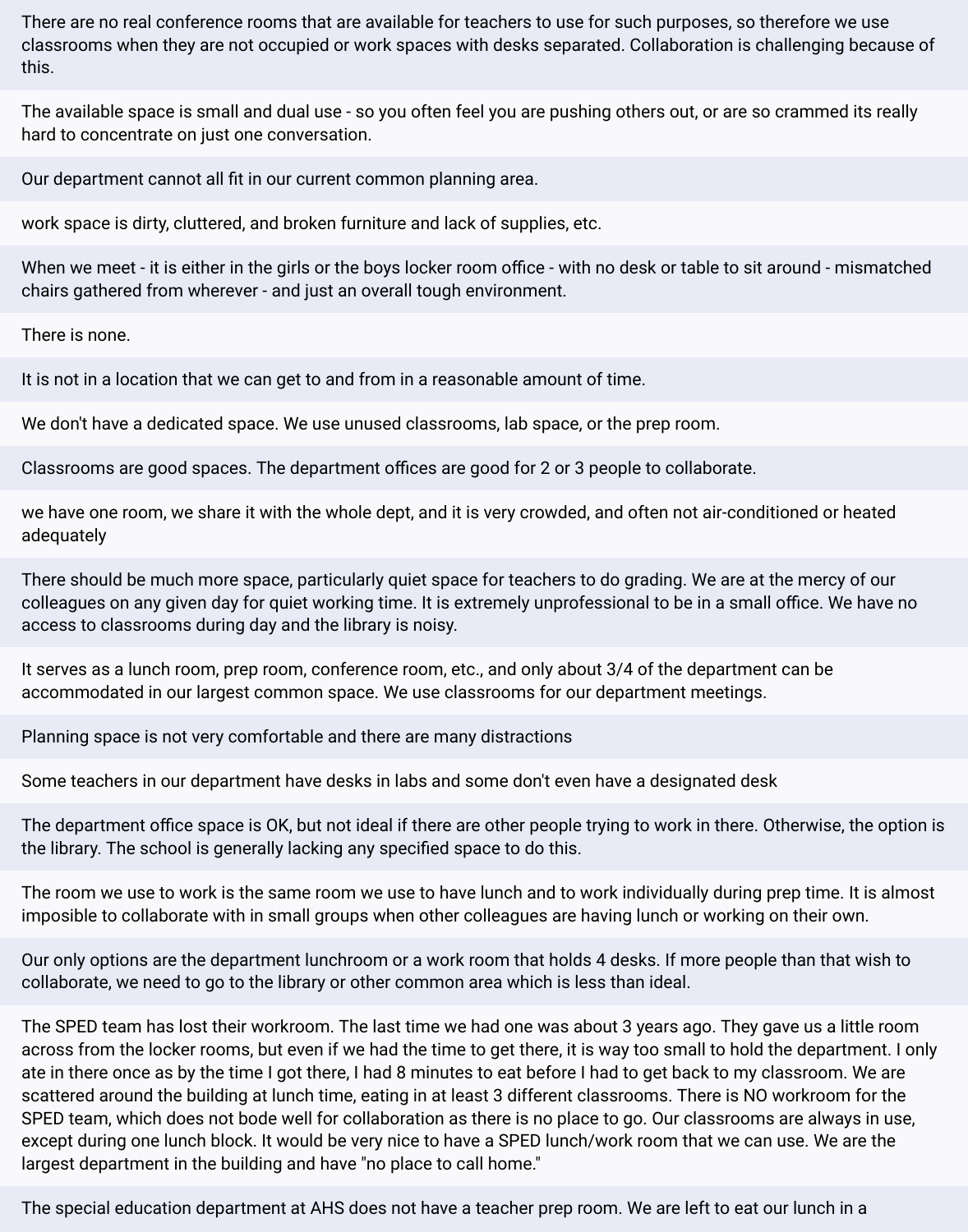classroom, and there is nowhere to leave notices or to sit together to plan, especially since the building is overcapacity and there are no extra classroom spaces most blocks of the day.

We usually work in the media center/library or if we book it ahead, a conference room in the main office. For 2-3 member groups, we can use the workroom.

we do use one of the classrooms, but collaboration is almost always interrupted by classes and others coming and going.

## How often do you purchase lunch from the cafeteria?

91 responses



If cafeteria logistics allowed you to view, select and purchase a lunch more quickly and easily, would you be more likely to do so?

90 responses



# How often do you use the library/media center?

 $\overline{\phantom{0}}$  responses to  $\overline{\phantom{0}}$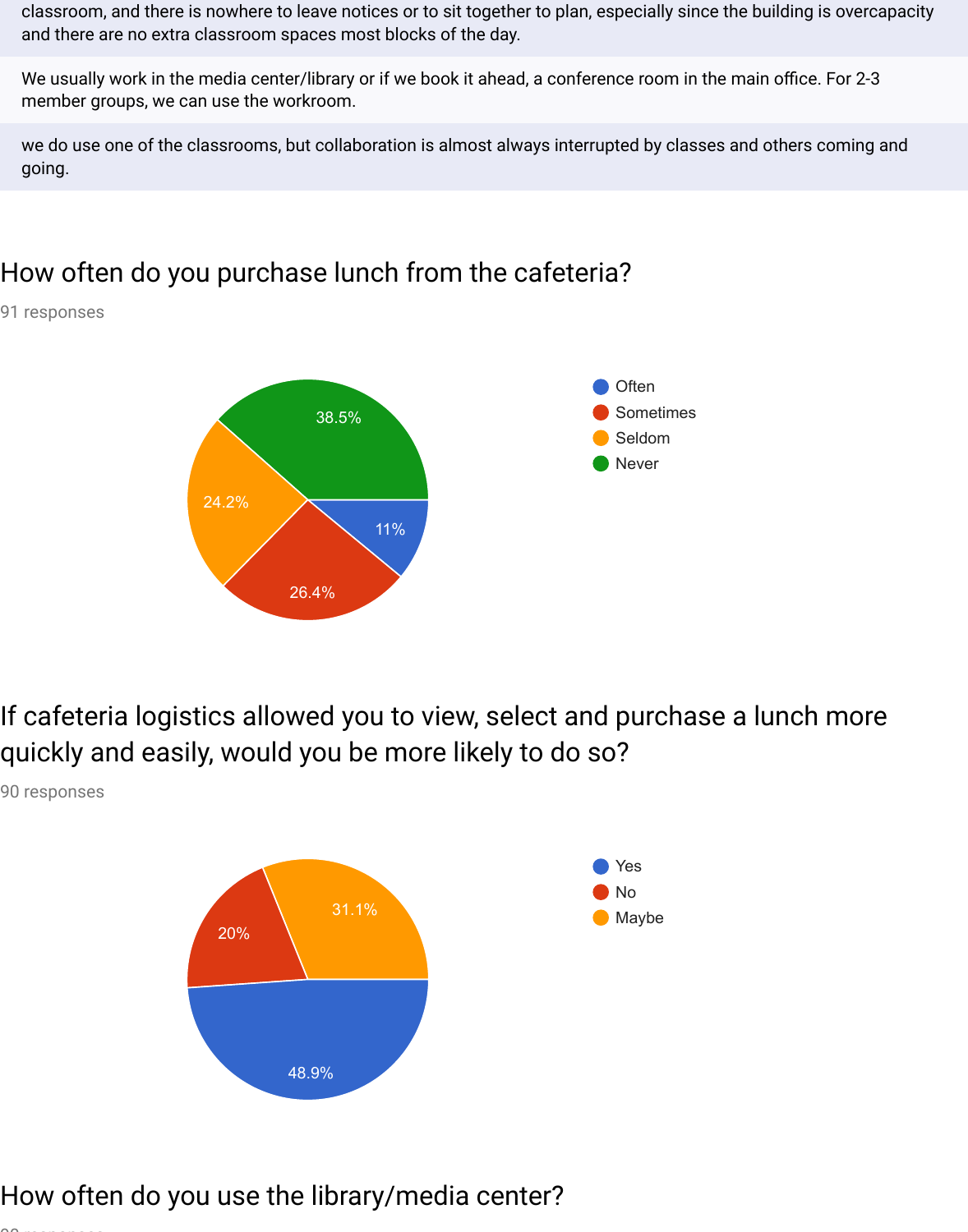

Are there issues that prevent or discourage you from using it more frequently? If so, please describe:

44 responses

no (2)

too noisy by students who are hanging out there

its where i usually prep since my room is never open and we have no departmental planning space.

The media center space is not efficiently used right now in my opinion. Despite the need for some books, the layout of the shelves does not allow for classes to use the space efficiently.

It can be loud, and thus hard to concentrate on work.

Too many other students in the room. Poor acoustics.

books are too old, sometimes is too noisy

distraction of socialization in the space

Students are sometimes very loud there

not set up in a way that invites classes to use the space

No

It's usually signed out when I need it

we need more space and different settings

it tends to be very loud in there, with limited private space for individual or group work

I don't see the point unless I need to utilize John or the books for something. I'd rather be in my space with a computer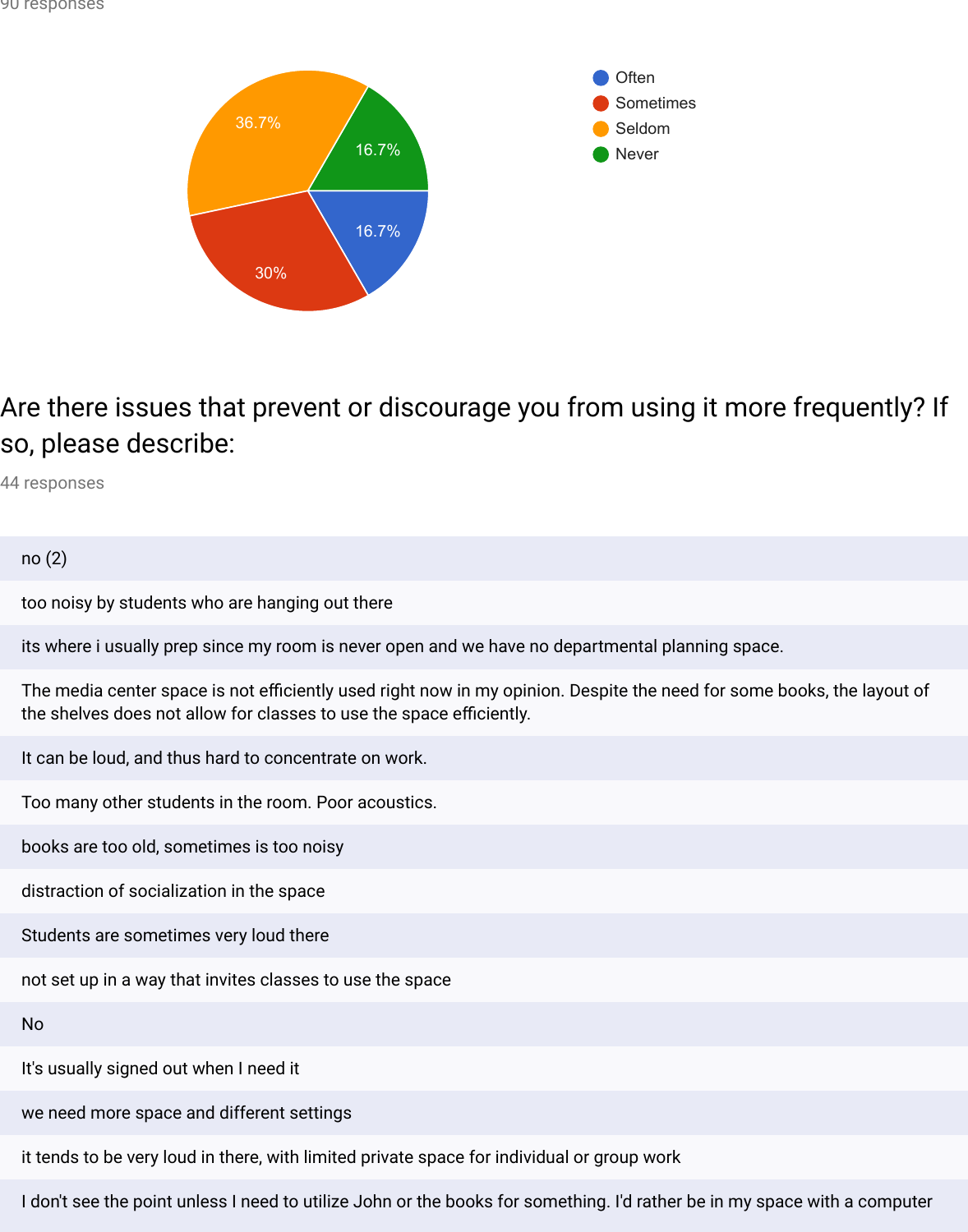cart, then using the tables in there. Also, its often occupied by certain departments.

#### **Students**

Confidentiality and nature of discussion topics

when it is taken for administrative purposes, like for MCAS

Sometimes there are too many students, too much talking and noisy.

It is too loud, too cluttered; no privacy

Volume of students there. Lack of adequate space & resources.

Acoustics and other distractions

I love the individual carrels in the back, but on occasion students are loud or possibly a teacher is working on a project with a class and I have to leave. This is infrequent, but speaks to the number of needs that the library is servicing. They have as much a right to be there as I do.

It is usually fairly busy in there with students from study halls and/or other classes. Also, MCAS spill-over students end up in the library.

Not currently relevant for my course.

It's antiquated.

Resources don't fit my needs at this time.

can consult online sources just as well, and with less distractions, as the Media Center can be a free for all -- yikes!!!

the large open space is not conducive to discussions that can be heard by all.

Too crowded

Time constraints.

The space is too open and distracting to bring groups of students.

I prefer the math office -- where I have all my supplies.

it's full, it's a terrible room to teach in (it's loud, students don't focus well in there)

Noise.

The library is too crowded and noisy

There is no dedicated teacher space

#### Noise distractions

It is very noisy. Students use the library as a place to socialize. It seems they were in the cafeteria. I need a silent place to focus, that is why I do not use the library. I find this situation very inappropriate.

One major issue is that the computers do not work consistently and the printers almost never work. Students cannot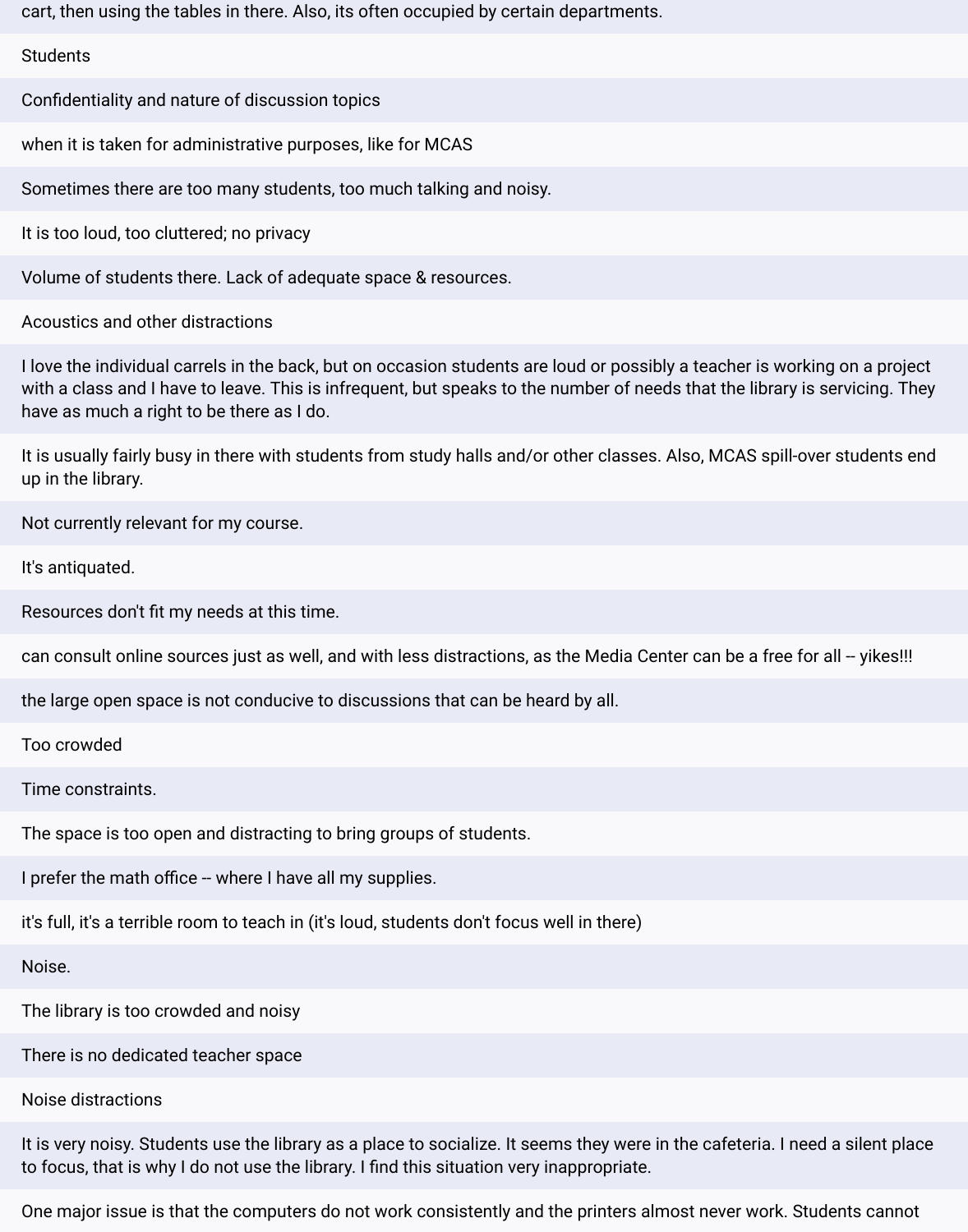use the technology for research and thus the space is not useful.

no...just a personal choice not to bring my classes down there,

It is VERY LOUD! Many students just hang out there and talk and use social media, doing no school work. These students are not monitored by anyone, and it is very disruptive and makes the library an undesirable place to bring students to work.

The computers are slow.

# How often do you bring students to the cafeteria during non-lunch blocks for classroom activities?

88 responses



How often do you bring students outside for classroom activities?

87 responses



Would you be likely to use an outdoor classroom space if one existed?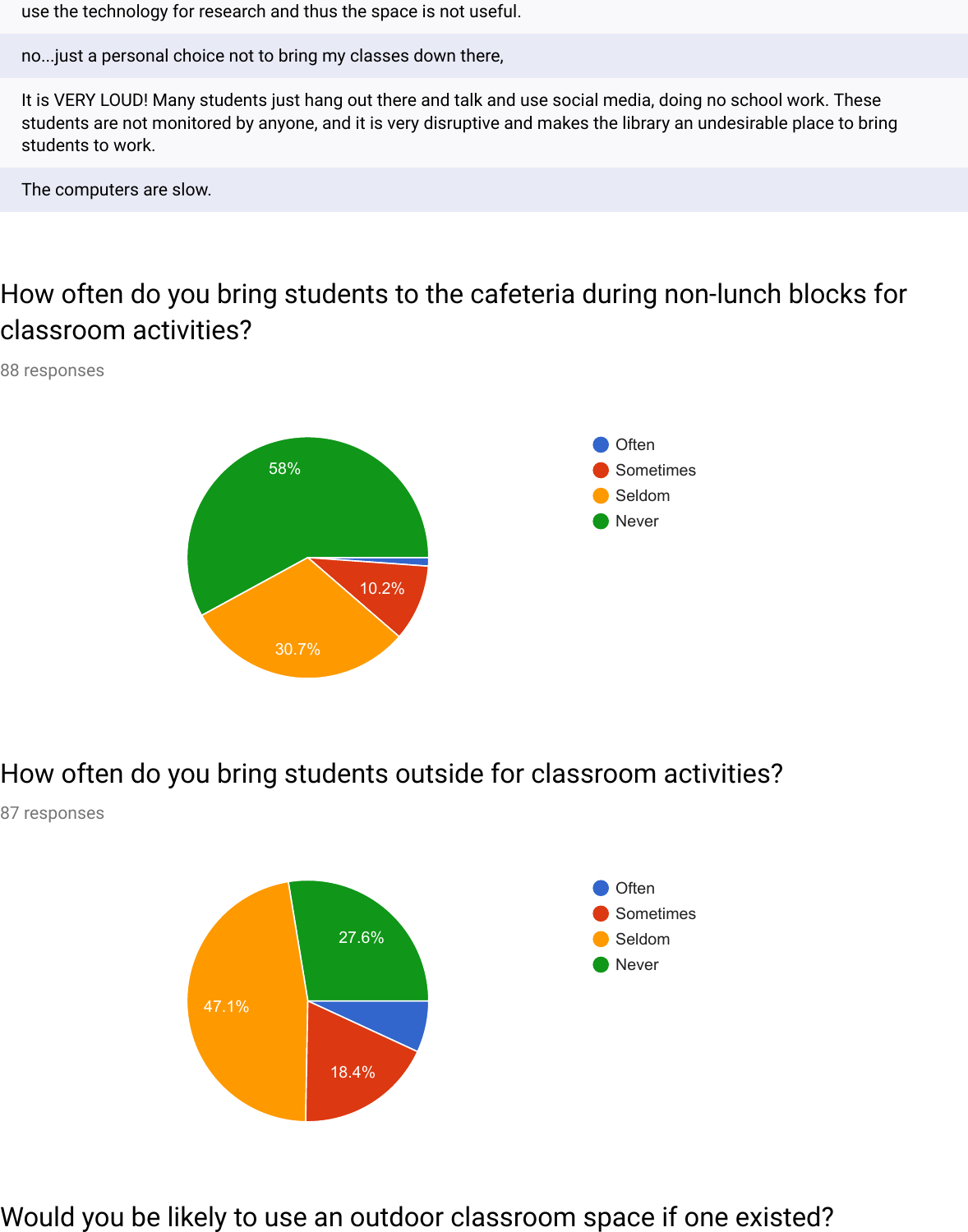

How adequate are the restrooms you and your colleagues have access to?





### Comments on restrooms (optional):

42 responses

#### often not cleaned

faucets tend to leak, occasionally supplies are missing, locks often break and some of the toilet paper dispensers seem designed to shred, rather than dispense, paper.

Broken sink, broken toilet

The plumbing in the faculty bathrooms that I have used is not very strong and the toilets clog easily.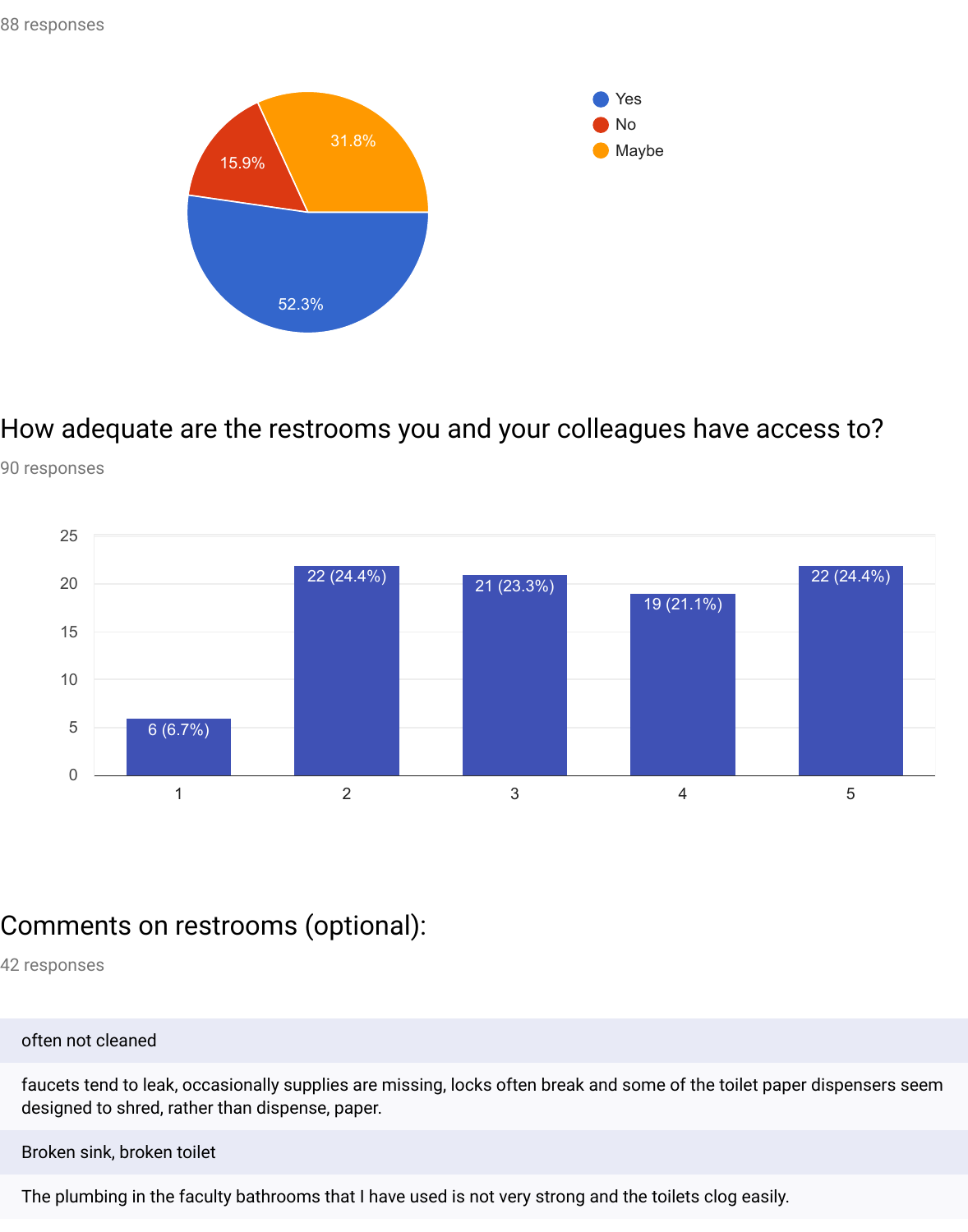The facilities are often unclean and not properly stocked.

All bathrooms in this school, faculty and student, are dirty, in disrepair, and often do not have paper products. Please clean them each day! This is not too much to ask with our custodial staff and 2000 people in a building. Please crossreference student Climate and Culture Survey from December, 2016 for students number one complaint at AHS.

Lately they haven't been cleaned as often as usual. Figured there was a shortage of custodians. When it is done, it is cleaned thoroughly.

The restroom in C-11 is constantly dirty.

prior to the addition of gender neutral bathrooms, there were two single sex bathrooms in each area, faculty used freely regardless of gender. Now there is only one, making bathroom visits in between classes nearly impossible.

It's better that there are some gender neutral ones but there are a lot more women than men in the building and there is always a wait.

They are usually excellent, but when a given bathroom runs out of toilet paper or paper towels, it is sometimes a long time before they get replaced

Often broken

the restrooms near my classrooms are often out of order, lack working hand dryers, and poorly lit.

They are dirty a lot of the time.

Sometimes it takes me up to 5 trips to bathroom to finally use it

Not cleaned on a regular basis . doors need to be replaced on the stalls

Incredibly dirty and horrible

There are not enough of them for the amount of people who use them. Also, they are often out of basic supplies or out of order

They're pretty dirty and messy, but that seems to be more about our colleagues shredding toilet paper like a hamster than about the facilities themselves.

There are not enough staff bathrooms. I often have to wait several minutes to get into the bathroom. We have almost no time to use the bathroom so waiting is frustrating.

there needs to be more of them given the little time (4 minutes) between classes. If you are not first, then you don't get to use it. The gender neutral bathrooms are nice, but they halved the number of faculty bathrooms available.

They need to be cleaned more often. They'll remove trash, but won't clean sometimes.

no fan, no vent, no window, nasty!

The plumbing often does not function correctly.

Restroom are not always clean. Students have been seen using teacher keys to access faculty bathrooms.

When they are operational, they're perfectly adequate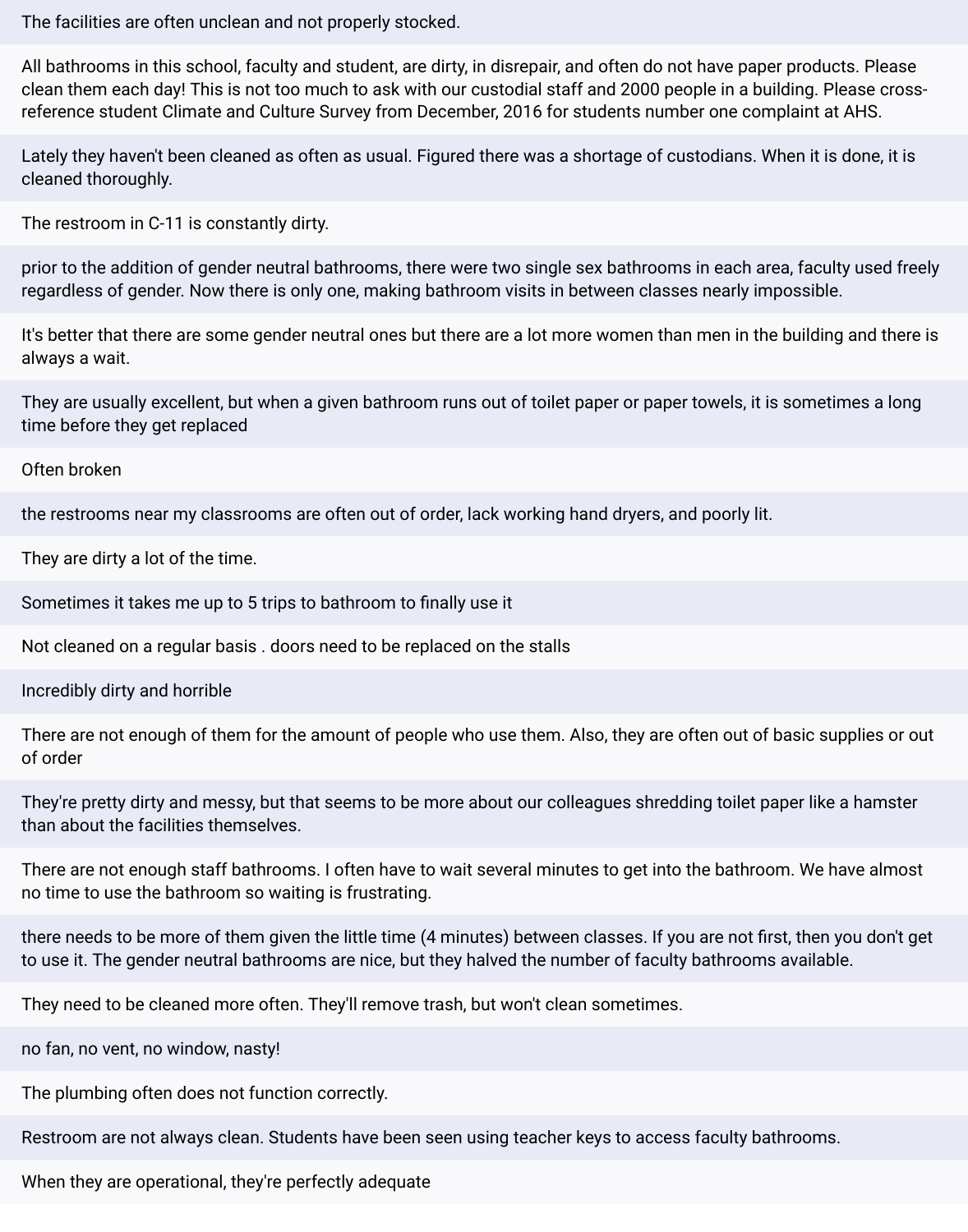There is no adequate ventilation

They facilities are good, but get 'blocked' or are unavailable too often.

dirty, lack of availability for staff, no private space as 50% of staff bathrooms have gone to anyone, any gender, etc.

There are too many people using the same BR. Often it takes many attempts and long wait to get there.

There are not enough staff restrooms in close proximity to the classrooms. It takes too long to use the facilities between classes and make it to the next class on time. This is especially true because I need to pack up my materials and move to a new room for each block.

It is often hard to find a restroom that is not in use.

The teacher bathrooms are far enough away that I can't just pop in between classes.

it isn't always clean, it doesn't always have paper towels, and it's often in use

Need more!

Often they are locked, the hand dryer hasn't worked in months, the water for hand washing trickles, the floors are often wet, toilets are often dirty

The toilet in the bathroom in the 3rd floor needs to be fixed. Every time we flush that toilet, the dirty water splashes all around the toilet. It is really disgusting.

There are a limited number - made more limited by the gender neutral bathrooms. Often times the bathrooms are not clean - the custodial staff is limited and cannot clean all the spaces adequately. This is not a criticism of the custodial staff. This is a request to hire additional custodial staff. Often the bathrooms do not work because the toilets are clogged which leaves us nowhere to go.

Unclean, frequently out of paper towels or soap.

Could be cleaned better and updated.

poor facilities that are often not very clean.

Students get to use our bathrooms and they can get overused and disgusting.

# How adequate are the lunchroom facilities you and your colleagues have access to?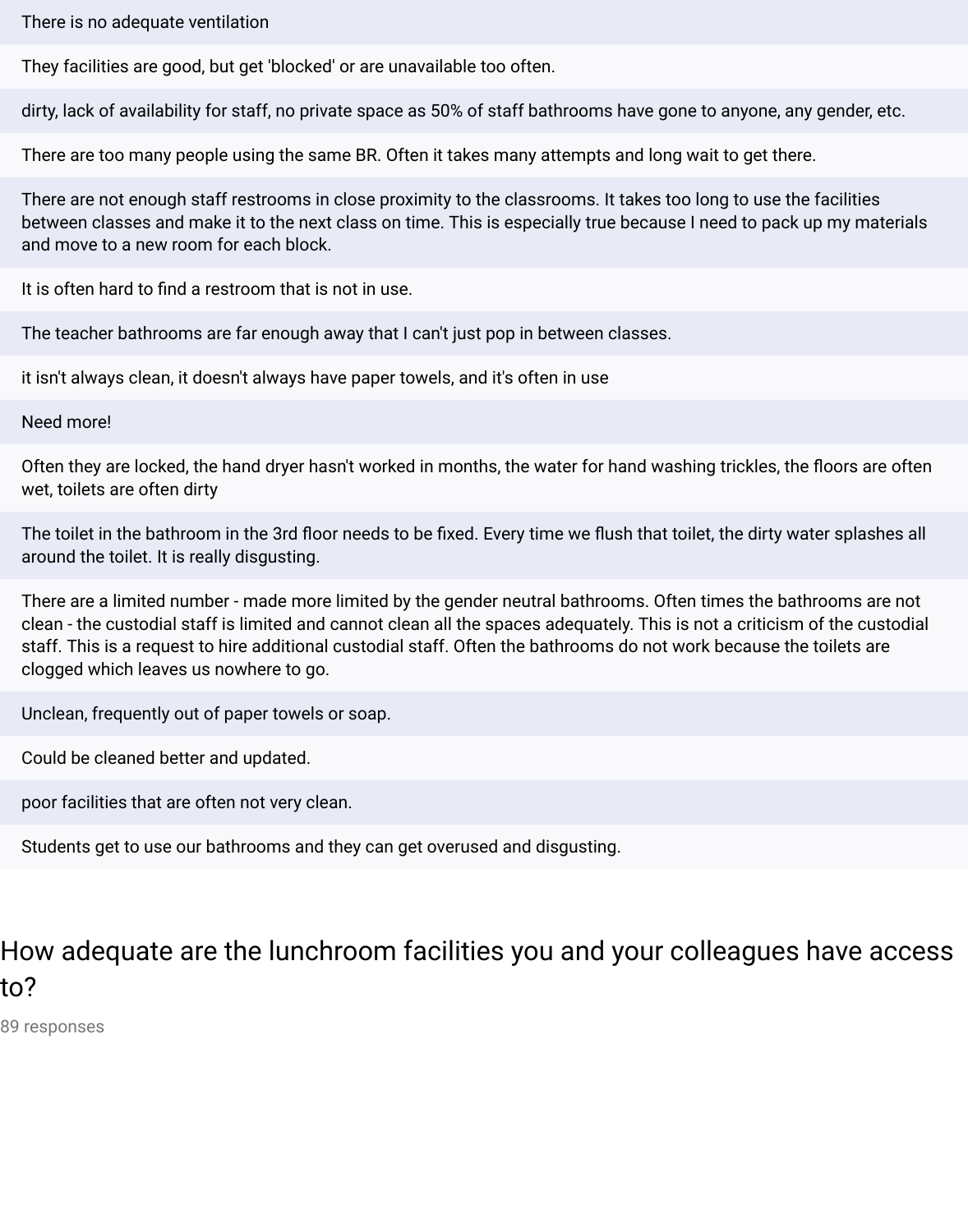

## Comments on lunchroom facilities (optional):

42 responses

My department does not have a designated lunchroom (special ed). The space for lunch we used to use is used for substantially separate programming.

people dont clean up after themselves and never cleaned by custodial staff

we do not have a departmental space so use classrooms.

The special education department"s "lunchroom" is in the basement, isolated and taking a long time to get there. It is totally inadequate, and does not feel like a safe environment, so I never use it.

It's fine as long as our lunches are spread out. But if more than 8 or so of us (along with health) have lunch at the same time, it's crowded.

Lunch room is 4 floors below workspace... maneuvering the halls /students to get there takes more time than alloted

Carpet on floor, used for book/video storage as well. A window would be nice.

we eat at our desks

no sink or space to wash

The SPED department has a designated area in the basement next to the resource officer, but the department classes are mostly on the 3rd floor. We have no place to have lunch as a department, and no common work room. It makes it so much more difficult to share information or develop relationships.

This is the same space as our collaboration area and it's very crowded whenever there are teachers prepping during 3rd block

The refrigerator does not work and the table is not large enough for the whole department to gather.

same as teachers' study very crowded

Serving area is to crowded ...

We do not have access to a lunch room that can fit all the people in the department or that is near where most people work.

I wish teachers in sped had a lunchroom we could use.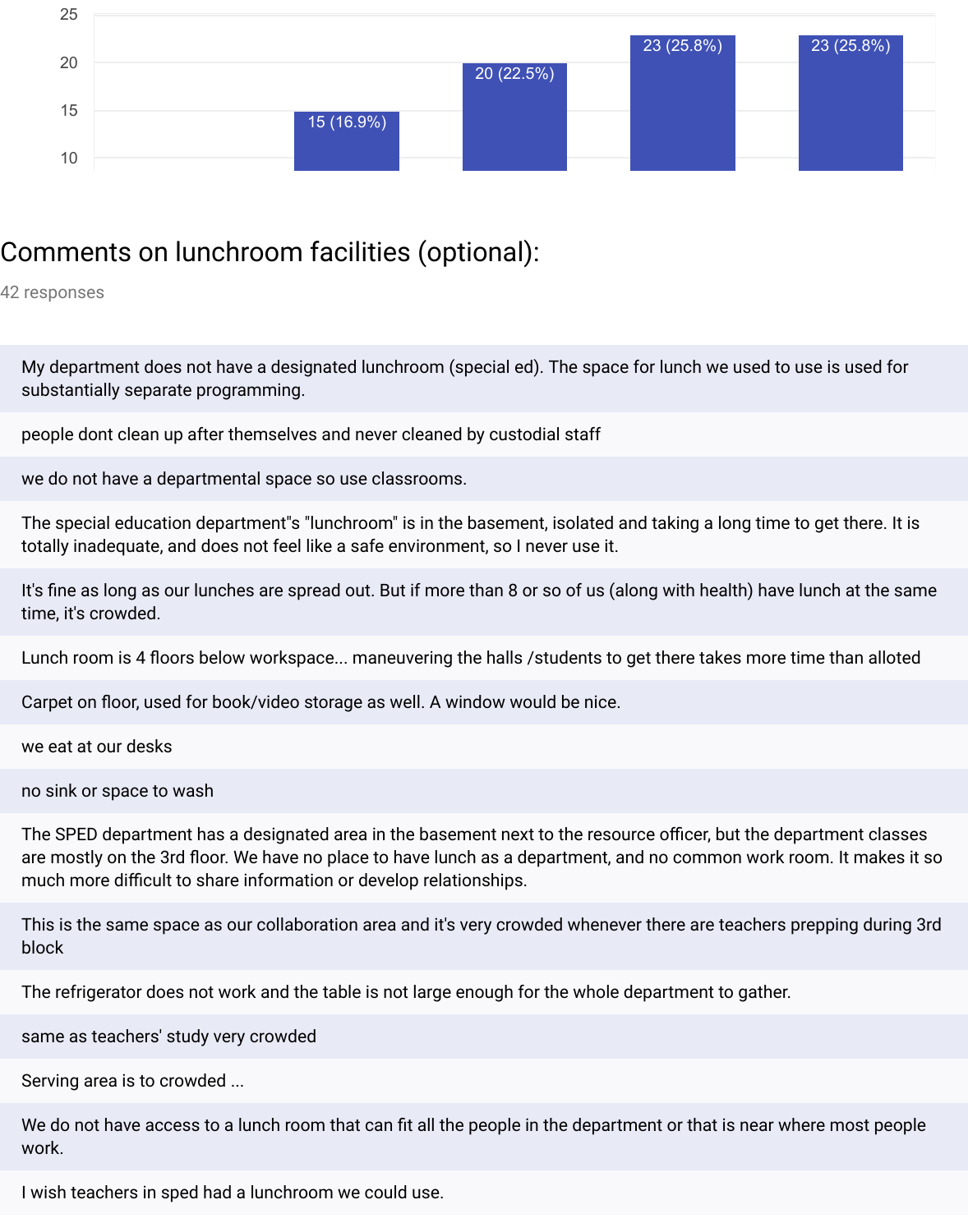It's great to have acces to a kitchen.

If we weren't such slobs and someone actually wiped down the table and counter every once in a while it would be fine.

Lunch space is prep space - can get crowded. It's tough for staff who are prepping, particularly during B3.

We have no common teachers lunch area.

Since so few colleagues eat in lunchroom, it's fine

We eat at our desks. We do not currently have space to have a lunchroom. Faculty room is too far away to go there.

There is not much room for teachers to eat or to even store their lunches. In addition to that, our refrigerator is leaking and the cost of replacing it will fall on the teachers.

It's just a room with a table. Not quite big enough for the big lunches, and the 'kitchen' sink is very rarely with hot enough water to truly wash anything.

Too small

disgustingly grimy and dirty; from a refrigerator that has been dripping/leaking water since May, just gross; mouse droppings, either too hot or too cold, dirty sticky table and very, ver cluttered space

We do not have any lunchroom facility - we eat at our desk (usually on the computer answering emails and getting work done)

Our little kitchen floor gets cleaned almost never.

Small and cramped.

We don't always have enough space. Also, sometimes the circuit overloads if too many small appliances are running.

Sometimes a bit small for the size of our department.

it's easy to blow a fuse in our room when we all eat lunch. Often there are no paper towels, and there is nowhere to sit

Our refrigerator is broken

It is small and cramped

We eat in our department office. It is a small, crowded space but allows for us to be together as a department. It is close by saving time, and we have equipped it with refrigerator, microwave, etc. Alternatively, there is no communal space to eat lunch with colleagues from other departments and the short lunch time is also limiting.

We do not have enough space for all teachers.

Every department is limited to eating together. Collegiality is limited because there is no common space for departments to come together to eat. We have lost this space to SPED and other departments that needed classroom space. There should be additional space for teachers to eat together so that we have time to talk to our nondepartmental colleagues.

Our lunchroom is across from the locker rooms. Even if we could get there, it will never hold all of us.

The special education department at AHS was given a dingy, windowless room across from the locker rooms for a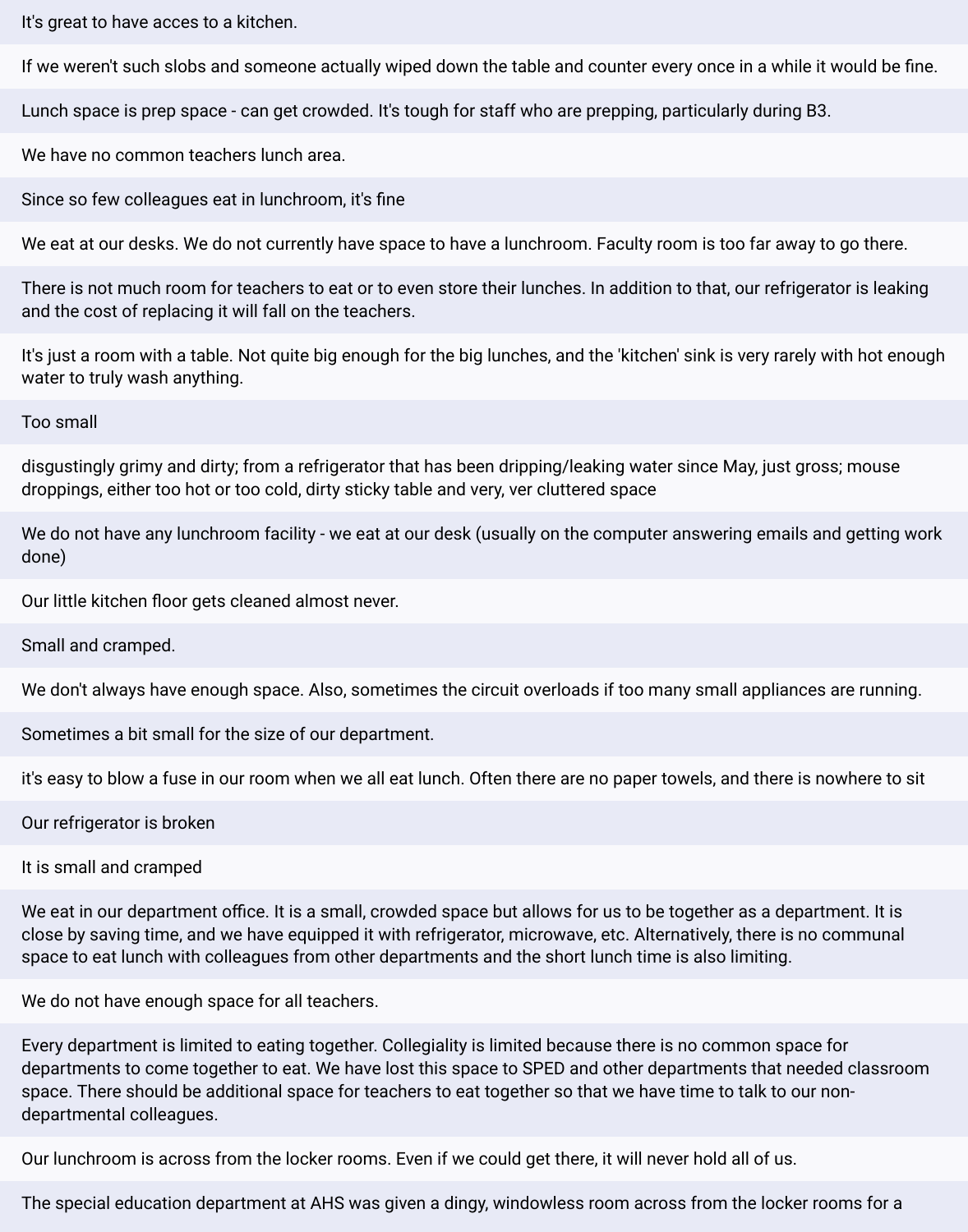lunch room. It is much too far away from our classrooms to make it there and back to our rooms in the short time we have for lunch. Special education teachers do not use this room -- we end up eating in our classrooms.

too small - sometimes there's not enough space for everyone to have a seat

We eat in a classroom as we really do not have a department office available

The room has no sink and no windows. the carpe is old and disgusting.

# Do you and your students have adequate access to WiFi in your school to do your work?

90 responses



## Comments on WiFi access (optional):

28 responses

- Often airplay drops out if too many tabs are open.
- Good in most areas.
- Sporadic and multiple blocks prevent teachers from some educational sites
- sometimes doesn't work but does for the most part
- WiFi is not strong enough for AirPlay to work very well (frequently cuts out), but otherwise is good

I have to shut down and restart my laptop every time I switch floors, which is every day between first and second block. This cuts into my instruction time by an average of 5-10 minutes. It is extremely frustrating.

unreliable

to slow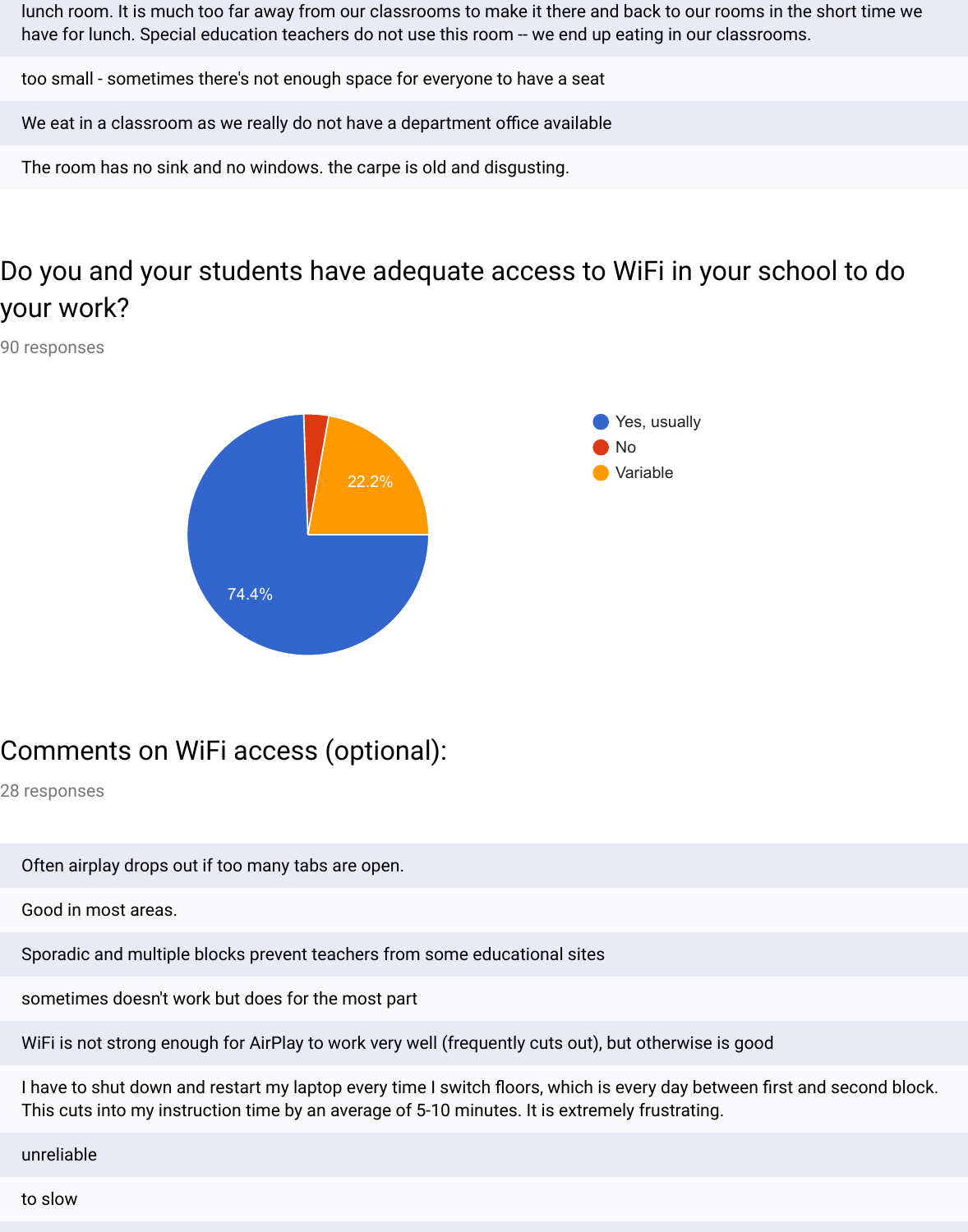The WIFI fluctuates in access and in speed.

The WiFi in my classroom has improved considerable compared to my first year in the space

It has improved significantly over the last 2-3 years!

WiFi doesn't always work and we have to hardwire.

Drops frequently

The wifi sometimes goes on and off in my office.

This last year has been a great improvement.

Occasionally if I travel to a different room or a different floor, the wifi drops and I have to restart my computer. This interferes with instructional time.

Fairly reliable until 3pm. Then I almost always lose the signal.

Often unreliable.

It has been better this year.

The signal in some classrooms is not dependable.

Usually good although lately I've been having problems.

sometimes it goes in and out

I don't like to rely on activities that use wifi because I am never sure that it will work

This has improved this year and is generally more reliable.

Sometimes we cannot connect.

Often traveling from one classroom to another, I lose my internet connection and need to restart my computer before starting class. This costs valuable class time. Also I have had students email me material while sitting in the room with me and I haven't received the messages until later in the day. I also often lose internet connectivity in my classroom and cannot use the technology I need. I also have a set of Ipads in my classroom and cannot use them because they do not connect reliably to the internet or to Apple TV. There are also sites that are blocked which are needed for delivering classroom instruction - NetFlix for student use. Also when trying to show videos from YouTube or NetFlix (if possible), may links take so long buffering that I have run out of time to show material needed to complete or enhance a lesson.

The WiFi appears to work better this year than last year.

The basement has issues with consistency.

## How comfortable is the temperature in your classroom(s) generally?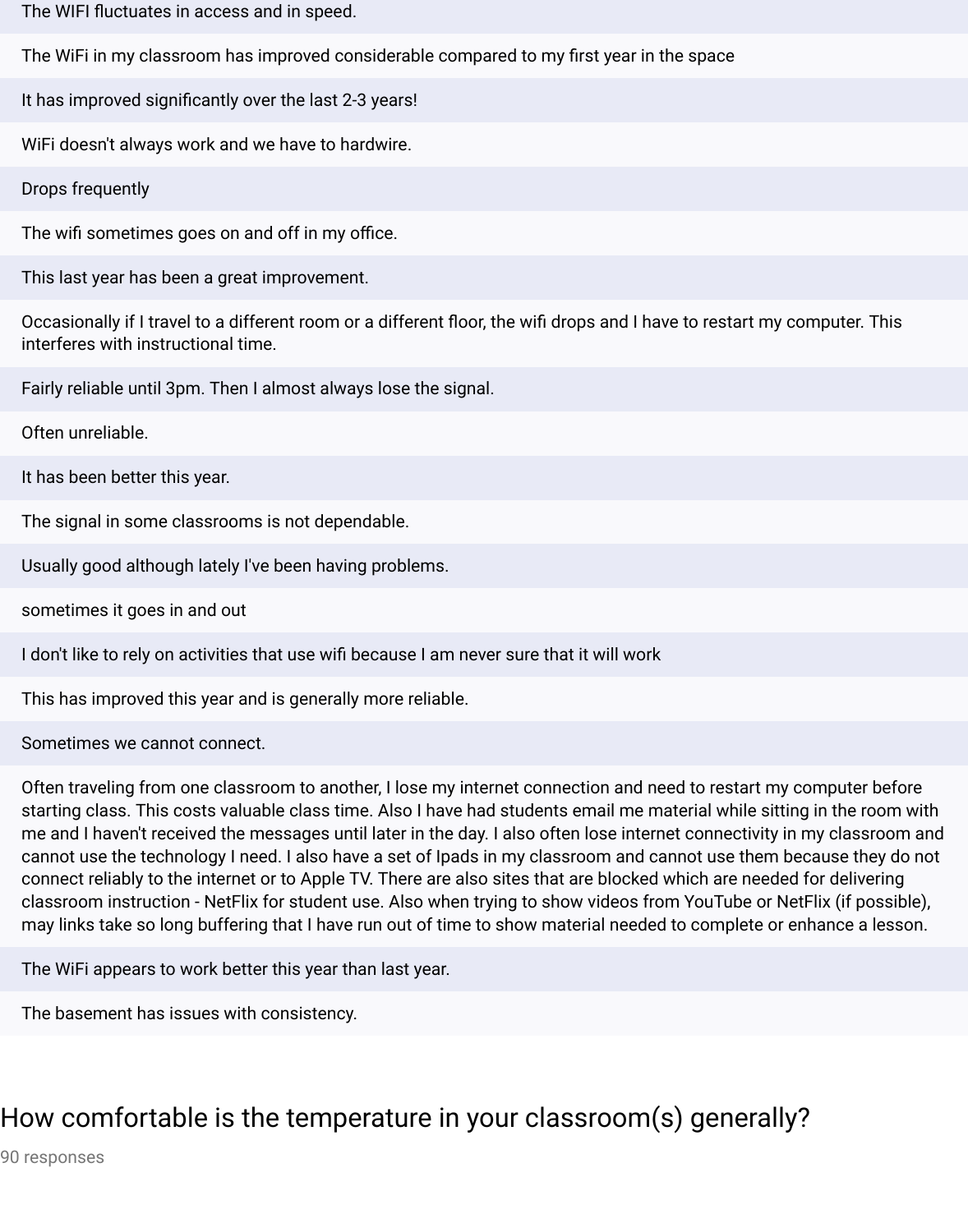



## Comments on classroom temperature (optional):

61 responses

Very cold in winter months and very hot on hot days, unbearable

the lack of reasonable heat in the winter is miserable at best as is the heat levels throughout the building into weather.

can get very hot in spring

It varies.

I am in a room with no windows and the ventilation does not work. I complain to the custodians and to the main office. Nothing has been done

It's usually ok in the winter but it's brutal in the warmer weather.

Winter- No heat at all, we often wore coats and gloves to work. June- Heat on full blast - no temperature control in classroom.

Excessively hot in warm weather.

Again, the use of insulated, energy efficient windows and replacement of the heating system that currently blows in cold air even when it is cold outside would be a marked improvement.

The heater runs in warmer months; the AC cranks in the winter.

Too cold in winter, heat comes on in May.

Either way too cold or way too hot. Poor circulation of fresh air. Usually several degrees warmer than hallways

either too hot or too cold- never a happy medium

one room is exceedingly hot (232)

i have air conditioned spaces and am in a stand alone room with adequate heat during winter. Ventilation is poor, we regularly use air purifiers in my two spaces for circulation and humidity.

Its freezing in the winter and really hot in the springtime.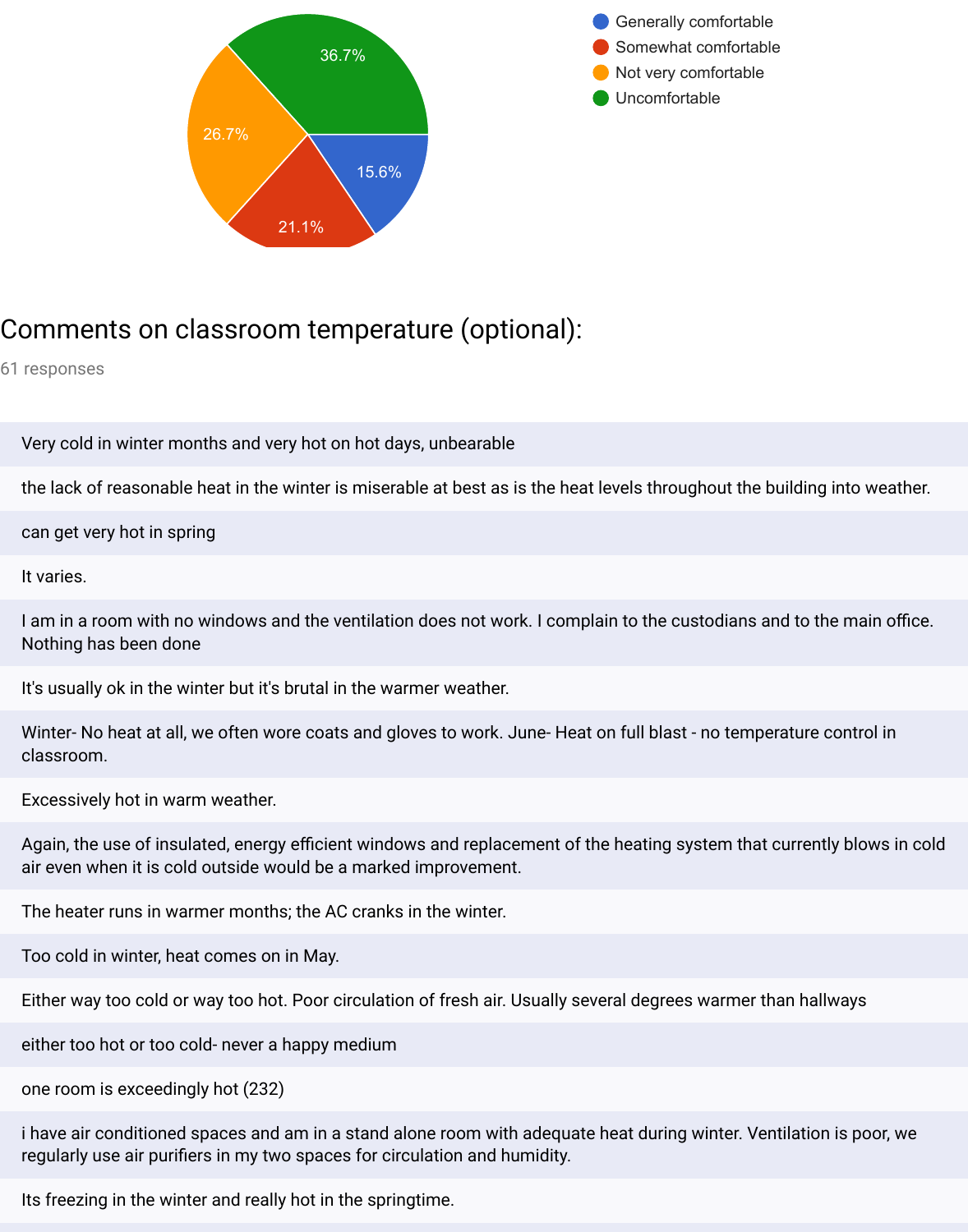Temperature is fine in most classrooms from about October-April (although some classrooms are too hot or too cold), but during September and May-June, many classrooms are hot enough that even while sitting still students and teachers will be sweating profusely. Many teachers bring in fans, which is helpful, but old fans are often very loud and have to be turned off during lecture or discussion.

Too cold in the winter and too hot in late spring/early fall

Worst part of the school

It can get brutally hot on the 3rd floor of the building

freezing in the winter, a sauna in the summer.

cold in the winter / very hot in the summer

In the winter I have worn a hat while teaching. During warmer months, there are times when it is just to hot in the classrooms to think.

My room is often very hot and stuffy; conversely, it has been very cold at times.

There is hardly any air conditioning in my room (if any). I hear a blower but there is not air. It significantly affects the students when they come in for speech therapy. It is usually cold in the winter and needs to be regulated all the time.

It is too cold in the winter and too hot in the summer. It is almost never an optimal temperature.

In August, September, May and June the classrooms are unbearable.

My room is way too hot.

Summer is not a great time. Maybe ceiling fans could be a future possibility.

328 is nasty!!! I'm sure it is vented for AC bc we are in the new building and other classrooms/offices in the hall are but it is often not a great learning environment in May, June and September.

Typically very cold in winter and stuffy/stale in warm temps.

In the summer it is very hot and in the winter it is very cold. There is no in between state.

One room is ok. The other room has temperature that's either very cold or very hot- one of the hottest rooms in the building (315).

Hot

It really depends on the season. Usually it is pretty comfortable, unless we have a heat wave and the humidity gets in the field house, then it's pretty unbearable.

Freezing all winter and sweltering in the fall/spring. It's awful. And though I could open the door to far cooler air (a middle school student noted that this is not the case at their school, so is the high school air conditioning hallways?), the spot is a high traffic area and I must keep the door closed if students are to hear one another. This further causes heat exhaustion and general temperature angst.

Air quality also has a requirement that outside air be filtered in, but sometimes this is the spot where random truck drivers may smoke and it brings that smoke directly inside. This seems to defeat the purpose.

If we are going to be in the classroom throughout September and June, there needs to be AC. The students can not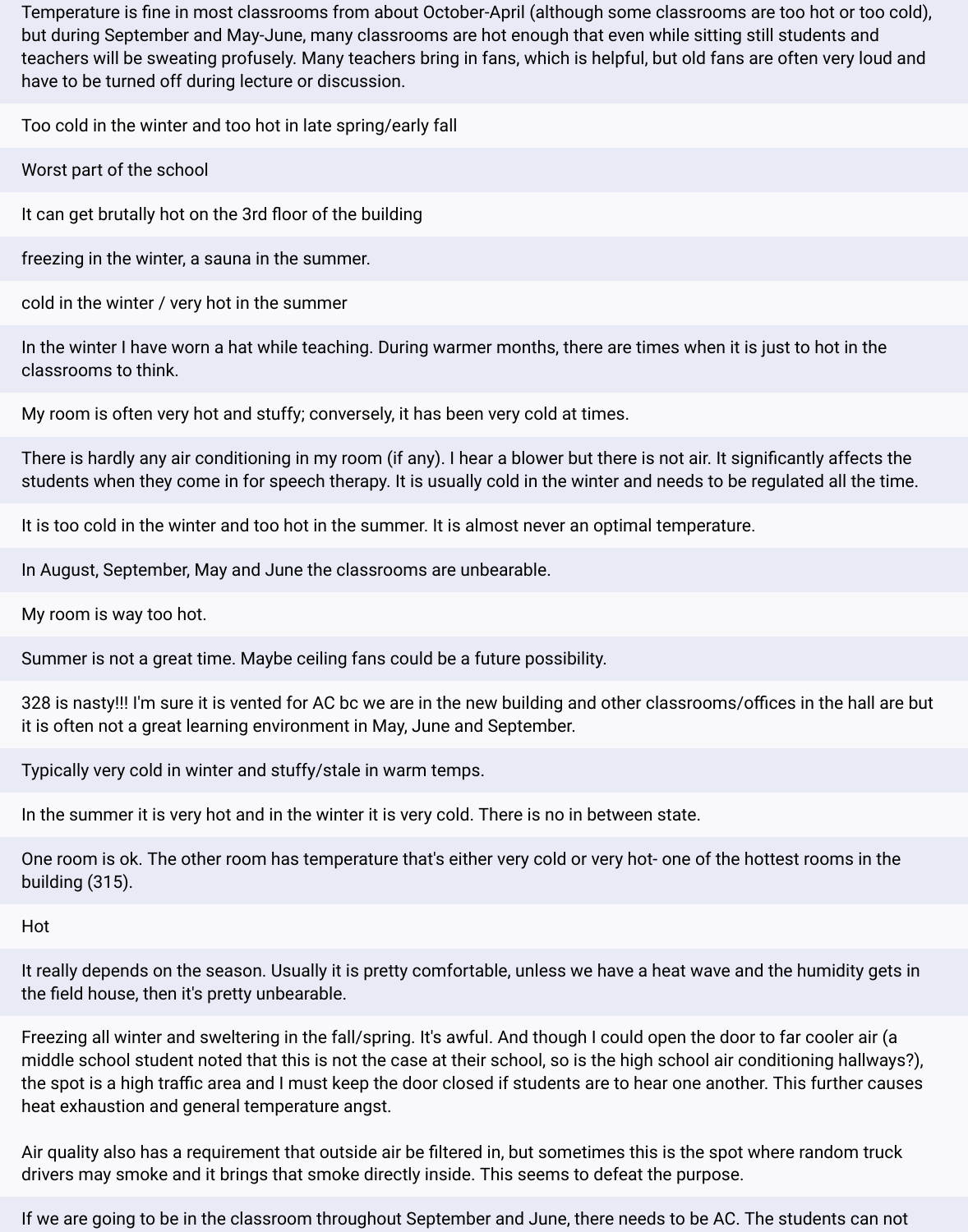focus, and if there is supposed to be time on learning, then that is not really happening. Learning does not take place when the students are either so uncomfortably hot or cold. The heat is an issue as well. Some vents only blow cold air in the winter and warm air in the summer. When teachers bring this up, we are told that central office has control over the thermostat in the building. I'm not sure why or how this can be.

Absolutely bone chilling in the winter, and very stagnant and hot during the summer heat days.

It's very cold in the winter and it's incredibly hot (sun throughout the day) in fall and Spring....never comfortable.

In the winter, my office in Guidance is freezing and I usually need to wear a coat all day.

Very cold in the winter and hot/humid in the spring.

114 is cool on hot summer days, but 272 is absolutely stifling and gross, and horrific odor of a dirty cat/daog

Especially in June and September. We need portable air conditioners.

It's too cold in the winter and too hot and humid in the summer. There is not regard for maintaining a comfortable classroom climate that is best for student learning.

I wear a coat and gloves in the winter and am sweltering in the summer.

It's pretty bad on hot days but generally okay in the winter.

very cold in the winters and very hot in the warm weather.

my room is either too cold (a substitute teacher left me a note and called the room 'cryogenic' and in Sept and May/June it is so hot it is actively miserable

The hot summer days are intolerable and need to be addressed. This year, Between Sep-June, I would estimate that there were 10 or more days that were too hot to be in classrooms on third floor. The day is lost when kids and teachers are so hot.

The windows do not appear to be sealed well, and it is it SO COLD in the winter, and SO HOT in the fall and spring.

It fluctuates. Cold air on in the winter and heat on in the summer

Temperature is always an issue, often it is noticeably colder and on hot days there is no circulation (and no ac)

There are periods in the early fall and spring when it is unbearably hot. There are other times when it is quite chilly, and occasionally days when it is fine.

In the summer it is sometimes impossible to work. Teachers bring their own fans and they are not enough to control the temperature. We need AC in the classrooms.

In the winter my classroom is freezing and I have to keep extra sweaters in my classroom for both myself and my students to use. The heat comes on from 7-7:30 (making the room too hot) but then I only have cold air that blows constantly. In the spring my classroom is so hot that it is not comfortable for my students even with the windows open and the fan blowing. Often it is more comfortable outside the building than it is in my room.

The temperature varies....we can be a sauna or freezing...

Temperatures vary greatly!! Many rooms are extremely cold all winter. Many rooms that receive sun are unbearably hot during fall and spring. This June the heat was blasting into several of our rooms and we were told there was nothing that could be done about it.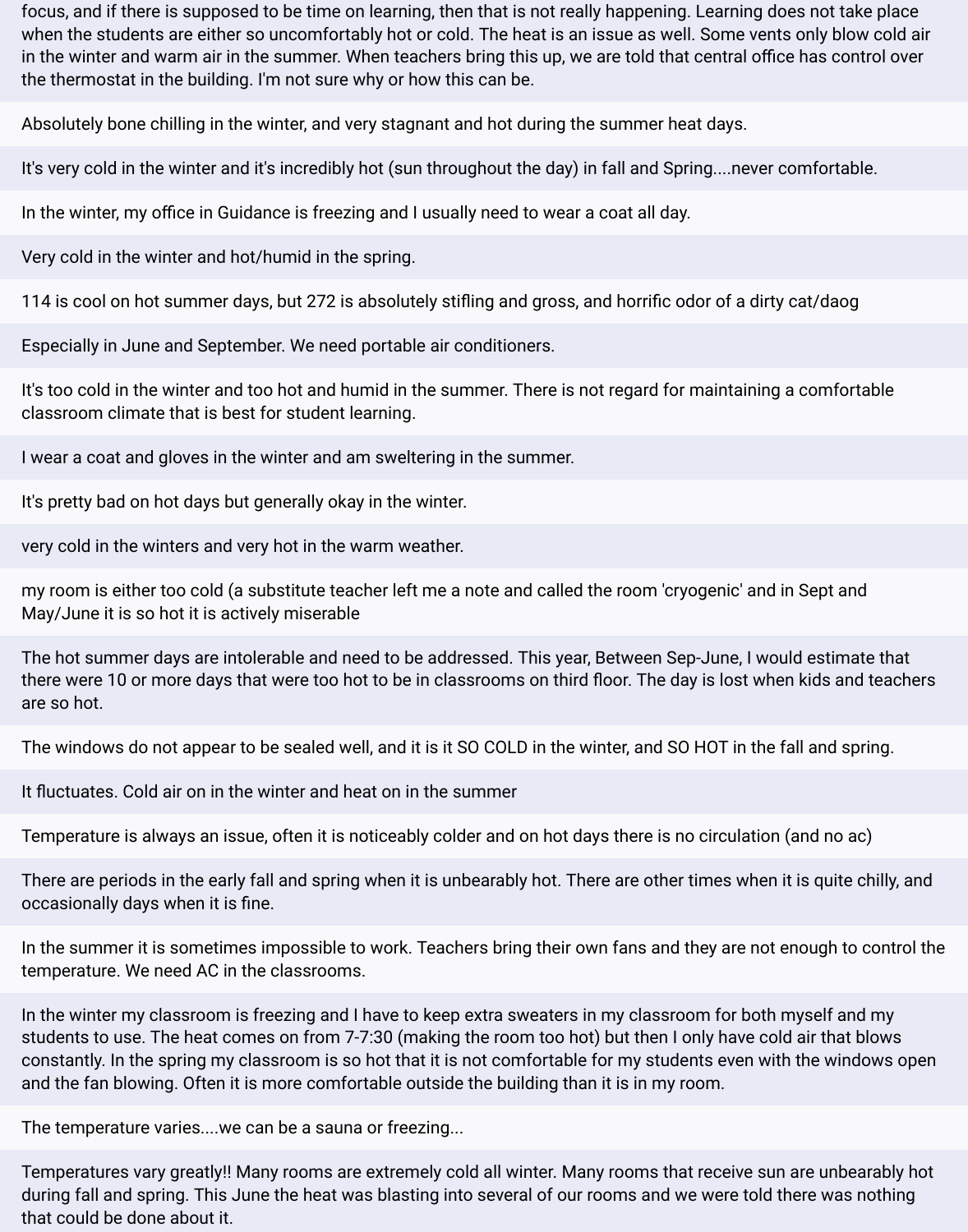Varies greatly - often too hot in summer. In winter, extra warm in the morning and then cools as the day goes on.

In the winter, cold air pumps out of the vents - like air conditioning. Some rooms I teach in are worse than others, so I dress in layers. Students had to wear coats in the classroom on the colder days this past winter. IN the hotter months, it can be uncomfortable, but it's only for a few days. The winter is the problem. It's sad to see kids trying to learn when they're cold.

In the winter, our classroom (shared by 4 of us) is cold and this spring and summer, even on cool days was 90 degrees and more. I became ill, seen in emergency room and they were concerned about the respiratory illness and asked where I worked and what was the venting within the building.

When the AC is out it gets pretty hot because there is a skylight. There are no windows to open for fresh air.

### How would you evaluate the air quality in the classrooms where you teach?

89 responses



How adequate is the number and placement of electrical outlets in your classroom(s) to power all of the equipment you need?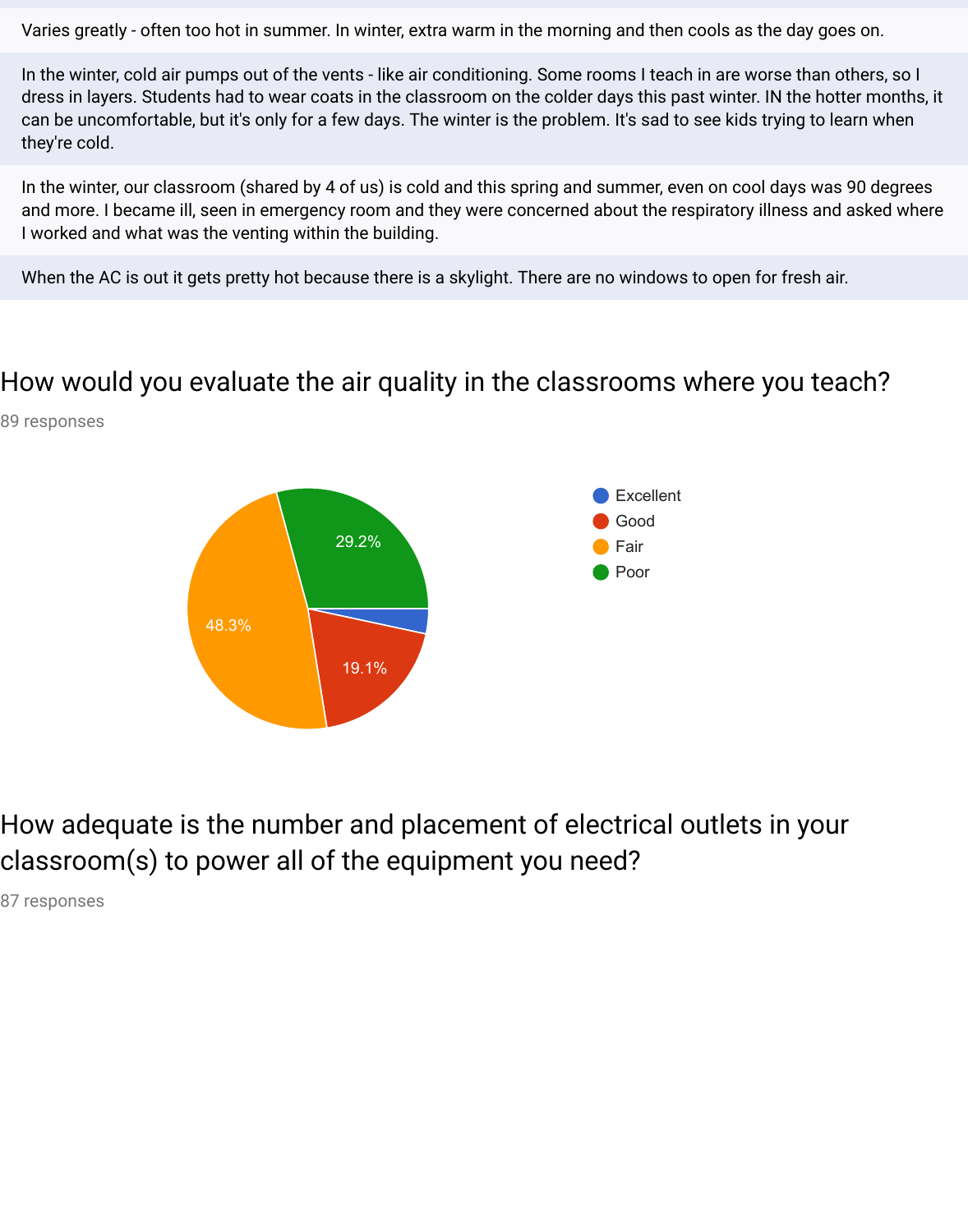How often does the noise level in the classroom and hallways affect your ability to teach?

88 responses



### Do you have windows in your classroom?

90 responses



## If you have windows, can you safely open/close them?

87 responses

40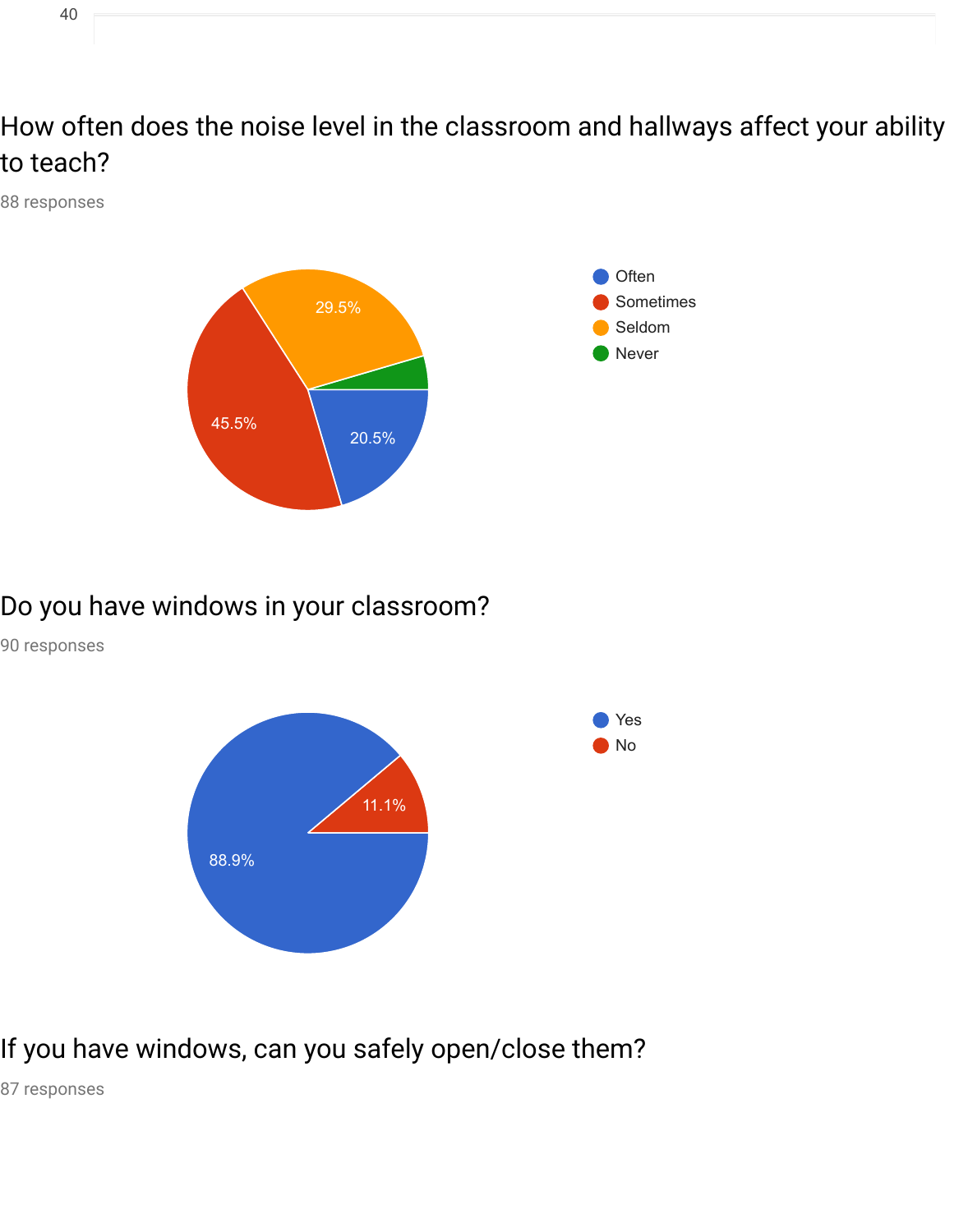

### If you have windows in your classroom, can you see through them?

88 responses



If you can see through them, do you have a view you would describe as pleasing?

87 responses



In the last year, about how many days of instructional time did you lose because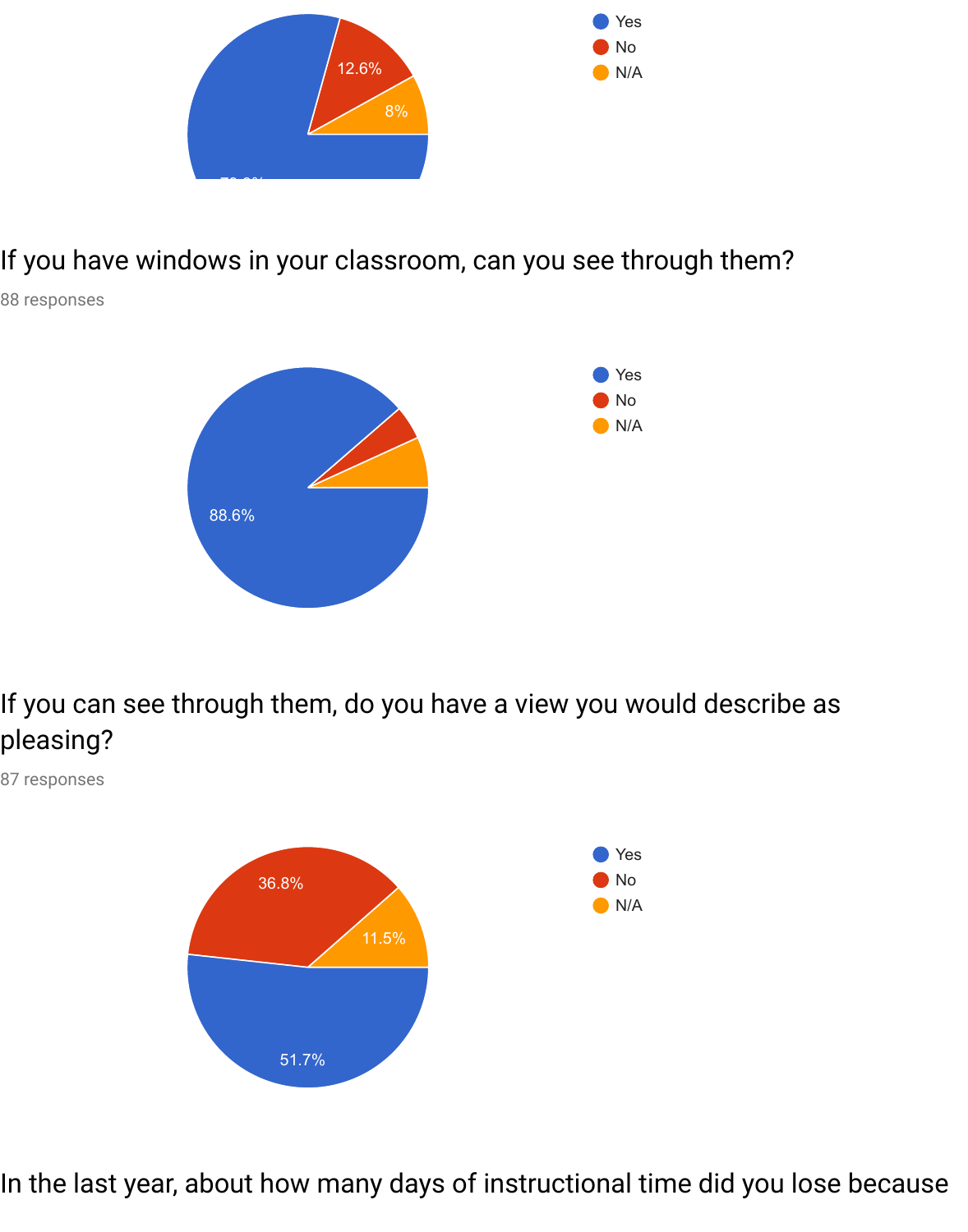### of problems with the school facilities?

87 responses



Have poor facility conditions ever made you think about changing schools?



88 responses

Have poor facility conditions ever made you think about leaving teaching all together?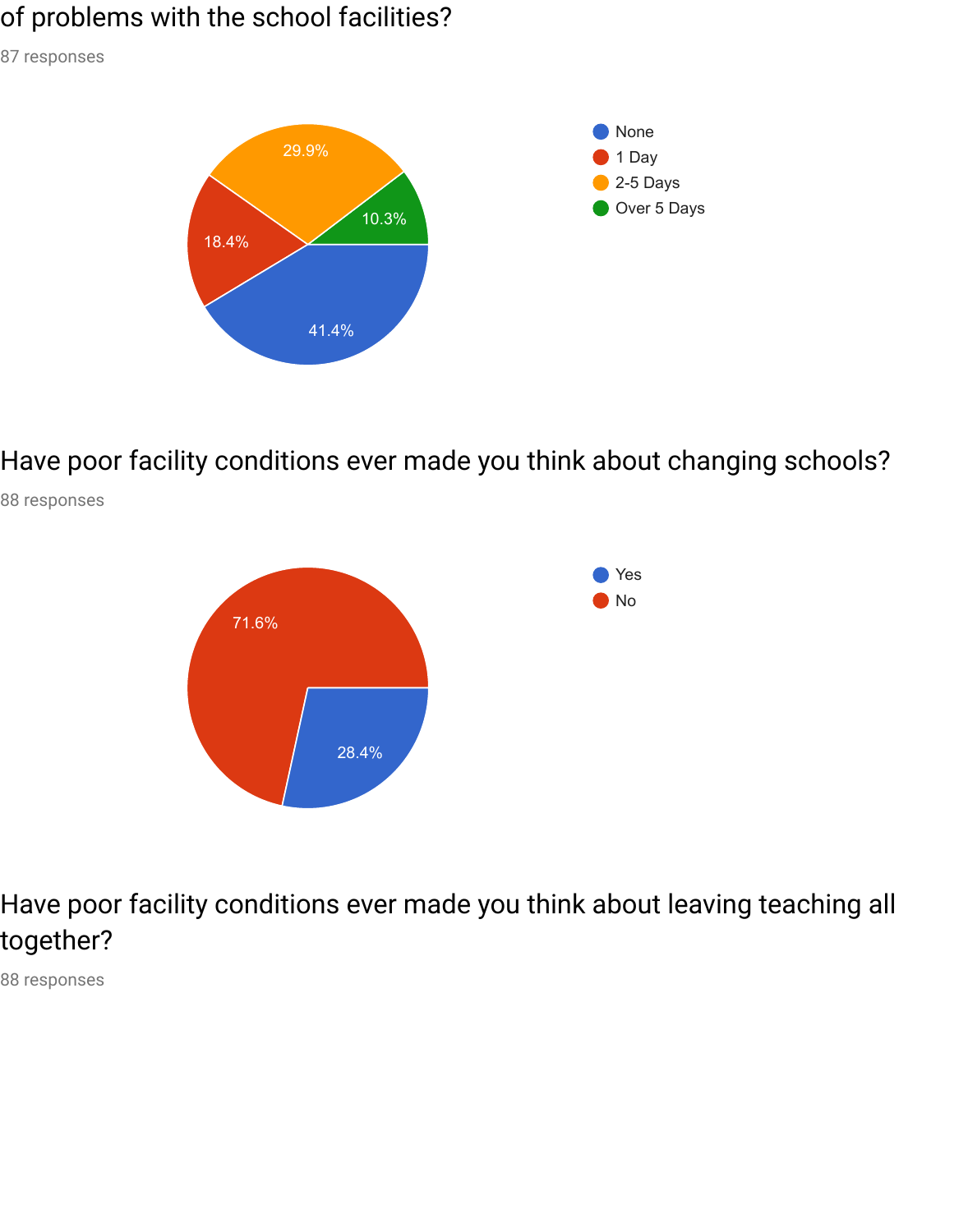

How often do you seek out custodial/maintenance staff for facility issues?

91 responses



How often do problems recur even after being addressed?

88 responses



### Comments on maintenance issues (optional):

47 responses

There is an ongoing problem with mice in the special ed workroom.

poor response time or no response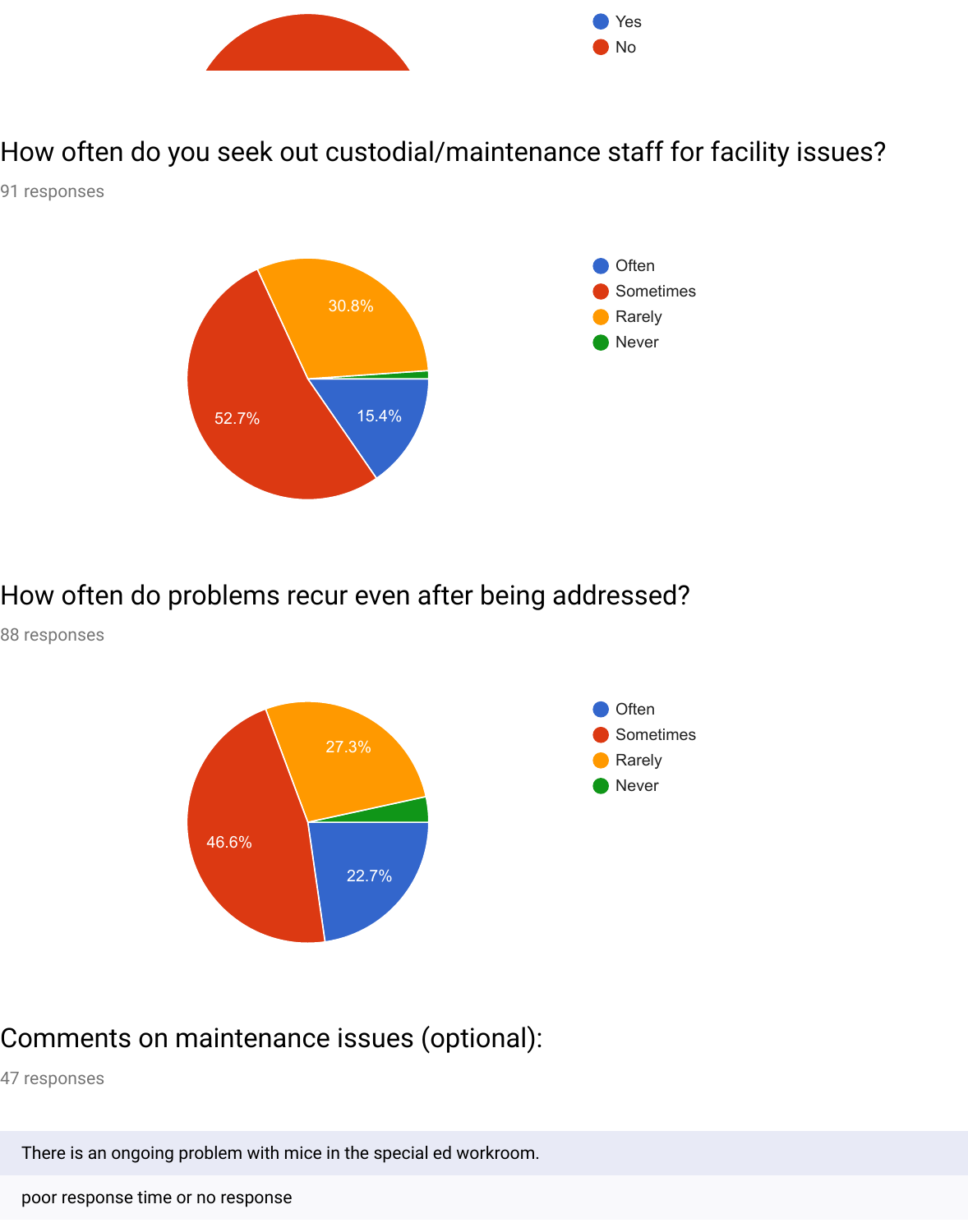#### heat issue

i think our maintenance staff does a good job with the tools they have.

Maintenance has been very cooperative and helpful

Heating has been an issue for 4+ years

The custodial and maintenance staff is underfunded and understaffed. There should be additional staffing after school and in the evening so that all floor in the school are cleaned each night. Currently, there can be weeks or even months between wet cleaning of a floor. There is no reason that this can't happen nightly with additional staffing and machines.

The heat is the main recurring problem.

there is simply too much for them to do

bathroom issues on 3rd floor recur; cabinets in my classroom; electrical outlet in my classroom

The water fountains are filthy. Our classroom and work room are never cleaned so we get rodents and it's just gross. We don't have a printer in a workroom which is shared by 4 and soon to be 5 teachers despite numerous requests. We have to interrupt classrooms during class to print during our prep period.

Some projectors project a very small screen or a screen that is not bright enough to see properly.

There does not appear to be enough building and grounds staff to care for a building of this size. The custodial staff should also be more of a part of our overall faculty/staff.

shades will fall down, they are replaced and then they fall again!

The plugs in the room come out of the wall.

Bathrooms have been frequently out of order

very poor cleaning

Constant battle to get floor cleaned and bathroom cleaned my office I have to ask to have it vacuumed.

I am concerned about the cleanliness of the bldg

Classrooms are filthy, not cleaned as often. Also water fountains and filters.

Have been waiting for a shade to be fixed for a while now...

ongoing plumbing and room temperature issues

The custodians to their very best to support and help the teaching staff.

I think they do a great job with the resources they have.

My issues are usually around computer cables, projectors and wifi/air play issues

The main elevator in the school is disgusting and should be thoroughly cleaned more often!

The maintenance crew is amazing. They are under the same constraints that we are.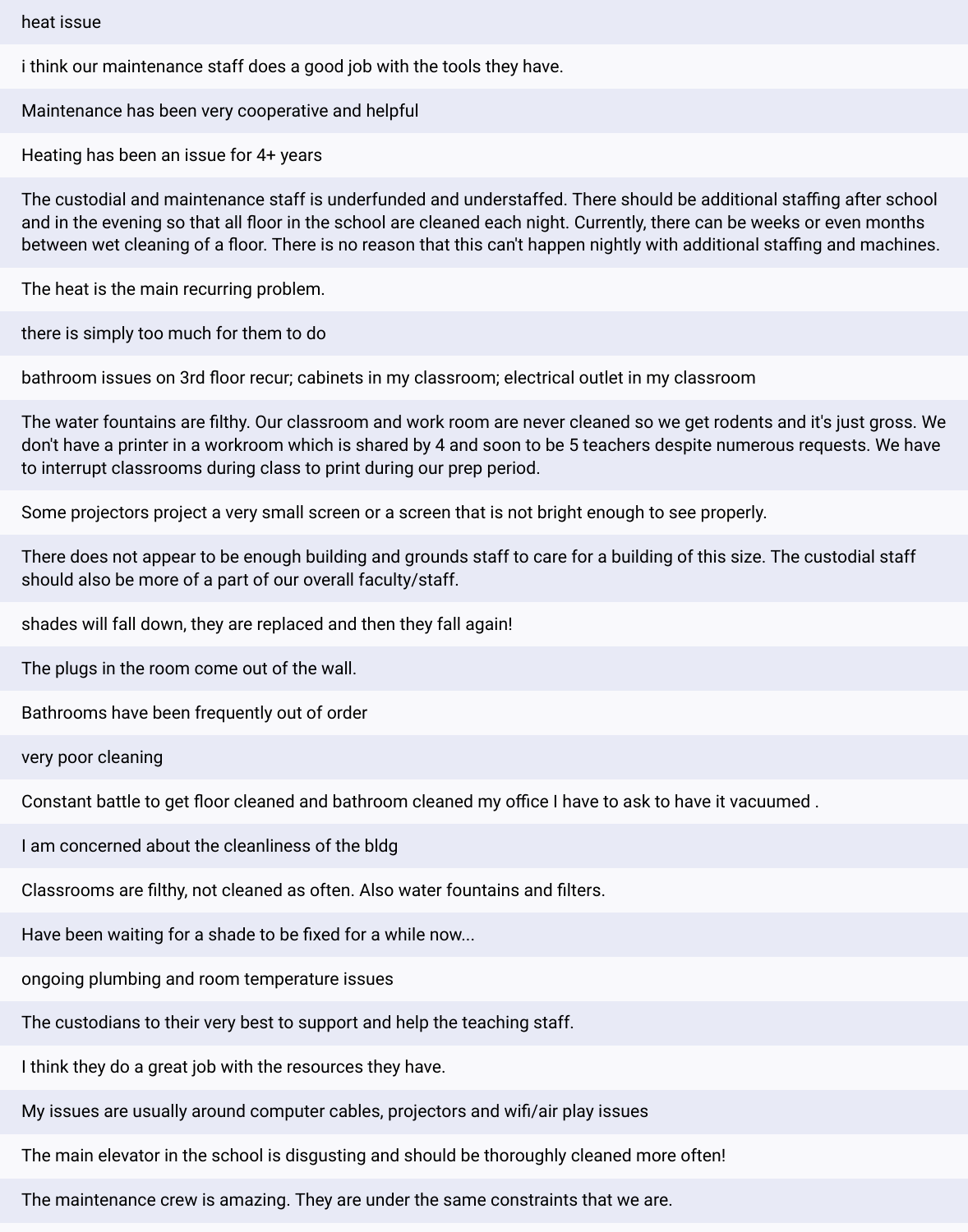I've repeatedly had wasps in my room, and although this has been brought up over and over again, the custodial staff has informed me that they've tried to deal with the issue, but they are not allowed to spray anything on school property where students could potentially inhale it. Thus, the wasps persist.

Our custodians do a very good job !!

Air quality is bad, no air-conditioning, water pressure is very poor on the third floor, many electrical outlets not working, shades are broken and haven't been replaced, faculty toilets don't flush properly

The custodial staff has been great with any issues we have had!

We send emails to head custodian, never get replies.

Classrooms in For. lang. hallway and language lab are extremely dirty. We have suggested rotating custodians, nothing is changing.

Frequent plumbing issues. A sink in one of the rooms has never been repaired and still leaks after nine years. This seems like an excessive amount of time to repair a leaking faucet.

The custodial staff works incredibly hard, but it is very difficult to keep up with a building this size. Our overall moral and attitude toward taking care of our space needs to improve. The students should take pride in their building.

I don't usually submit maintenance requests but we have a lot of broken cabinets and it took years to fix ceiling tiles when pipes leaked and saturated the ceiling tiles, causing them to fall.

our custodian is often out and I don't often have the time or enthusiasm to teach, AND clean the classroom

Classrooms need a more thorough cleaning more than in the summer. Floors should be washed, boards and desks washed more often. My door lock was broken for the last four months and no response from maintenance. It was a huge safety issue as it could not be locked.

Of the issues encountered, custodians will fabricate some sort of temporary solution using teacher's equipment from the classroom (trash cans, hole punches, etc) and then it will remain that way until facilities arrives which usually takes a week or more

The rooms do not get cleaned sufficiently. The floors are not always swept and they are only actually mopped/cleaned maybe twice a year. The rug in the language lab is rarely vacuumed. Other surface areas (shelves, desks, etc) have to be cleaned by the teacher.

I have even talked to the principal and he as talked to the maintenance staff.

During block 3 especially the number of students in the hallway is excessive. Often those students are loud which can impact the learning process. The hall monitors do as well as they can but there are still too many students in the halls. Students use pieces of paper as passes which are impossible to police. Because students do not have visible identification, they give false names to the hall monitors or refuse to give names at all. Something must be done to address the number of kids in the hall (especially during blocks 3 & 4).

I had a broken window shade in my classroom that broke during the 2008-2009 school year. The shade was not fixed, in spite of a number of work orders were submitted until the 2012 school year. The shade broke again and remains broken at this time.

I have a wall connection that connects my Apple TV projector to my computer or laptop. The wall outlet is broken and has been for more than 4 years. Again, a number of work orders have been submitted but the wall outlet has never been fixed and remains broken.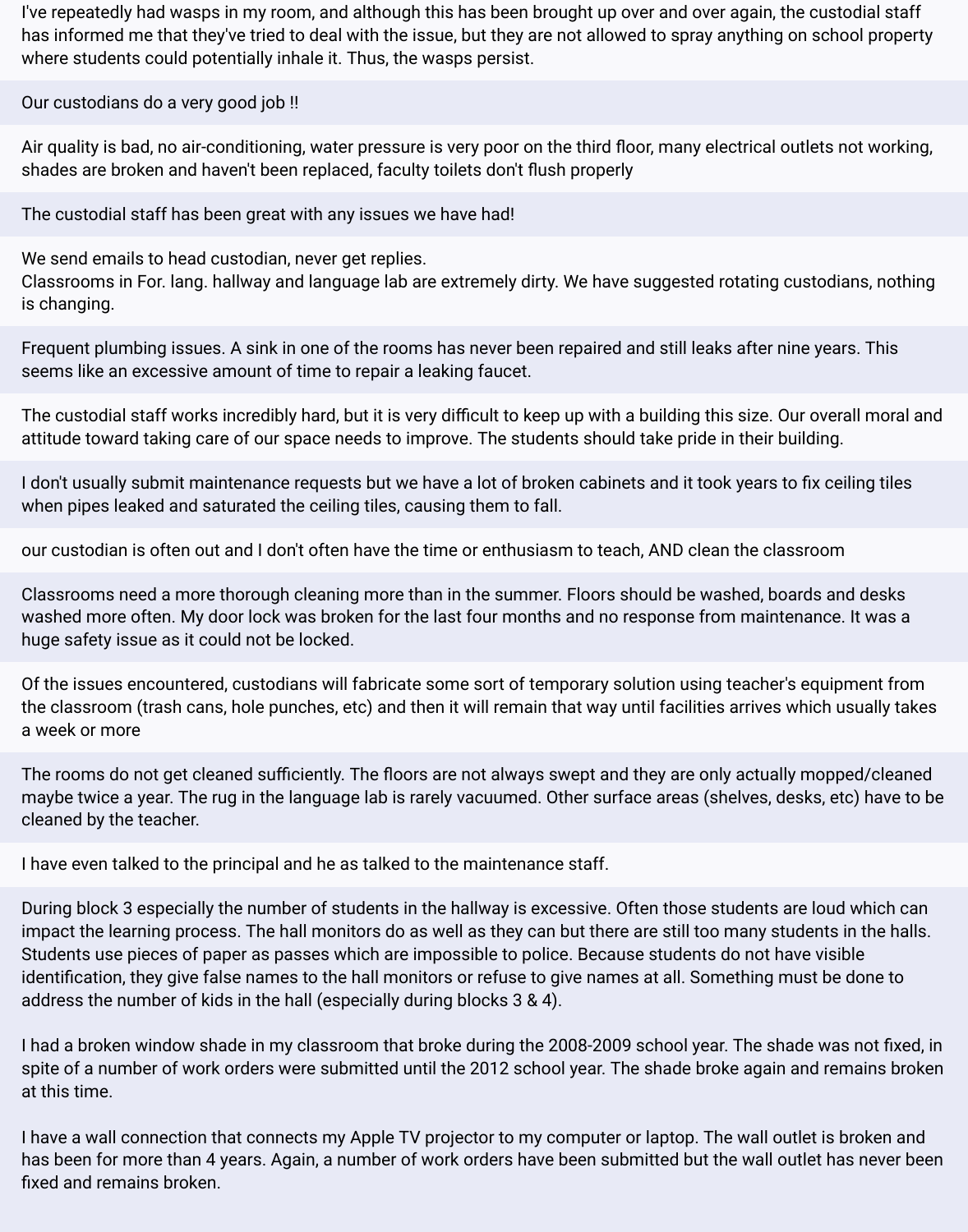Our building custodians have been great when approached to fix any issues in my classroom that they can. It is when work orders have to be submitted or when work must be outsourced that things go for years without being fixed. This delay has repeatedly impacted my ability to deliver quality instruction to my students and seems quite excessive.

My room is cleaned on a regular basis. I also make students clean up their messes, since I have a broom in my room, as I do not want them to feel that they can just drop items on the fall without consequences.

One could wait for many weeks or months after submitting a maintenance request. Even something as simple as help putting fallen shades back up or putting up a white board can take MANY months!!

I'm still not clear on the proper way to address facility issues, so I usually send an email to the custodian. Is there a better way?

heating/venting systems are not remedied. They work for a while and then revert to issues that were there before.

The bathrooms in school are deplorable. They are filthy The ventilation system has to be cleaned. This school year there were so many people very sick. The air quality and vents have to be checked. It's a very sad situation

AC was out last yr. and again this yr. It took a long time to get it fixed. There also was an issue with the heat coming on during warm days. Sometimes diesel trucks run near the fresh air intake and I have to take the students out. This also happens when the generator runs. The fumes are toxic.

# Have you experienced any adverse effects to your health due to the physical conditions of your school building?

88 responses



If yes, have you missed days of work due to health problems caused by the physical conditions in your school building?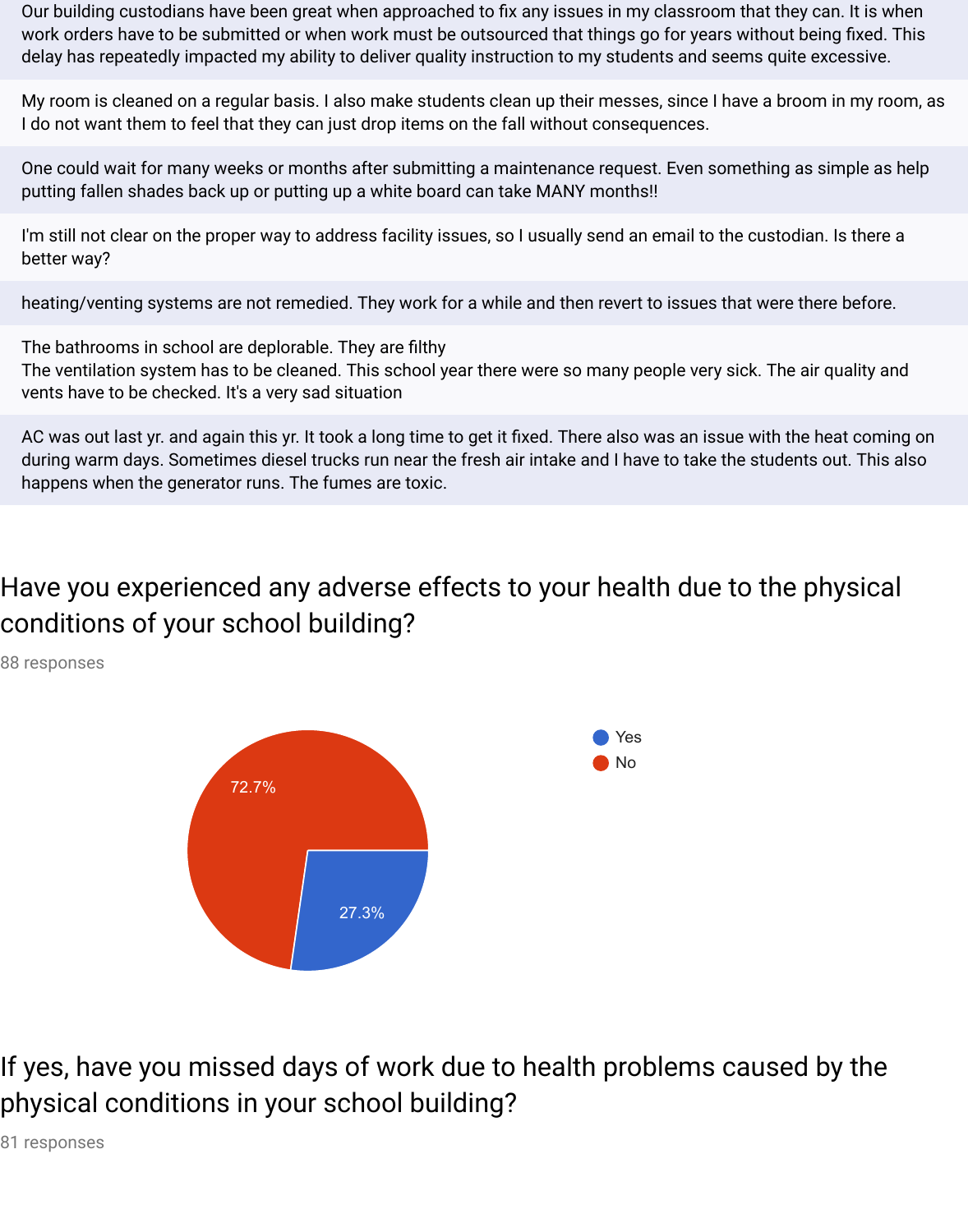

# What kinds of spaces do you believe the high school needs that do not currently exist?

Yes No

62 responses

| 1. My own classroom. 2. Adequate spaces for collaboration. 3. Large enough cafeteria. 4. Spaces for students to<br>congregate before and after school so they don't have to sit on the floor in the hallways. |
|---------------------------------------------------------------------------------------------------------------------------------------------------------------------------------------------------------------|
| outside space, space where kids can hang a little for group work, couches, standing stations to work,                                                                                                         |
| adequate lunch/office space for all departments. more passing time for students, longer lunch time for students.<br>reasonable sized classes/rooms                                                            |
| An air handling system should work in areas that are not ventilated and have no windows.                                                                                                                      |
| flexible spaces for larger groups and for projects                                                                                                                                                            |
| places for students to hang out before school so they're not congregating in the hallways                                                                                                                     |
| Outdoor learning, More office/lunch rooms for teachers/More common planning rooms/                                                                                                                            |
| Medium sized multipurpose room seating 100-200 with a flexible floor setup                                                                                                                                    |
| Space to have the H block. It is doomed to fail with 30 kids in a room.                                                                                                                                       |
| <b>Lecture Hall</b>                                                                                                                                                                                           |
| More classrooms, teacher spaces, STORAGE!! Athletics having their own storage facility!                                                                                                                       |
| outdoor classroom, larger rooms for classes to collaborate, room for guest speakers, comfortable all faculty room for<br>more collaboration/collegiality                                                      |
| flex spaces, quiet rooms, multiple outlets for power, etc.                                                                                                                                                    |
| A life skills classroom to work on home skills and independent living skills                                                                                                                                  |
| More classrooms, more spaces to work/meet and make private phone calls with parents.                                                                                                                          |

Collaboration spaces for teachers; non-academic spaces for students before and after school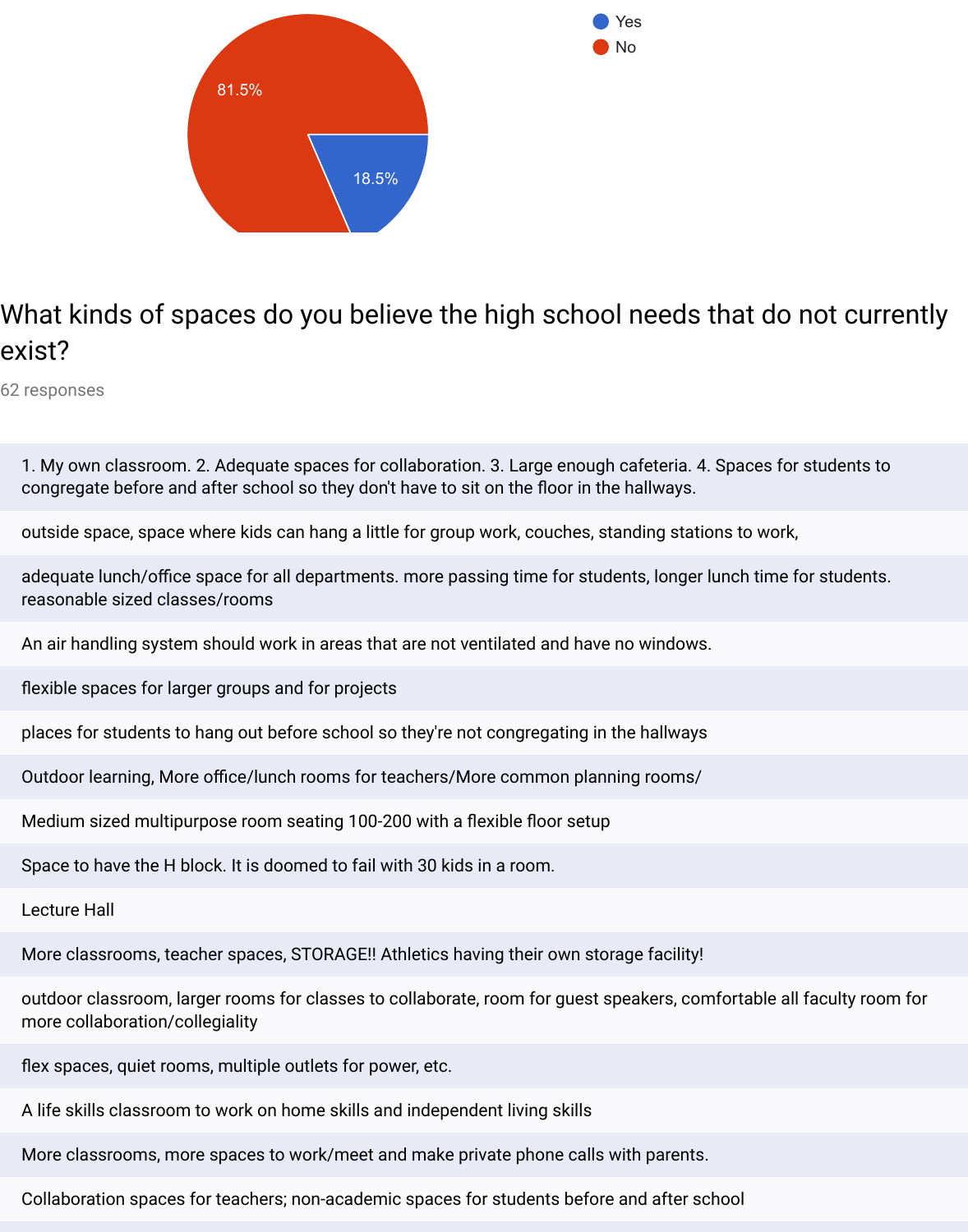#### lecture hall

open spaces outside of the classroom for students to congregate. A place for women to pump when they come back from maternity leave!

More space for faculty collaboration/meetings

CLEAN, right temperature, no noise from outside, more space for students and teachers, accessible bathroom for teachers

We need more small spaces to meet with students individually and in small groups. The counseling department needs more space in general.

We need a modern cafeteria and space for kids to eat lunch.

central areas that have calm spaces for the students to go, like lounges

We need more classrooms, meeting rooms, and offices. We need more rooms that are well ventilated with views of green spaces. We need break out rooms near classrooms so that groups have places to work.

More open spaces for kids to collaborate and work other than the library. While I like seeing kids in the library, I think their presence there just hanging out speaks to the need for more open areas with seating that kids can just "be." It would also allow for the library to be a genuine library space for kids seeking a place to get work done productively.

More spaces with flexible arrangements for collaboration between teachers, and for students who may not work best in traditional classrooms.

Activity rooms without desks so that students can move around freely.

work spaces for collaboration / classroom space / alternative cafe space/

more bathrooms

Lounge areas for students on other floors in addition to the foyer & cafeteria.

more classrooms; another cafeteria or lounge/cafe for seniors?; a "test center" - a quiet, supervised space where students could take makeup tests

Better classroom space, work areas for teachers, a teacher lunch room, team teaching areas that are designed for team teaching

1. More classrooms to hire more teachers to reduce class size. 2. Space for class presentations that aren't the Collins Center or Library. For example, Ipswich High School has spaces in the corners of some hallways where two classes can fit to watch a speaker, student presentation, movie, etc. 3. Pods/small study rooms in the school where students can do work quietly before or after school.

If classrooms cannot be made bigger, than places where students can collaborate in small groups and not be sitting on top of other small groups would be ideal

more collaboration space for adults and students

More storage. More community space for students.

Project based workrooms that are monitored and can be signed out to students and/or faculty. Outdoor areas that teachers can safely bring their students without fear of basic liability (bee stings, tripping on a tree route, etc.).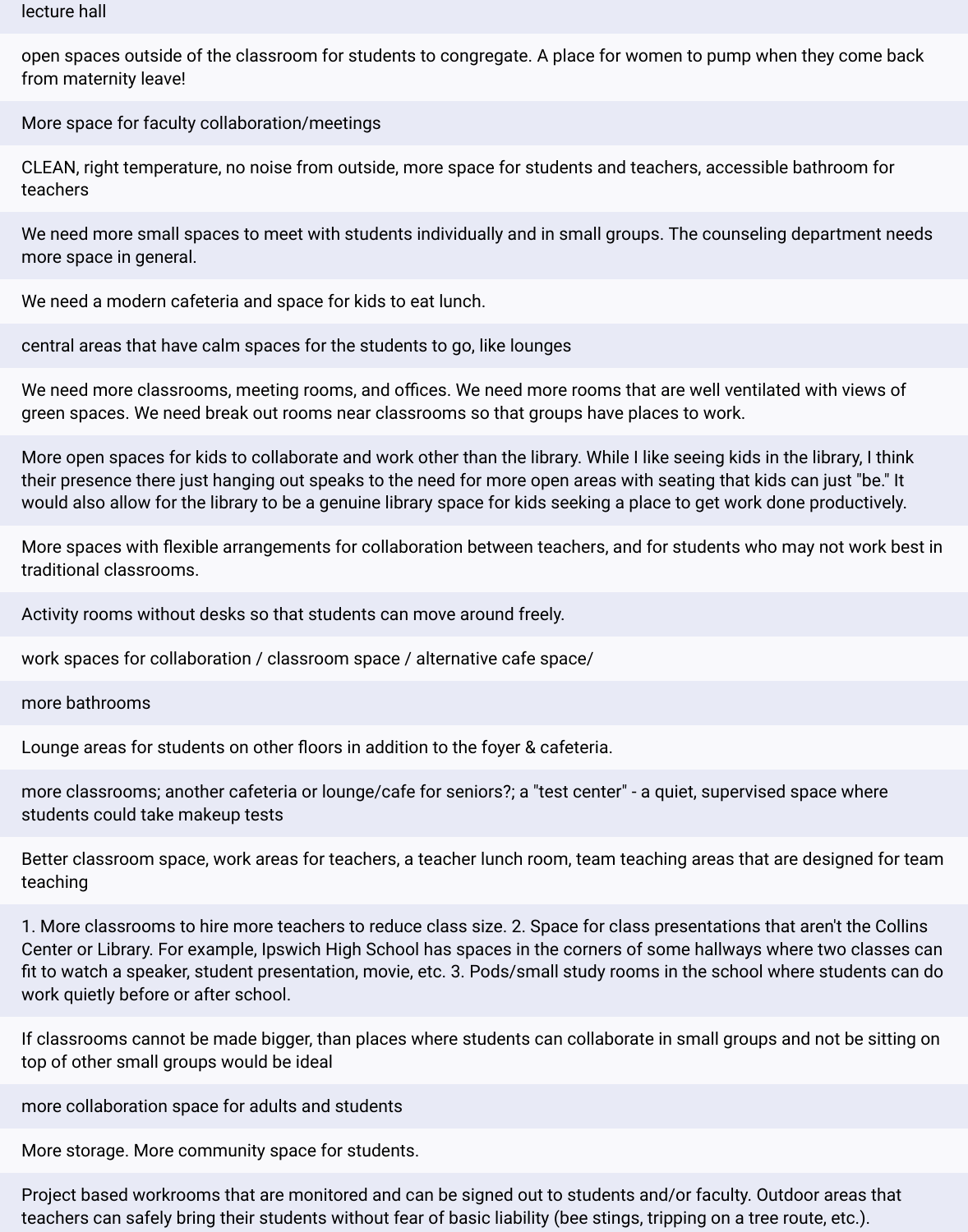The high school needs an area where multiple teachers can gather and meet to build morale and community. There are multiple teachers whose names I do not even know.

shop space - the space to safely create project materials. And a place to store those materials with easy access -- so we don't need to take 20 minutes from every class to clean up and store the projects. Also believe we need a social space for the faculty - there are dept lunchrooms, but no where can we meet as a faculty and see others. It really keeps us divided.

the hill in the rear of the school

Outdoor or cooler areas when it is very hot on the 3rd floor.

well lit spaces with good air quality for staff collaboration, a media center with more collaboration spaces

More classrooms.

Larger classrooms. More lab spaces. More classrooms so that teachers have a single space in which to teach.

Labs for science classes for special education students; special education staff room that is comparable to every other department and in a location that is practical.

More science labs.

meditation room

air-conditioned ones. This building is so miserable in the heat that we get nothing done, and kids and teachers snap at each other

QUIET spaces, MORE spaces, CLEAN spaces, ROOMIER spaces. One cannot even make a phone call during the day in privacy.

More classrooms for the burgeoning student population of Andover

We need a small lecture hall or auditorium. The Collins Center is too big to bring classes to work. A small black box theater would be god for group activities, public speaking, presentations, and performances.

More classrooms and labs so teachers don't have to constantly move around

1-2 Large group rooms where multiple classes could meet (the Collins Center is too big) or meetings could be held. A communal faculty lounge. More flexible work spaces for both students and teachers. The school is overcrowded and offers very little flexibility in scheduling and use of space.

More classrooms!! More bathrooms! and spaces for students to socialize.

We need additional classrooms designed for interdisciplinary teaching. Larger spaces with updated technology would help in this. We are losing space to SPED, science, and technology that is not being replaced. Although I value these programs, the way in which space is allocated reinforces the idea that the humanities are not valued at AHS. Having spaces that allow for interdisciplinary study - something that has been touted by NEASC, the School Committee, and many superintendents - is vital to continuing to strive toward 21st century education. Instead we are losing these spaces to other programs which again, drives home the idea that this type of learning is not valued by the current administration.

We need more classrooms for students. Also, there needs to be more space for faculty to meet without students around.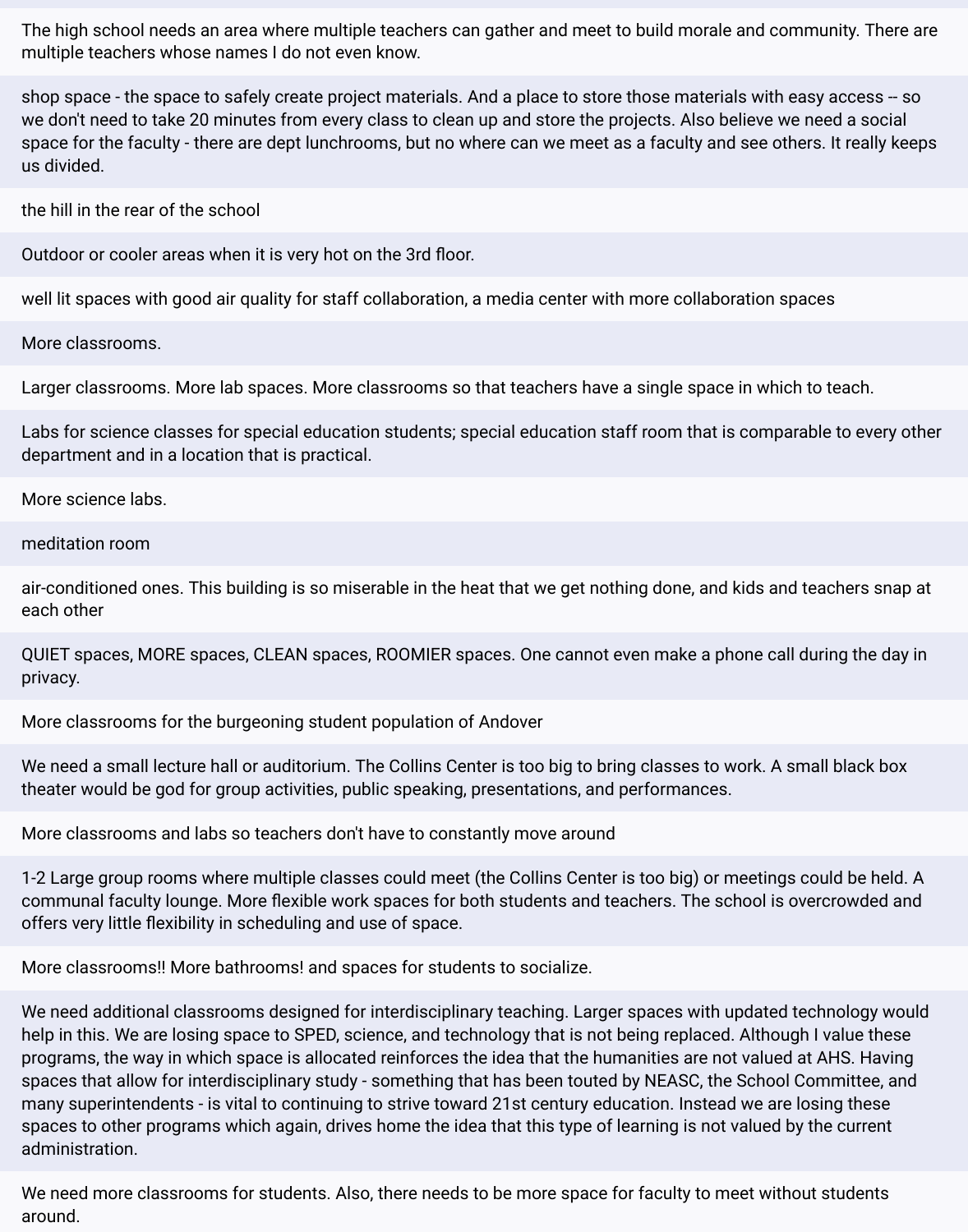More space for staff collaboration!! All departments should have a pleasant, accessible place for teachers to do prep, collaborate, eat lunch. Special education teachers do not have this.

Also, there is frequently no space to meet with students 1:1 for extra help during the day. As I mentioned above, the library is far too loud to meet with a student and be able to focus.

Maker space, more storage, more common student spaces so they don't have to sit in the hallways before school,

Swimming Pool; Larger library/media center; Student calm down room

office space for each department for meetings, lunch etc.

The student services department needs more space..another conference room lunch room, and additional classrooms

Larger art studios with proper ventilation. It would be nice for space to be part of the school and not in the basement where we are isolated. Student lounges so students don't have to sit on hallway floors. Areas or various labs to collaborate on larger projects and storage.

# What do you think is the most urgent need to be addressed within the scope of an addition/renovation project at Andover High School?

68 responses

air conditioning (2)

more classrooms (2)

Classroom space and teacher prep space.

over crowding and routine maintenance

space not enough classrooms and when sharing a room with other teachers they need to realize that they share classrooms. Some of the science rooms have so much stuff in them there is no place to put belongings and teachers don't pick up after themselves. Teachers need to realize the space is not there classroom - especially if they share with others.

HVAC should be addressed as soon as possible - its ridiculous.

Air handling systems

more classroom space, increased cafe capacity in order to minimize impact of lunch schedules on greater schedule

classroom space and size

More space/ more classrooms.

More rooms to allow for smaller class size and temperature.

Multipurpose room seating 100-200 people with a flexible floor setup

Appropriately sized classroom space and heat/AC.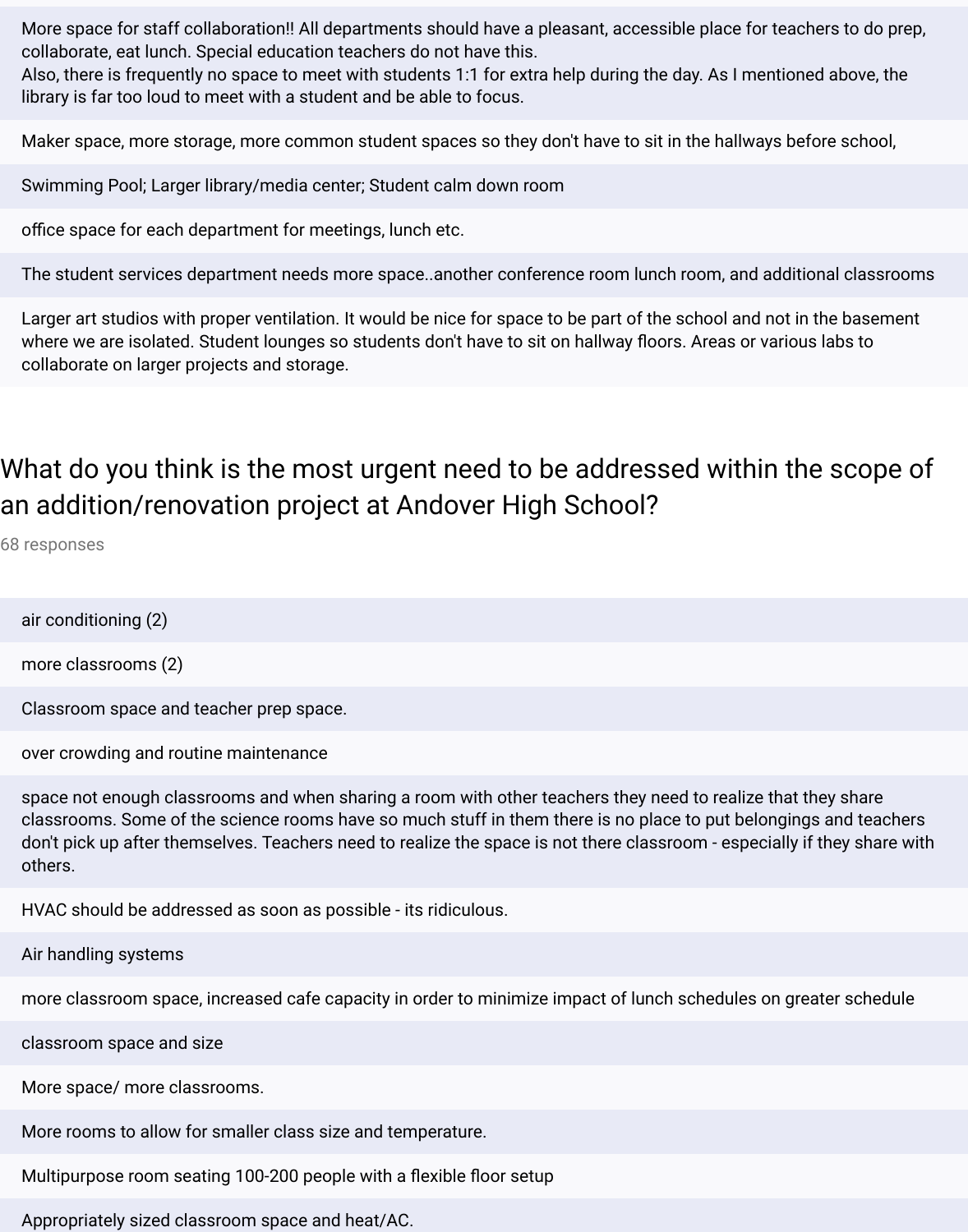A frank discussion with the entire community of Andover regarding the lack of respect for this facility by students. I would hate to spend money on a new addition/renovation if it is going to be treated as the school currently is.

STORAGE SPACE for Senior Safari so athletics can take the 3 containers for their off season equipment

more space to less crowds in hallways, outdoor classroom

ventilation, temperature regulation

Classroom and staff room space.

space and temperature

Anything to make it feel less "institutional." More natural lights, cleaner.

media center-inefficient use of space

Overcrowded classrooms

CLEANLINESS, noise from outside

Classroom space

space, windows ventilation and greenery

More space

More classroom space!!

#### Air conditioning

Teachers need to have their own rooms. A huge part of creating a learning environment is the physical space we have. If we are constantly moving around from one space to another, sharing everything, it is impossible to individualize our space. When students ask for supplies, I often do not have them because I have to move around all the time. I have to set up and take down everything that I use. The projectors and speakers are different in every classroom. Valuable educational time is lost every single day as the teachers are shuffling back and forth, hooking things up, packing up supplies and trying to get classes started.

Also, students never know where to find me before or after school because I have so many different rooms. They stop by the one they have class in, and if I am not there they assume I am gone.

making sure that the building in environmentally safe

bathroom access, air conditioning

Space and cleanliness

increased space

classroom space

Class size and class telephones

#### Air Quality

Adequate passing time and hallway space especially during block 3 lunches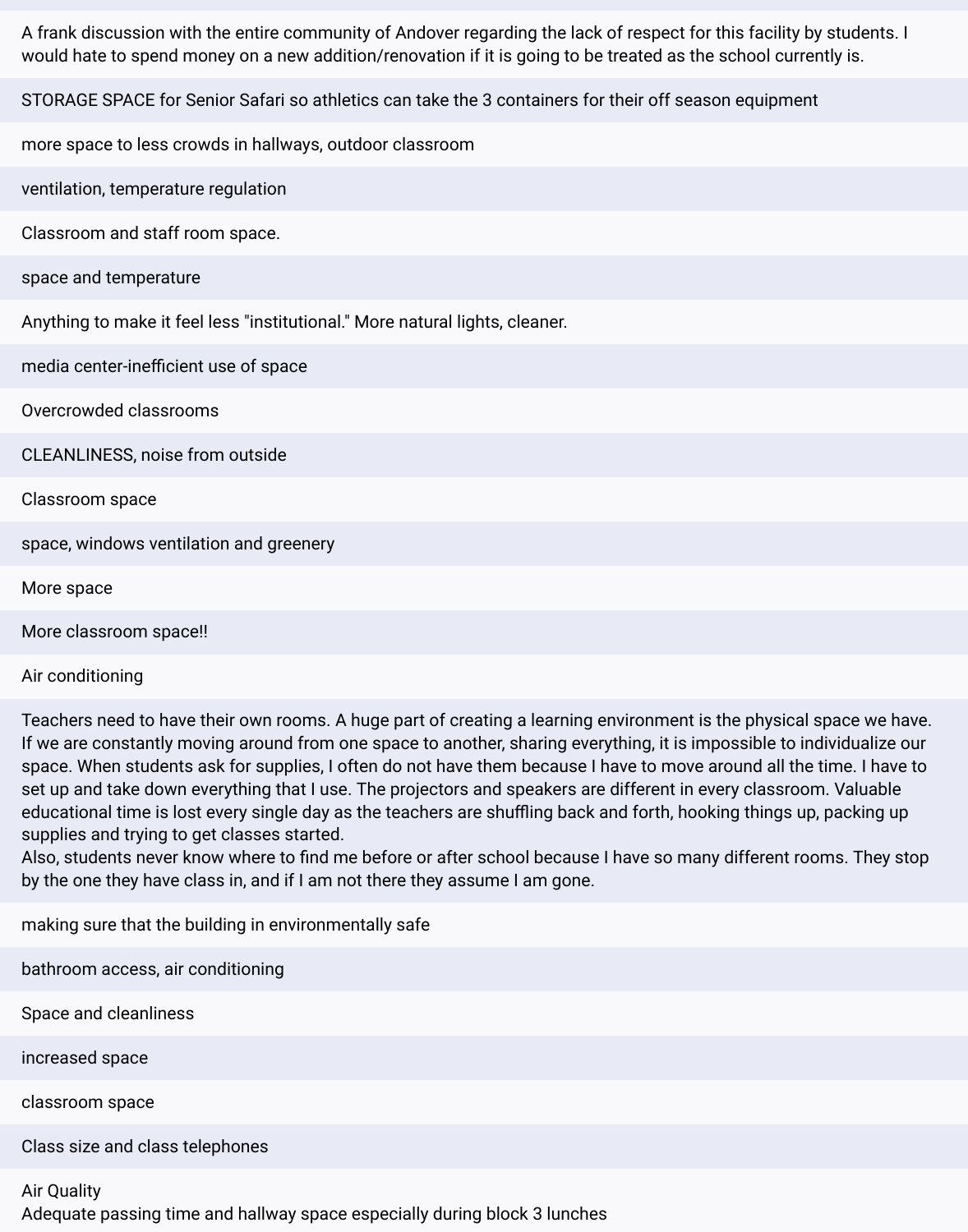Upgrade the air quality systems.

Student classroom space. H-block is the most problematic with two teachers, EACH with groups of at least 16 in a classroom that has inadequate seating. And some teachers are in the cafeteria, something we swore we would never do. I fear H block can't succeed under these conditions. The expectation that teachers will make it work is not fair.

Size of the building and temperature controls, but then again, this survey is coming out in June... so I'm a little biased.

If we are moving toward project-based offerings, we need the appropriate space for that type of curriculum. Safety is infringed upon when you are too crowded and 'making do'. Good work space and good storage space is critical.

air conditioning and air purifiers

The students at AHS need to be both more responsible and respectful of the physical facility. AHS is dirty because the students do not pick up after themselves and have little regard for others. I would not encourage pouring money into a beautiful new addition until the students start taking care of the existing structure!

The heating and cooling systems as well as creating larger departmental collaboration spaces.

re-doing the Media Center, additional classroom spaces and collaboration spaces, re-model cafeteria or add lunch facilities in an addition to the building, better air quality all around

PARKING and limited entrances and exits to the building (security)

Air quality, air conditioning, number of classrooms, replace old desks, the quality cleaning.

Capacity of the building to adequately house the current number of students and faculty.

Proper ventilation and air quality control; temperature control

Every teacher should have his/her own room (or at least should not need to move around the building for each class). Science classes should not be held in non-science rooms.

Fans / AC in the classroom

More copiers, air-conditioning, better(more even and consistent) heating, better kitchen spaces

A classroom for every teacher.

More classroom space

We need more classrooms and bigger classrooms. H Block will not work with 30+ kids in a room.

Adequate classroom and teacher space

Overcrowding. There are many advantages to having your own classroom in terms of creating an ambiance that is productive to learning and time management, including the arrangement of the seats, the display of student work, the accessibility to materials, the set-up of technology, and taking responsibility for the physical space. When teachers have to move classrooms these things being to break down.

Each teacher should have their own classroom. No teacher should have to go to different classrooms to teach.

More classroom space. Every teacher should have his or her own room, especially with the new schedule. Moving from room to room does not allow for the best use of educational time - too much time is spent setting up or breaking down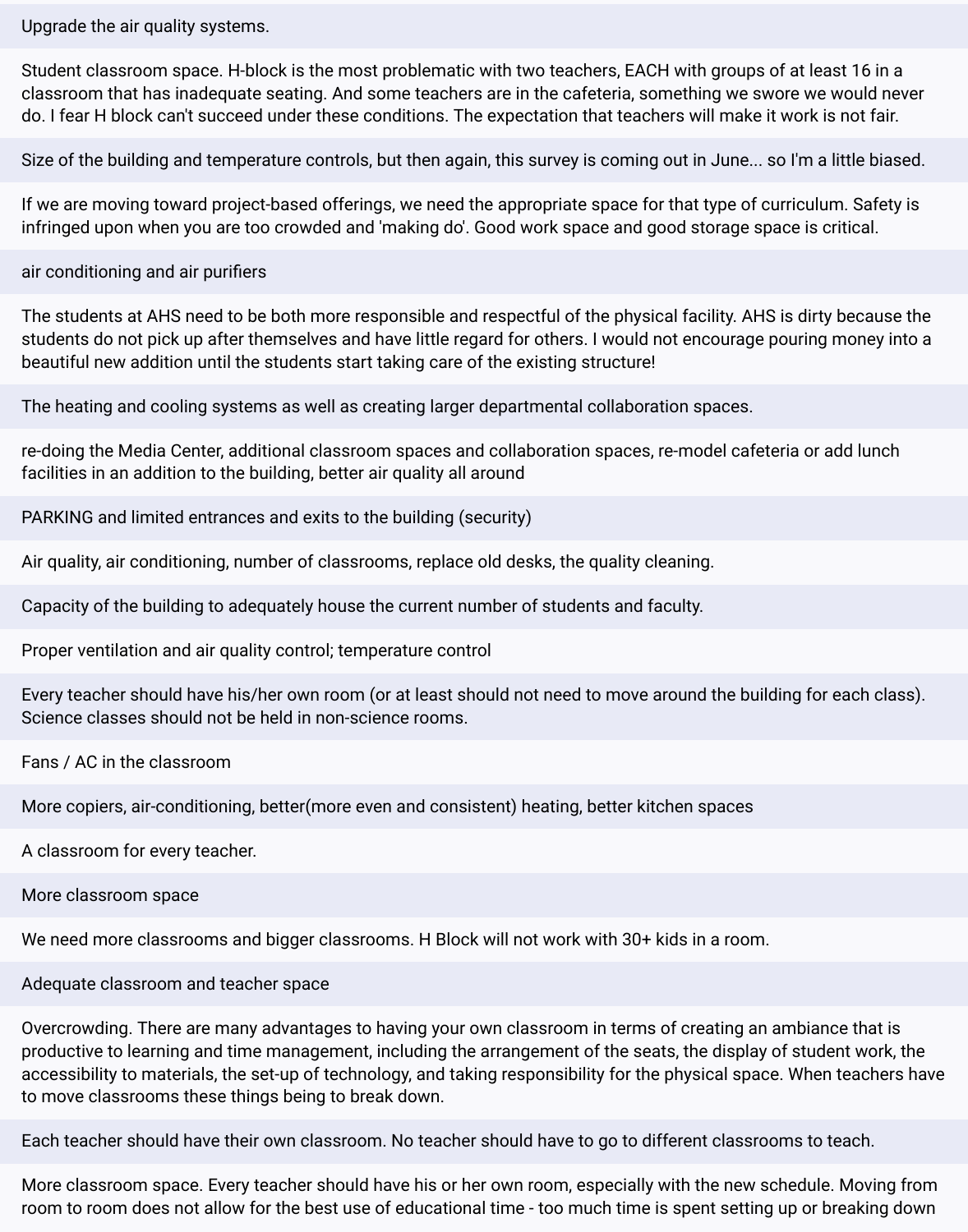materials to prepare to move from one space to another. Teaching time is lost and students suffer from this loss. Teachers also need a space to meet with students without having to share that space with other teachers as well. I have often found myself in the position of trying to review with my students while another teacher is reviewing different material with theirs, all in the same space. This is not effective.

There also needs to be some spaces for faculty to meet in interdisciplinary groups. If the focus of the new schedule is on making the school seem smaller and to foster connections with students, there should also be a focus on fostering connections between members of the faculty. I have been at AHS for almost 20 years and can say that I do not know at least 25% of the faculty because there is never an opportunity for us to sit and just chat in a non-structured way. If the idea for PLCs is to have faculty work together and there is no space for this to happen, the program will not be as effective as it should be.

#### more classrooms!

Special education teachers have classrooms on all floors. VERY OFTEN we must move from classroom to classroom for each block (even for half blocks). Many of us must use 3-4 DIFFERENT classrooms during the day, and we DO NOT have a desk in a room where we teach or even anywhere near our classrooms!!! The one room we have for staff desks is in a windowless room next to the cafeteria kitchen. Other academic departments have TWO prep/lunch rooms. This is unacceptable and makes us feel like second class citizens. It makes it more difficult to collaborate and takes away time throughout the day, as we carry materials from floor to floor and try to settle in to begin teaching promptly at the start of the block. Simply inequitable.

More classrooms, reduced reliance on fossil fuels for heating and electricity (better insulation, consider more sustainable heating options)

The heating/cooling system

The building needs to have more classrooms.

The heating system is antiquated and unhealthy. Hospital ruled out Legionaire's disease due to symptoms

Cleanliness of the school

Cleanliness, air quality, and space.

# Anything you would like to add with regard to the facility and its impact on our community?

29 responses

Really frustrating to share space with teachers who dont leave space for others to teach in the classroom.

it would be nice to have a place to eat, meet, and discuss issues that come up.

Our existing space would be more tolerable if it were better maintained - improved custodial service, ceiling tiles replaced when soiled, walls cleaned of scuff marks when they occur, etc.

The current facility needs to be updated and then maintained everyday at a higher standard of cleanliness.

A significant frustration is trying to maneuver through the hallways in the morning before school. Students sitting on the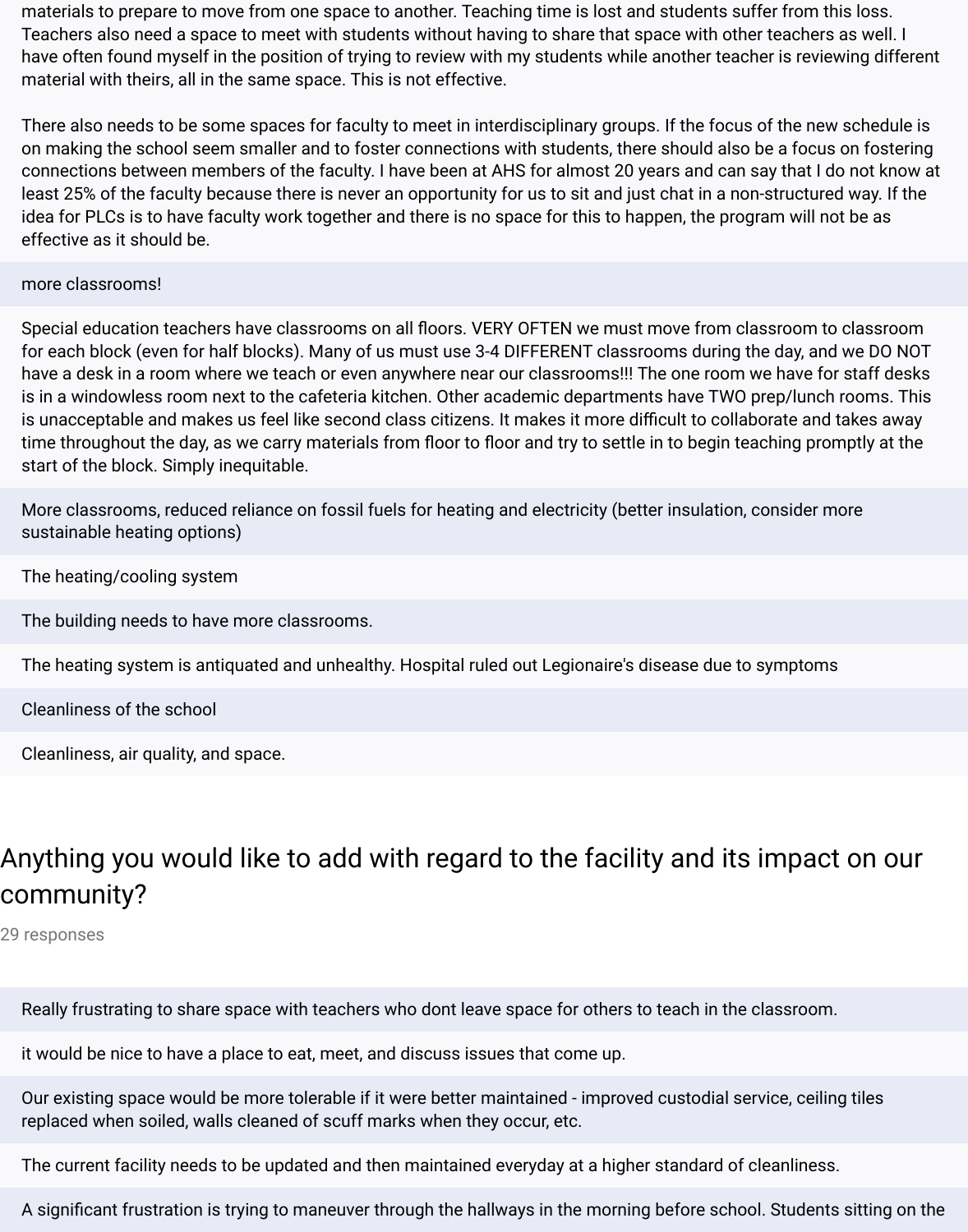floor clog the hallway and they are not receptive to polite requests to make room for others.

whenever I proctor SATs/ACTs students from other schools are shocked at the conditions of our school- one said, "Miss, this place is a dump!"I never thought Andover High would look like this- I couldn't have agreed more...

simply need more space for students to be less crowded

It seems to be a topic of discussion with parents when they want to criticize the school. I think that we do a great job despite the space issues.

AC

The high school building is serviceable, but it's certainly not inspiring or comfortable. Andover deserves a higher quality facility to match the higher quality education we offer our students.

we need to feel good about physical space we spend 8-10 hours a day

I work with students with emotional and social issues, and not having a window affects them emotionally. Its been proven that windows and natural sunlight decrease depression. I think all counselors and social workers should have windows.

The building is drab and often dirty. It can be disheartening to enter the building in the morning.

For such a beautiful and wealthy town, the High School should be its pride and joy display-piece. AHS should reflect more the quality/values of the town.

we need better ventilation and airflow

we are overcrowded. Crossing time is impacted and students fell like they are being corralled around the school.

Ultimately, if framed the correct way, I believe the community would be onboard if the West Elementary site became an elementary/middle school (like High Plain/Wood Hill) and the West Middle site became part of a more thoughtfully constructed high school design. The high school is not getting smaller and the obsession with athletics in the town is only growing. I am an Andover taxpayer and I am all for it. This is an opportunity that should be seized soon, even if it is part of a 10 year plan.

it is rather sad, when I travel to other schools, it shows how much our facility has degraded -- and unfortunately, others see that as well. It makes others think we have little regard for our education facilities. Even little things are left to fall apart - if you saw the state of most chairs, its sad. And the students desks are in deteriorating condition as well.

Other schools that I have visited are much cleaner than ours.

The HS is woefully inadequate for our current needs. A separate addition added to the current building might make the most sense. The cafeteria must be dealt with as 4 lunches is really crimping our options. Media Center needs to be redesigned for the 21st century.

Really consider how the poor investment in the facility reflects on the attitude toward the educators. The current message is that teachers are not worth the investment in time, space or funding.

I have had an unprecedented amount of sick days due to respiratory issues over the last two years. I am very concerned about this being a "sick building".

The fact that AHS is overcrowded has a big impact on my ability to teach. Moving around to different rooms limits what I can do and wastes a lot of energy on just staying organized, energy that could be used to plan exciting lessons.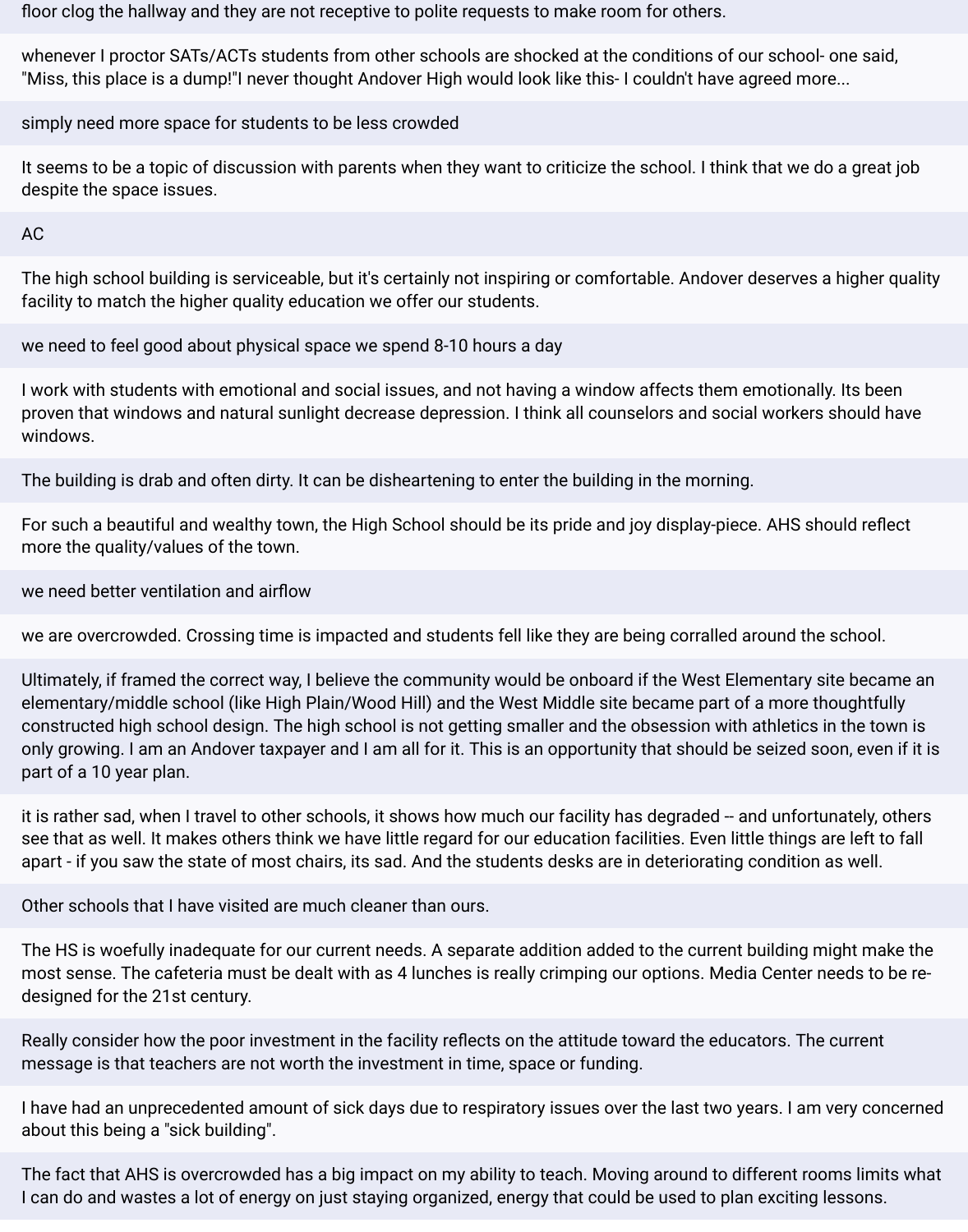it's messy, and I wish I didn't feel that I have to teach and clean. The steps outside near the caf have food on them most days, and there aren't enough hall monitors/custodians to enforce cleanliness of the building

It is hard to describe the impact of moving classrooms on teaching. Over thirty years, I have accumulated all sorts of songs, posters, books, props, etc. that I love to share with the kids. But when I leave my room, I have my laptop and my book. No reaching for something that will liven up the class. Go to reach for a stapler, sorry, isn't one in this class. Tissues? None? Easy connection? Nope. It is honestly a nightmare and needs to be fixed ASAP. I would rather teach in an air conditioned trailer in the parking lot as long as I didn't have to leave my things behind. It is hard to imagine what next year's new schedule will bring. I have gotten used to these inconveniences but after visiting the new N. Reading HS, I realized how bad things have gotten at AHS.

The new schedule is being promoted as personalizing the building but the opposite is true. Many of us have to move to 3 different classrooms now. Student will not know where to find us for extra help and we won't be able to display student work, artwork, and posters which make the room feel like a safe space. I fear we are looking at a more generic, disorganized environment rather than a personalized one.

The community should take pride in its educational system and give it what it needs to perform at the highest level

I believe that the some students have little respect for the building and leave trash around. For Back to School Nights, I would like to see the building left "as is" so parents can see the level of disrespect that their children have for the school. I am tired of hearing parents complain about cleanliness when it is their children that make the mess!

Crowded conditions make for increased stress for staff and students alike. When there is no quiet space to think, work, collaborate, we leave at the end of the day feeling overwhelmed.

### Additional Comments

17 responses

In addition to needing a larger multipurpose room space for 100-200 people, the plumbing and heating/cooling systems for the school need to be overhauled as well as installing energy efficient, insulated windows.

The teachers are on the front lines- let them make the decisions on what the classroom needs- each dept has its own issues/solutions- thank you

beautifying classrooms will enhance student learning

One effect of space constraints is the loss of time in learning due to teachers having to constantly shift classrooms. Also, it can create strain among teachers as the incoming teacher wants to get started and the outgoing teacher is just finishing up.

A second floor could be added over the library. We need to know if this is structually possible

Thank you for doing this important work

I think it's very interesting that 5 people in our health dept, over time, have been diagnosed with breast cancer. Granted one was at Doherty but the other 4 taught at AHS...just sayin ;-)

If you expect teachers to move around constantly, you must provide a "home base" that other schools have. For example, there would need to be a math office that would house all the desks for Math teachers. Also, if this moving